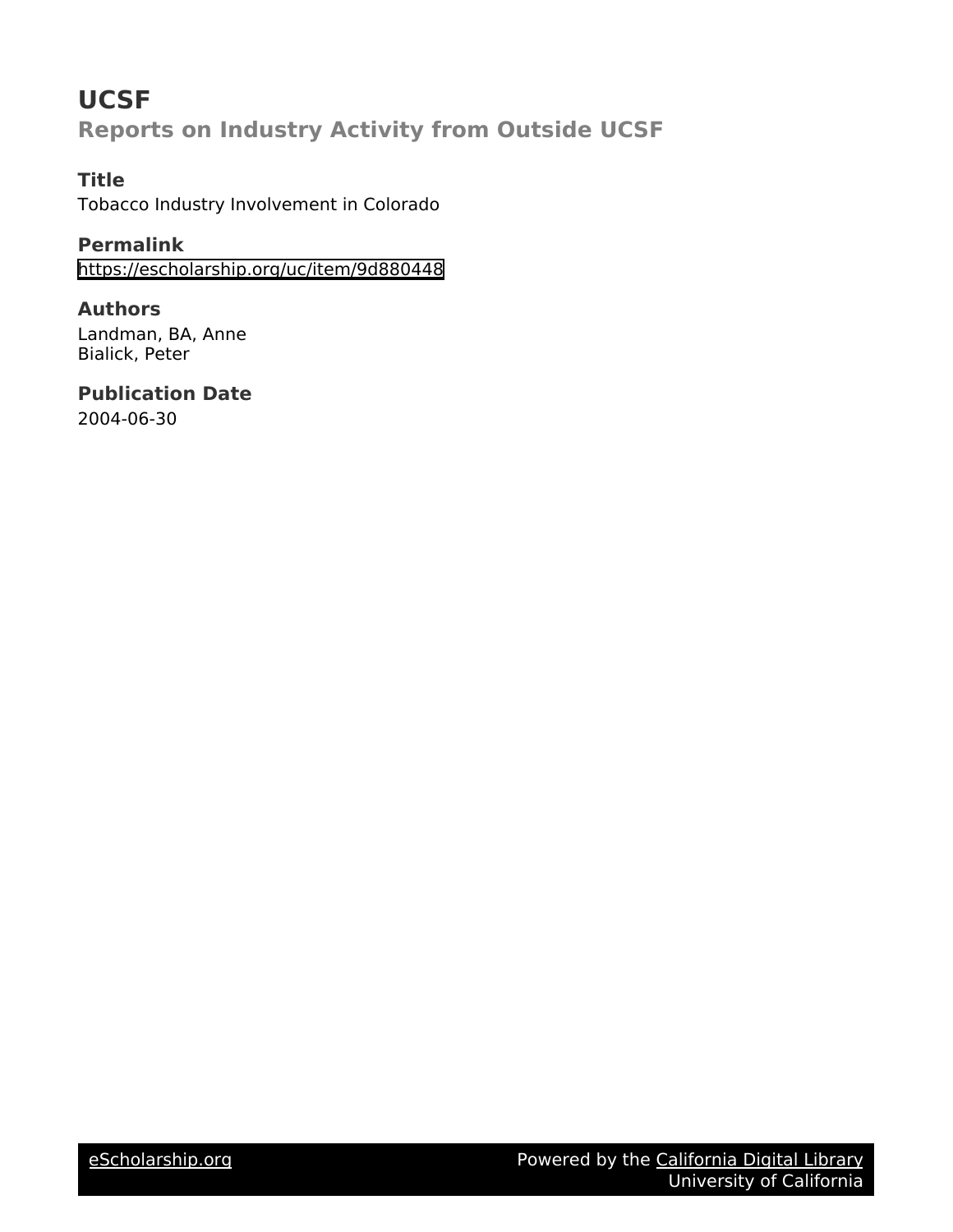

**ANNE LANDMAN, BA PETER BIALICK**

**TOBACCO INDUSTRY INVOLVEMENT IN COLORADO**



**JUNE 30, 2004**

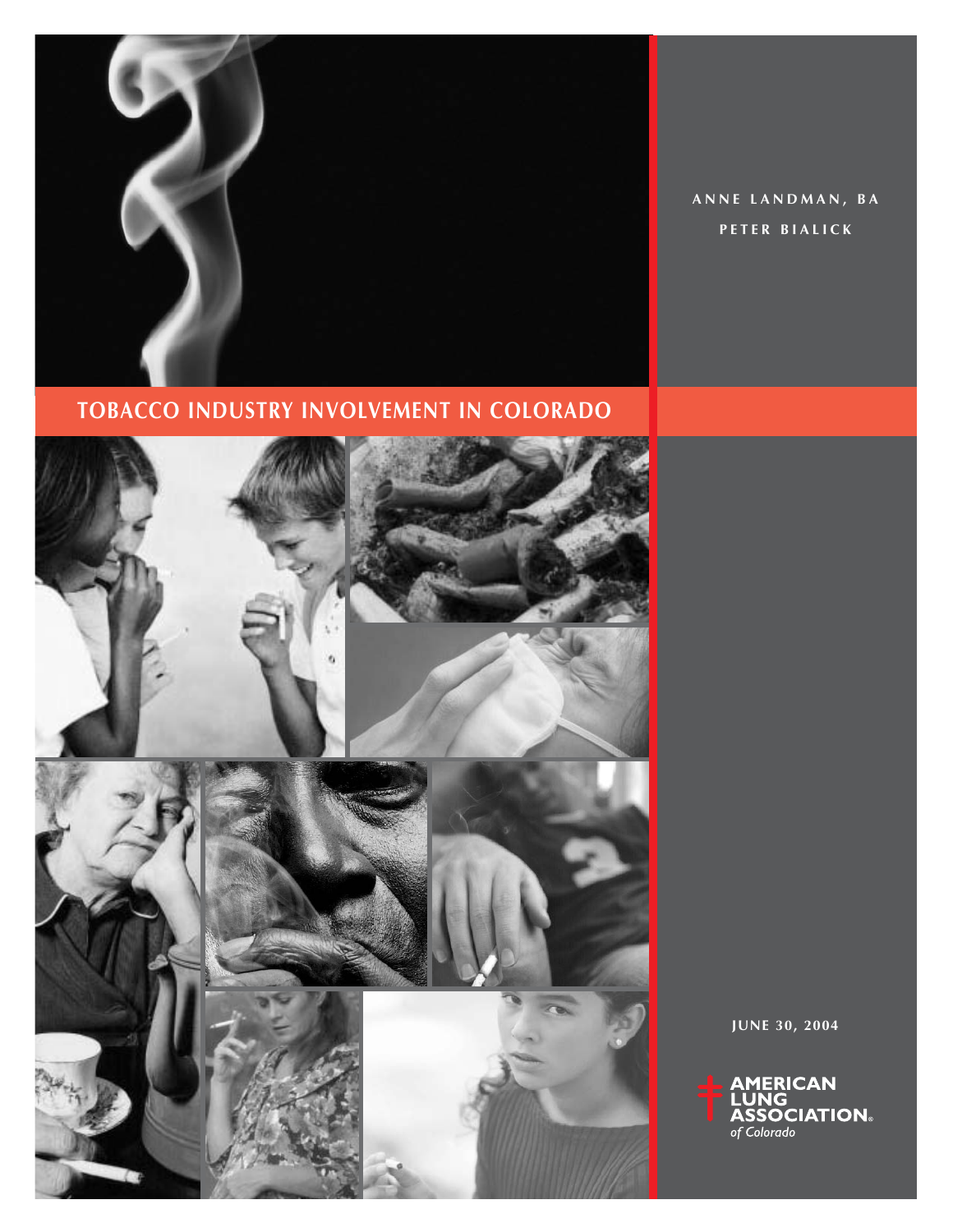# **Tobacco Industry Involvement in Colorado**

Anne Landman, BA

Peter Bialick

American Lung Association of Colorado 1600 Race Street Denver, Colorado 80206

June 30, 2004

This report was paid for through the Master Settlement Agreement-funded Colorado University Tobacco Research Program, Grant #3I-032. No taxpayer funds were used in the creation of this report.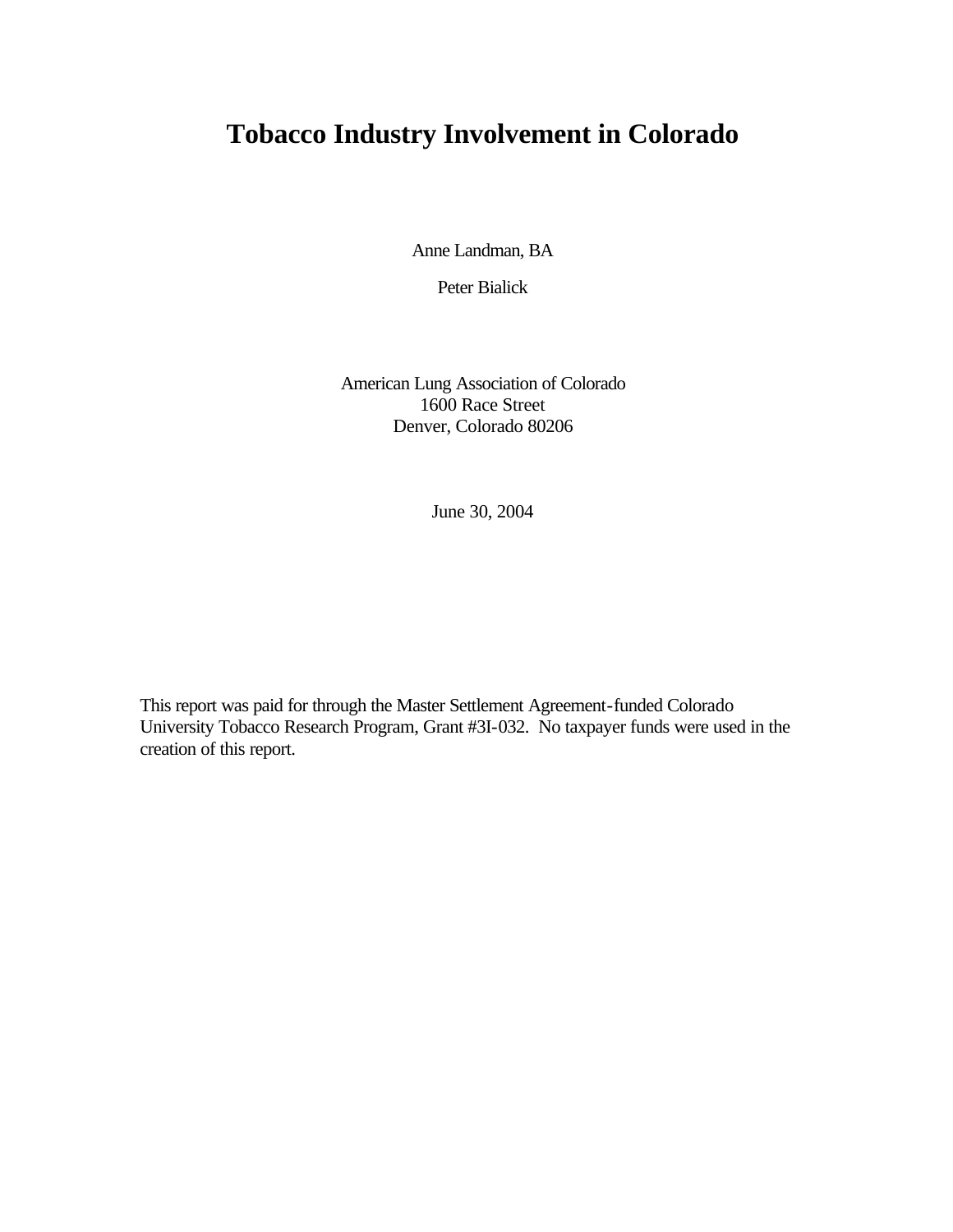# **Table of Contents**

| <b>ABSTRACT</b>                                                                                  | 3              |
|--------------------------------------------------------------------------------------------------|----------------|
| <b>METHODS</b>                                                                                   | $\overline{4}$ |
| <b>INTRODUCTION</b>                                                                              | 5              |
| <b>TOBACCO INDUSTRY ATTITUDES TOWARDS PUBLIC HEALTH: THE</b><br><b>MOTIVES BEHIND THE ACTION</b> | 5              |
| <b>INDUSTRY INTERFERENCE IN TOBACCO TAX EFFORTS IN COLORADO</b>                                  | 6              |
| The 1990 Tax Effort                                                                              | 6              |
| The 1992 Tax Effort                                                                              | $\tau$         |
| The 1994 Tax Effort: "Going underground"                                                         | 9              |
| <b>SMUGGLING AND CIGARETTE TAXES</b>                                                             | 15             |
| <b>PREEMPTIVE &amp; PROACTIVE LEGISLATIVE ACTIVITIES</b>                                         | 16             |
| <b>INDUSTRY INFLUENCE AND STATE TREATMENT OF TOBACCO</b><br><b>PREVENTION PROGRAMS</b>           | 19             |
| FRONT GROUPS AND ALLIES IN COLORADO                                                              | 21             |
| Colorado Indoor Air Coalition                                                                    | 22             |
| Independence Institute                                                                           | 22             |
| National Conference of State Legislatures (NCSL)                                                 | 23             |
| Political Allies in Colorado                                                                     | 25             |
| <b>SMOKERS' RIGHTS GROUPS</b>                                                                    | 26             |
| <b>TOBACCO INDUSTRY SPONSORSHIPS AND PHILANTHROPY IN COLORADO</b>                                | 29             |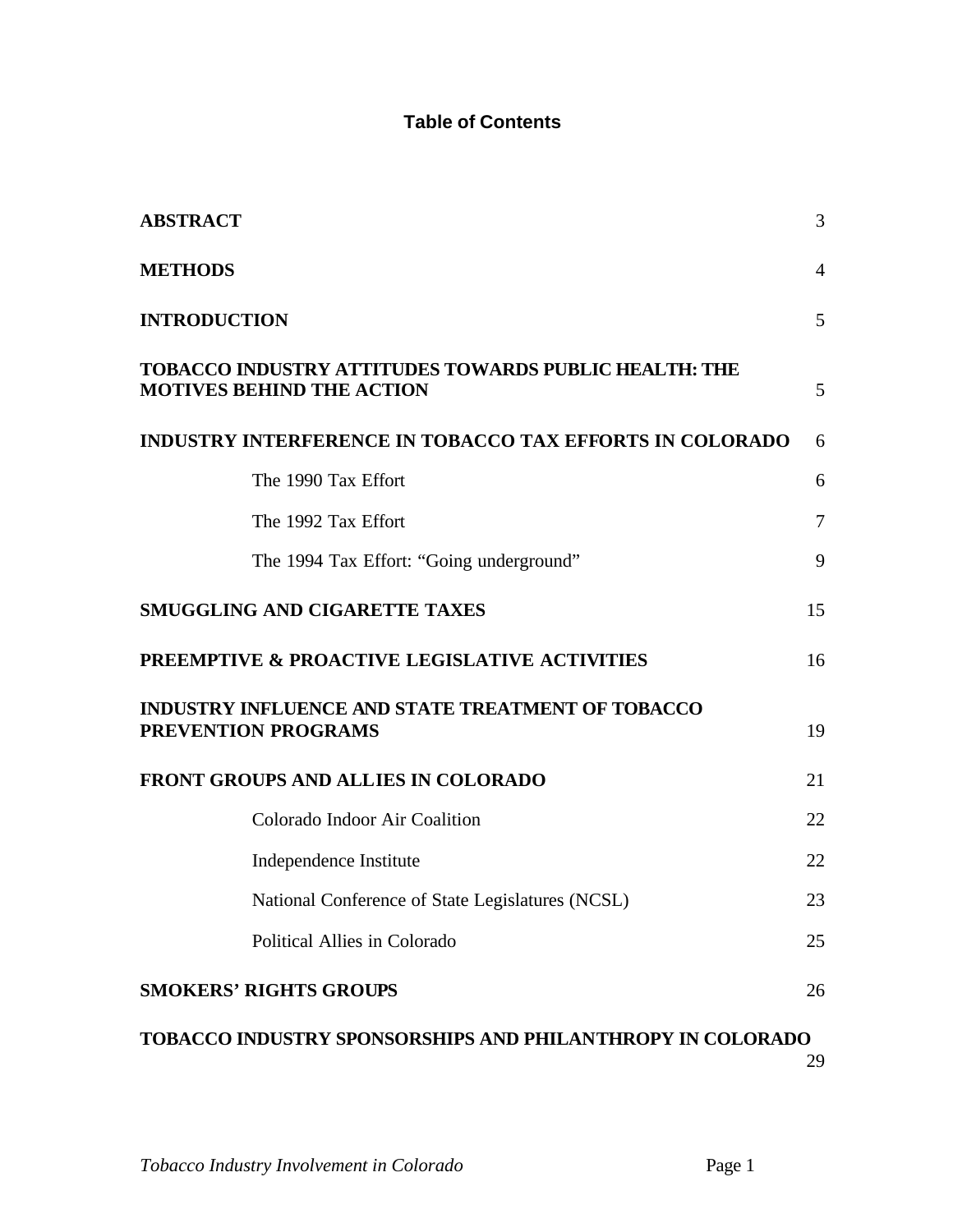| TOBACCO INDUSTRY INTERFERENCE AT THE LOCAL LEVEL IN<br><b>COLORADO</b> | 31 |
|------------------------------------------------------------------------|----|
| Denver                                                                 | 31 |
| Boulder                                                                | 32 |
| Durango                                                                | 37 |
| Telluride                                                              | 38 |
| Montrose                                                               | 40 |
| PORTRAYAL OF SMOKING AS A "PROPERTY RIGHT" IN COLORADO                 | 42 |
| <b>MEDIA INFLUENCE</b>                                                 | 43 |
| SURVEILLANCE OF PUBLIC HEALTH GROUPS AND EMPLOYEES                     | 45 |
| <b>AFTERWORD</b>                                                       | 45 |
| <b>DISCUSSION</b>                                                      | 47 |
| <b>CONCLUSION</b>                                                      | 47 |
| <b>REFERENCES</b>                                                      | 50 |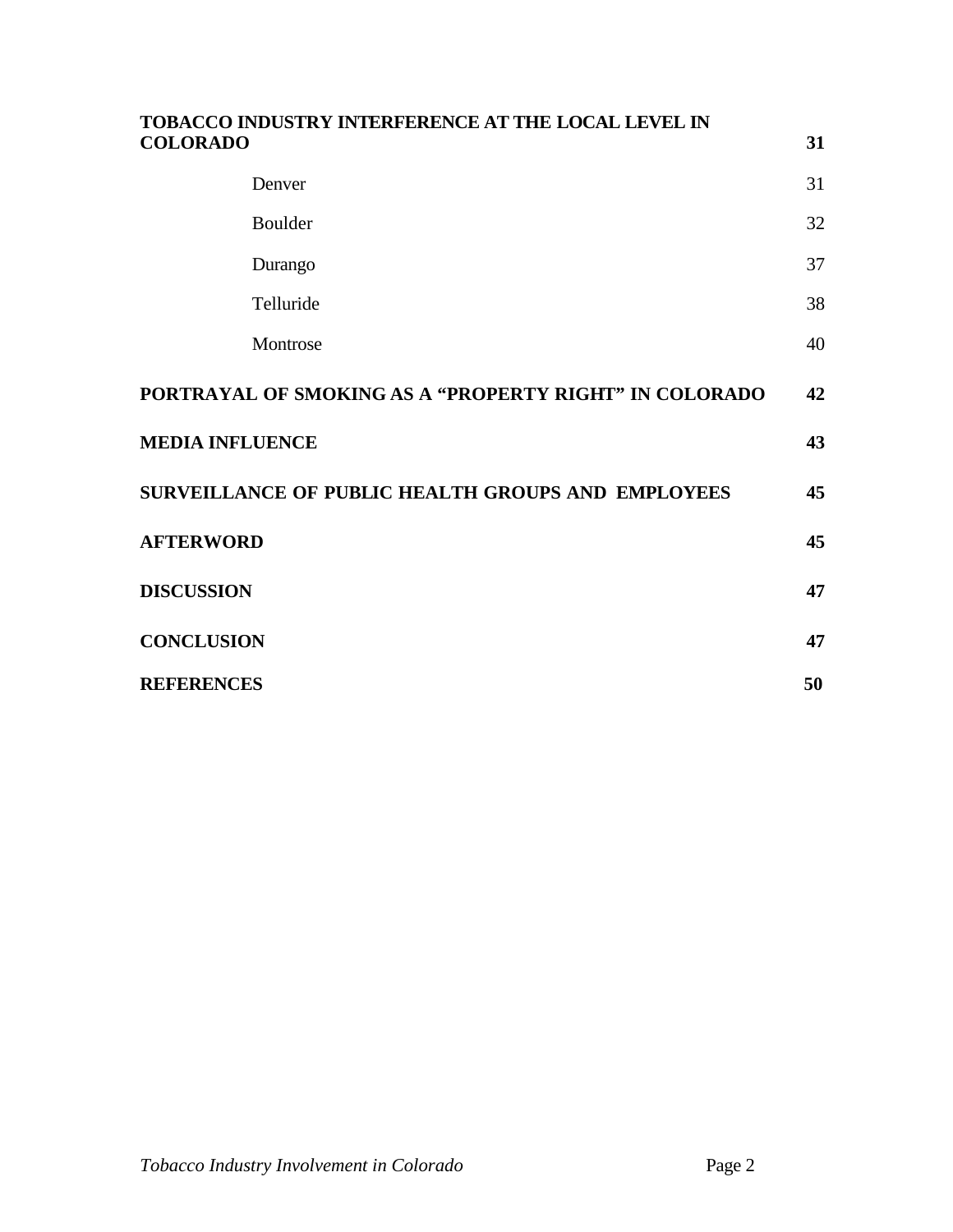#### **ABSTRACT**

**Objective:** To determine how the tobacco industry has worked behind the scenes in the state of Colorado to influence the public and defeat public health efforts to control tobacco.

**Methods:** Information for this study was gathered through examination of internal tobacco industry documents, Colorado Secretary of State records, local campaign contribution records, published articles, interviews, reports, web sites and telephone calls.

**Results:** The tobacco industry has been pervasively involved in fighting public health efforts to reduce tobacco use in Colorado since the early 1980s. Up until the early 1990s, the industry's involvement was apparent. Shortly thereafter, significant efforts were made to conceal its opposition in Colorado. The industry has primarily applied its resources to defeat tobacco tax increases, derail efforts to limit public smoking and preserve smoking as a socially acceptable behavior. Tactics include influencing and co-opting state legislative processes, strategic utilization of philanthropy, sponsorships and advertising to fight public health efforts, working to divert funding away from existing tobacco education and prevention programs, camouflaging corporate involvement , engagement of paid consultants and front groups, and extensive media and local policy involvement.

**Conclusions:** The tobacco industry has fought public health efforts to regulate tobacco at both the state and local levels in Colorado for more than two decades. Involvement in opposing public health initiatives has grown, but at the same time become less clear to the public. Industry opposition has been highly organized and well funded, and is increasingly carried out on the local level by third parties rather than the industry itself. The industry's efforts have slowed the progression of public health efforts to address tobacco issues in Colorado, primarily through derailing efforts to enact clean indoor air laws and blocking increases in state tobacco taxes.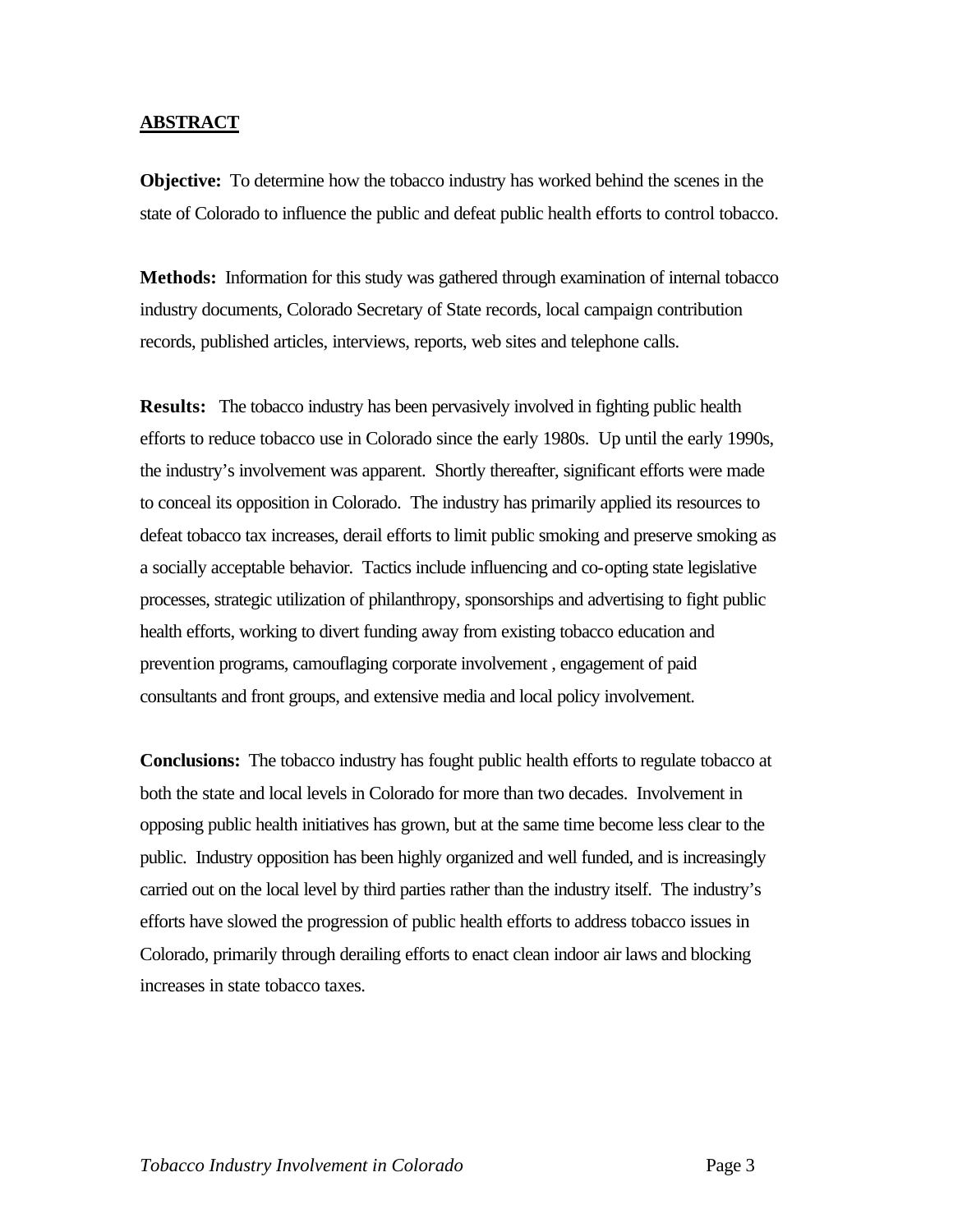#### **BACKGROUND**

 The 1998 Master Settlement Agreement between the tobacco industry and 46 state attorneys general required the tobacco industry to make multi-million dollar payments to the states over the next 25 years. In addition, a lesser-known provision of the settlement compelled the industry to post tens of millions of its previously secret internal corporate documents on the Internet. These are documents that were involved in litigation with the 46 states.

 Exposure of such a tremendous cache of previously hidden corporate documents is unprecedented and carries tremendous implications for public health. According to the United States Centers for Disease Control (CDC), over 27 million tobacco industry documents are currently available for viewing on the Internet, with more continuously coming on-line. Actual copies of the documents are housed in a warehouse in Minneapolis, Minnesota with digital copies are available on the Internet in various formats (.tif, .pdf, .gif, etc.). The tobacco companies are required to continue uploading newer documents and maintain web sites until June 30, 2010. No passwords are required to access the on-line databases; they are available to anyone in the world who has access to the Internet.

#### **METHODS**

 We searched the on-line industry document archives of Phillip Morris, [www.pmdocs.com;](www.pmdocs.com) Brown and Williamson, [www.brownandwilliamson.com;](www.bwdocs.com) R.J. Reynolds, [www.rjrtdocs.com;](http://www.rjrtdocs.com/rjrtdocs/index.wmt?tab=home) Lorillard, [www.lorillarddocs.com;](www.lorillarddocs.com) and Tobacco Institute, [www.tobaccoinstitute.com.](www.tobaccoinstitute.com) We also used two additional "meta-sites" currently operated by non-industry entities that allow readers to search across all of the above document sites at one time: the Legacy Tobacco Document Library (operated by the University of California San Francisco) at [http://legacy.library.ucsf.edu/index.html,](http://legacy.library.ucsf.edu/index.html) and Tobacco Documents Online (TDO) at [www.tobaccodocuments.org,](www.tobaccodocuments.org) in Washington, D.C. TDO features the powerful additional feature of optical character recognition (OCR) scanning, which allows searching for keywords or entire phrases within the text of documents.

 Initial search terms included combinations of keywords like "Colorado and tax," "Colorado and ban," "Fort Collins and ban," "Boulder and ban," "POGO" (acronym for a front group in Boulder), "Colorado Executive Committee" (set up by the Tobacco Institute in Denver to oppose tax increase), "Grand Junction," "Durango," "Telluride," "Montrose CO," "Colorado and ordinance," "Colorado and media," "Colorado and proactive," "Karsh and Hagan" (industry consulting firm in Colorado), "Hays Hays and Wilson" (industry lobbying firm in Colorado), "Pancho Hays" (industry lobbyist in Denver), and various combinations of these terms and the names of tobacco industry employees, representatives, contractors, allies, legislators, facilities, organizations and locations within Colorado. Searches were extended using the names of key individuals and organizations identified in relevant documents, as well as filenames, office locations, project dates, and adjacent reference Bates numbers. (Bates numbers are unique court identification numbers stamped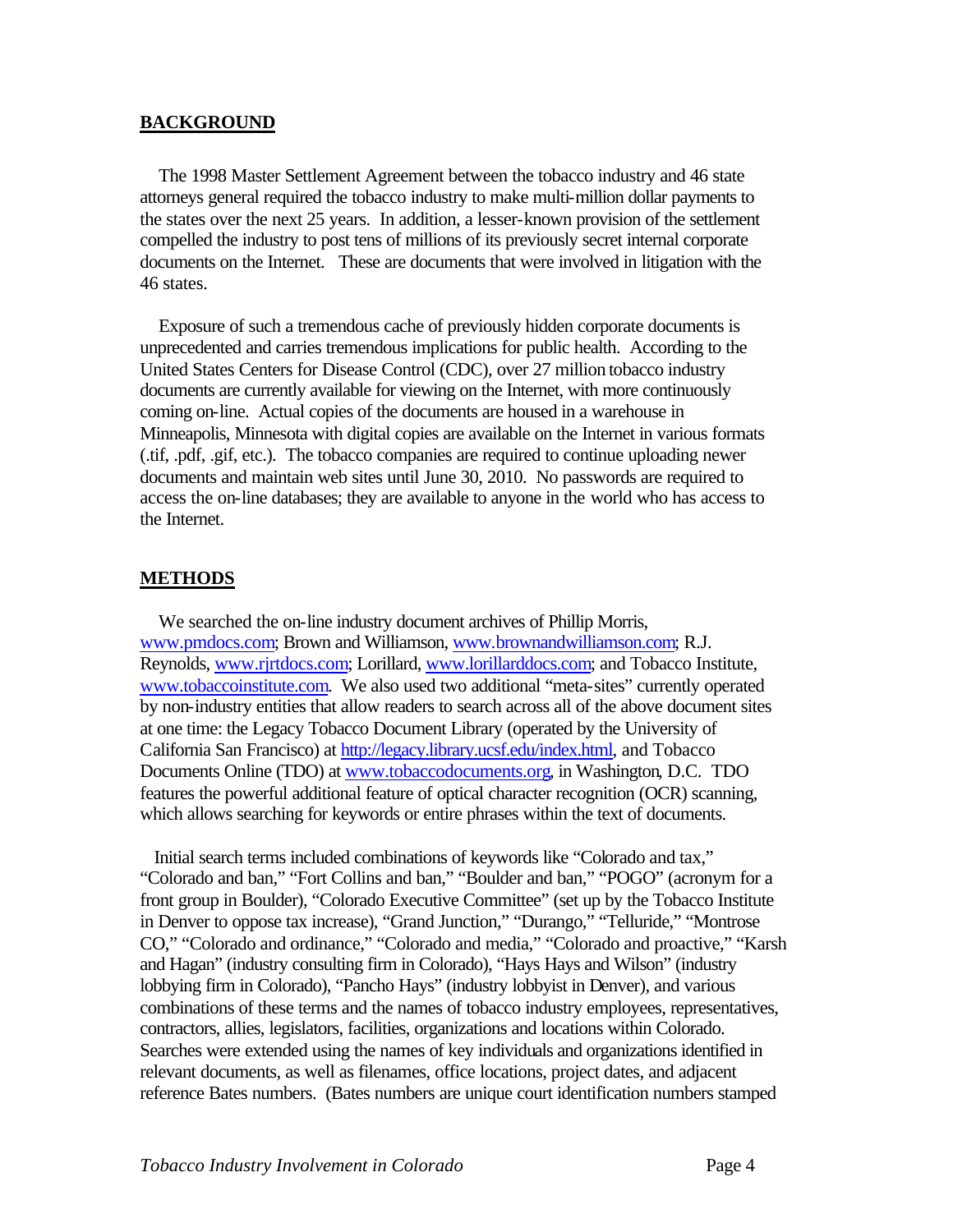on the lower corner of each document). Searches were conducted primarily between July 2003 and June 2004. Initial searches yielded thousands of documents. These were filtered and those most relevant to tobacco industry activities in Colorado were selected, yielding approximately 500 documents that were analyzed in further detail for this report.

 The study was limited by the amount of time and the number of skilled personnel available to engage in research for the report. The industry's on-line document databases run approximately 16 to 24 months behind, so documents from 2003-04 were unavailable for examination. Since the Master Settlement Agreement compelled public exposure of the tobacco industry's documents on the Internet, company documents have been noted to be less disclosing of industry strategies, attitudes and intent.

#### **INTRODUCTION**

 The tobacco industry's attention was first drawn to the growing sentiment favoring regulation of tobacco use in the United States in 1977, after Action Against Smoking and Health (ASH) and the Group Against Smokers Pollution (GASP) formed to advocate for nonsmoking sections in public venues. In 1977 the Group to Alleviate Smoking Pollution (GASP) of Colorado, (one of the earliest GASP groups to form in the United States) was created to advocate for smoke-free public places in Colorado. A year later the industry's attention was drawn to Colorado by proposals to restrict public smoking in Denver and Fort Collins, and efforts to post no-smoking signs in the city council chambers in Greeley,  $Colorado.<sup>(1)</sup>$ 

 Since that time, the industry has actively worked to counteract tobacco control activities in Colorado, using the general tactics of messaging and targeted strategies.

#### **Tobacco Industry Attitudes Towards Public Health: The Motives Behind the Action**

 Documents show that the tobacco industry has long harbored antipathy towards public health authorities due to efforts to reduce tobacco-related disease. Philip Morris Corporate Affairs employee John Dollisson demonstrated the intensity of this corporate attitude in a 1988 corporate speech when he described public health advocates as **"snipers"** in a **"guerilla war"**who have **"laid minefields"** for the tobacco industry. In the speech, Dolisson referred to public health advocates as **"Meusli-eating, stool-watching joggers**  who know what is best for all of us.<sup>"(2)</sup> In a 1988 internal speech, Susan Stuntz (Director of Issues Management at the Tobacco Institute) referred to public health authorities as **The Captain Kangaroos out there.**"<sup>(3)</sup> In 1991, R.J. Reynolds executive Herbert Osmon demonstrated the industry's attitude towards public health proponents when he said, **"The goal** [of public health authorities] **was to scare** [smokers] **into quitting…They** [public health authorities] **will eventually be able to dance on our graves, because we won't be able to resist the pressures if we are not united**."(4)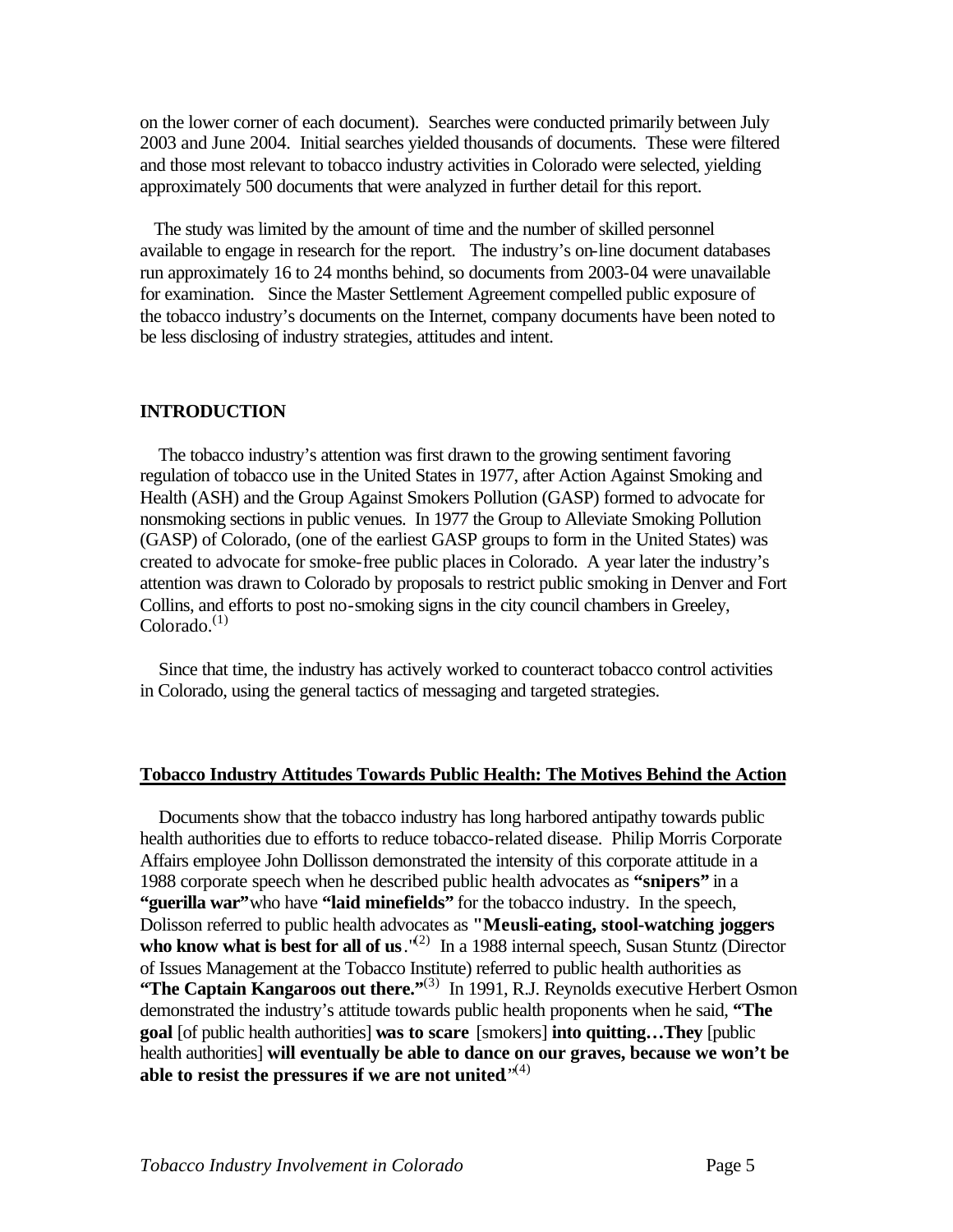The tobacco industry fights attempts to regulate tobacco use because such laws cut into their profits. In 1993 Philip Morris stated internally that the **"financial impact of smoking bans will be tremendous. Three to five fewer cigarettes per day per smoker will reduce annual manufacturer profits a billion dollars plus per year."**(5) Minutes of a Philip Morris internal strategy meeting point out that **"...Smoking bans are the biggest challenge we have ever faced. Quit rate goes from 5% to 21% when smokers work in nonsmoking environments."** Similarly, the industry fights increased taxes on cigarettes because higher cigarette prices provide a documented incentive for people to quit smoking. $(6-8)$ 

 The industry has acted upon its adversarial attitude towards public health and its overriding concern for profits in Colorado for over thirty years, by conducting an extensive, multi-faceted battle to preserve smoking and hence cigarette sales within the state.

# **Industry Interference in Tobacco Tax Efforts in Colorado**

 The tobacco industry has interfered in efforts to increase the tobacco tax in Colorado for at least three decades. In the 1970s and 1980s, its opposition consisted of lobbying state legislators to oppose tax increases on tobacco products. Its lobbying efforts were remarkably successful in holding off tax increases on tobacco products for decades. In the wake of Colorado legislators' prolonged lack of will to act on the issue (and more recently as a result of the Taxpayer Bill of Rights, or TABOR amendment, which requires statewide tax increases to be voted on by the people) the tobacco tax issue has moved to the ballot box. Since 1990, the industry has opposed two formal ballot initiatives to increase the tobacco tax in Colorado (1990 and 1994). Both times the industry was successful in defeating these efforts.

#### **The 1990 Tax Effort**

 In 1990, Colorado citizens proposed an initiative to increase the tobacco tax by 25 cents per pack to fund various health plans. In response to this threat, the major American tobacco companies (Philip Morris, R.J. Reynolds, Lorillard and Brown & Williamson) geared up to fight the measure by jointly funding a Denver office called the *Colorado Executive Committee*. Together the tobacco companies anticipated spending more than \$2 million to oppose the tax effort.<sup> $(9)$ </sup> The Colorado Executive Committee commissioned Talmey Drake Research, Inc. in Boulder to perform a survey to find which arguments would most effectively persuade voters to oppose the tax. Talmey found that the three most powerful arguments motivating people against the tax were a) most of the revenue would be spent in the Denver area, b) the idea that a high percentage of the tax would go to a particular hospital in the Denver area, and c) that the tax would increase at a greater rate than inflation each year.<sup>(10)</sup> The Colorado Executive Committee employed all three of these arguments in a press release opposing the measure.<sup> $(11)$ </sup>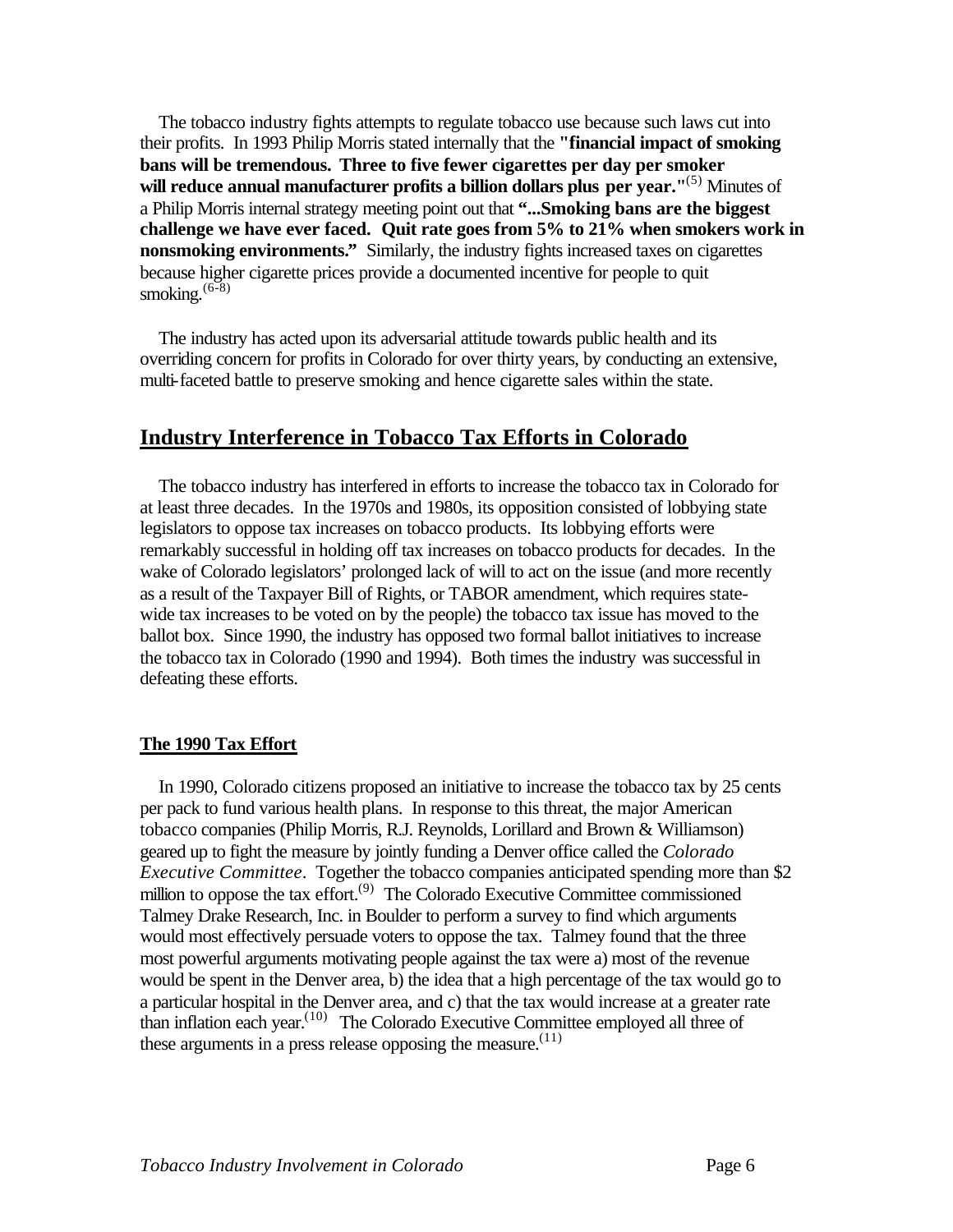The industry also employed a variety of other strategies to defeat the 1990 tax effort: they challenged the legal title of the initiative, and then the validity of the signatures gathered in support of the initiative. On April 27, 1990 an administrative law judge disqualified over 3,500 of the 50,668 signatures proponents had gathered to get the measure on the ballot.<sup> $(12, 13)$ </sup> Proponents filed a lawsuit challenging the fairness of the procedure the Secretary of State used to invalidate the signatures. Ultimately the tax measure failed to qualify for the 1990 ballot by a mere  $385$  signatures<sup> $(14)$ </sup>. Industry documents indicate that out-of-state tobacco companies budgeted \$2.08 million to oppose the 1990 tax measure, including costs of advertising.<sup> $(15)$ </sup> Campaign contribution records account for only a portion of this amount, however. Based on records filed with the Secretary of State for the time between January 11, 1990 and June 29, 1990, contributors to the campaign opposing the 1990 cigarette tax initiative spent \$651,471. Tobacco company funding was reported as:

| <b>Amount</b> | <b>Contributor</b> , location                                 |
|---------------|---------------------------------------------------------------|
| \$18,186      | Smokeless Tobacco, Washington, D.C.                           |
| \$42,732      | Brown & Williamson Tobacco, Kentucky                          |
| \$47,525      | American Tobacco, Connecticut                                 |
| \$55,385      | Lorillard Tobacco, Inc., New York                             |
| \$68,664      | Tobacco Institute, Washington, D.C.                           |
| \$206,354     | R.J. Reynolds Tobacco, North Carolina                         |
| \$212,625     | Philip Morris U.S.A, California                               |
| \$651,471     | <b>TOTAL reported contributions to defeat 1990 tax effort</b> |

#### **The 1992 Tax Effort**

 The lawsuit over signature invalidation in the 1990 tax effort was still winding its way through the courts when a different group started exploring the possibility of pursuing an increased tax on cigarettes in Colorado in 1992. Documents show the industry anticipated that a potential 1992 tax effort, if it materialized, would be more formidable than the 1990 effort. Bob Macadam (Vice President of Special Projects at the Tobacco Institute) wrote in a memo: **"Unlike the 1990 cast, the 1992 proponents are sophisticated and wellfunded.**"<sup>(16)</sup> Frank "Pancho" Hays (head of the Tobacco Institute's Colorado Executive Committee and a member of the Denver firm Hays Hays and Wilson) commented, **"**[the 1992] **group includes some professionals who appear to have some financing behind them to do the job in a correct and more threatening manner.**" (17)

 As a result of preparing to fight the 1990 tax effort, the industry had the infrastructure established in Colorado to fight further tax efforts. The industry planned to **"rejuvenate a lot of the work we have done a year and a half ago"** to fight a 1992 tax effort.<sup>(17)</sup> The 1990 court case over signatures was due to be resolved in 1992, and the industry believed that if the ruling favored the proponents, the 1990 tax measure would reappear on the 1992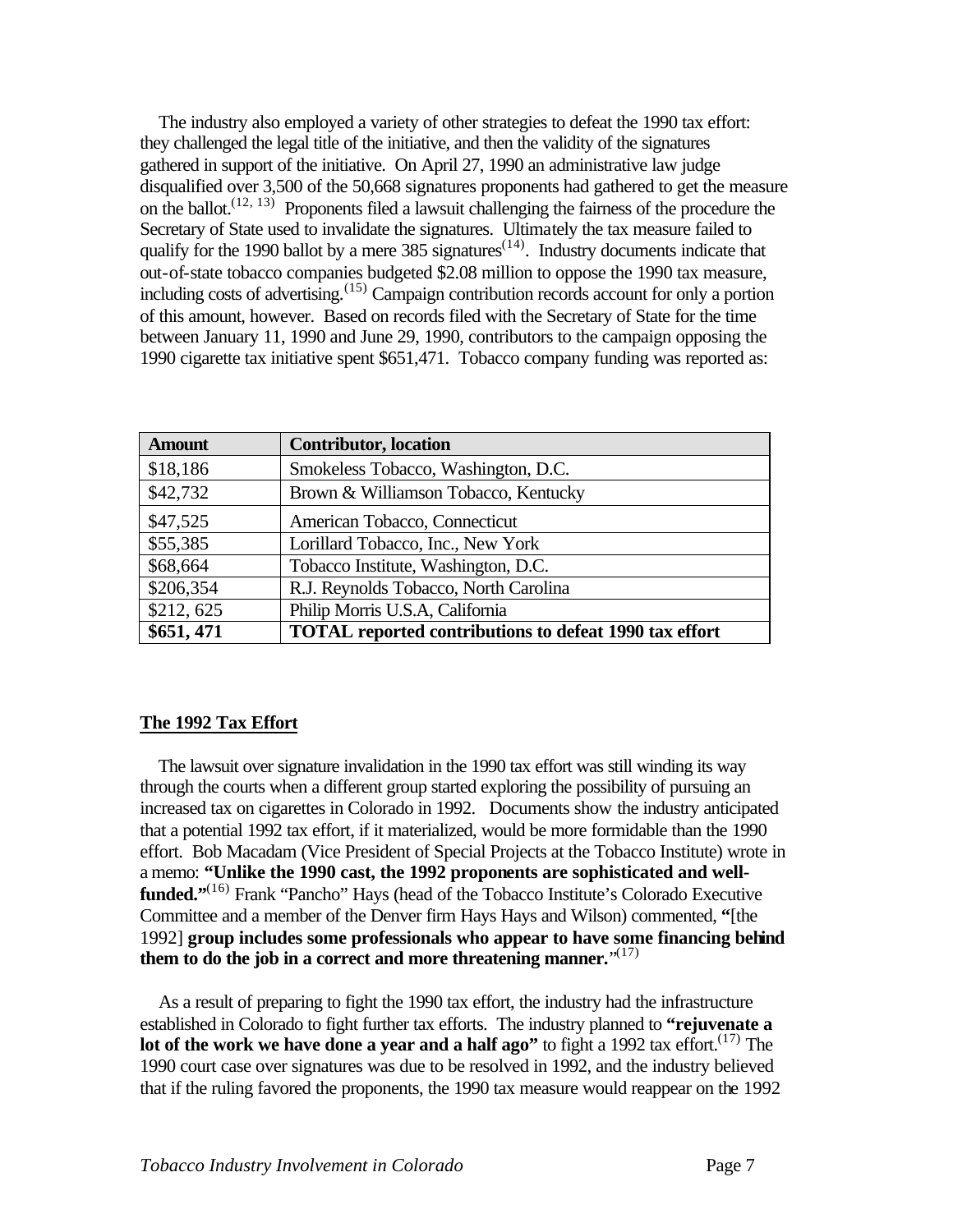ballot. To ready itself against this threat, the four major tobacco companies (Philip Morris, R.J. Reynolds, Lorillard and American Tobacco) once again began pouring funds into their **"in-state industry team,"** the *Colorado Executive Committee,* to fight any 1992 tax effort that might materialize.<sup>(18, 19)</sup> The industry estimated it could take as much as \$3.5 million to fight a 1992 tax effort.<sup> $(20)$ </sup>

 Interestingly, by 1992 the industry's attention was also drawn to an entirely different ballot threat. It was the Douglas Bruce Election Reform Initiative, a constitutional amendment that would **"dramatically liberalize the initiative law"** in Colorado. The industry was greatly threatened by Bruce's initiative since it would make it easier for citizens to get proposals on the statewide ballot. Randy Morris, Regional Vice President of the Tobacco Institute in Denver, described why Bruce's measure was so threatening to the tobacco industry: **"Should this initiative pass, it would undermine future efforts to disqualify signatures in the initiative process…"** and "**[T]his initiative strikes at the heart of our industry's interests."** The industry planned to pull together a coalition of businesses, team with the Colorado Association of Commerce and Industry (CACI) and invest about \$80,000 to stop Bruce's election reform initiative.<sup> $(21)$ </sup>

 Ironically, while the tobacco industry was working to kill Bruce's election reform measure, it was also using his anti-tax efforts to their benefit. Bruce had two measures on the 1992 ballot: the Election Reform initiative and a tax limitation measure (the Taxpayer Bill of Rights, or TABOR amendment). Bruce had once before, however, attempted to place a tax limitation measure on Colorado's ballot, in 1990. Tens of thousands of registered voters signed Bruce's petitions to get the measure on the ballot. The tobacco industry accessed these petitions, gathered information on the voters who had signed them and built a massive database of more than 50,000 registered voters who had thus **"expressed an interest in restricting increases in taxes."** The industry intended to use this as a mailing list to energize anti-tax voters to oppose a cigarette tax. In 1992, when Bruce pursued the Taxpayer Bill of Rights he gathered **"in excess of 70,000 signatures"** to qualify the measure. The Tobacco Institute once again planned to access Bruce's petitions, saying, **"It is our intention to begin the process of analyzing** [Bruce's] **petitions for the purpose of updating our mailing list. When concluded, we will have cross-referenced the present list with the 1990 list and hope to have somewhere in the neighborhood of 70,000 to 80,000 registered voters…"** Thus the industry used Douglas Bruce's petitionsigning work to their advantage while fighting him on his election reform measure.  $(17)$ 

 In 1992, proponents of the 1990 tax were awaiting a court resolution of the 1990 signature matter when an entirely separate group began an effort to raise the state's cigarette tax by 35 cents. The industry challenged the latter groups' ballot language. By late summer of 1992, the court had ruled in favor of the 1990 proponents, but by then the amount of time left to coordinate signature gathering before the election was short. Ultimately a ballot measure to raise the tobacco tax in 1992 did not materialize.<sup>(22)</sup> Instead, public health advocates used the lessons they had learned about industry interference, and the organizational groundwork laid in both the '90 and '92 tax efforts, to pursue an increased tax in 1994.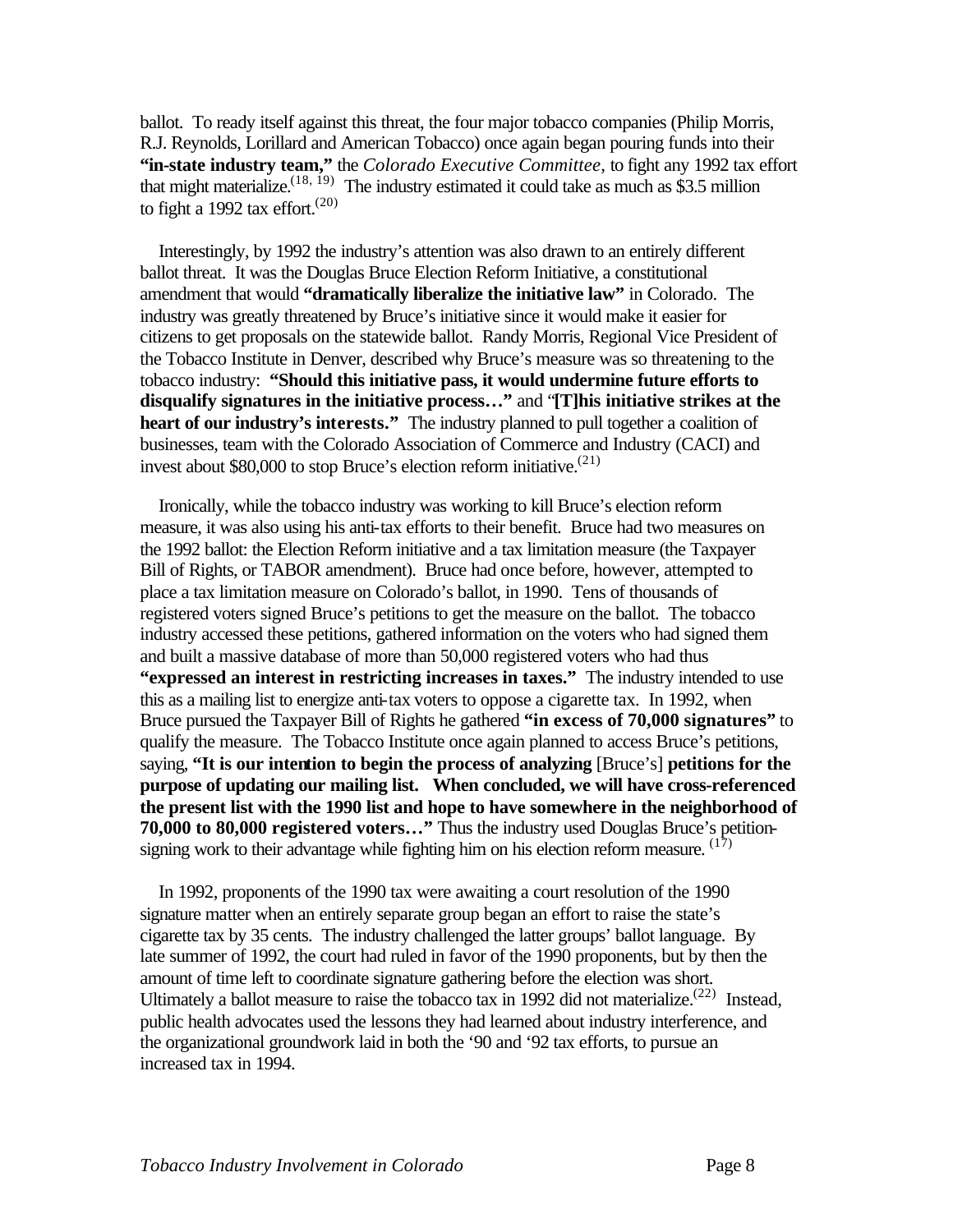#### **The 1994 Tax Effort: "Going underground"**

 By 1994 the industry had learned some important lessons. After losing several local efforts around the country to restrict smoking in restaurants and public places, the industry radically changed its tactics.

 Prior to the mid-1980s, public health proponents around the country had had little success in beating the tobacco industry anywhere: in legislatures, at the ballot box, statewide, or locally. Throughout the 1980s the industry depended on its close relationship with Colorado's powerful House Speaker Carl "Bev" Bledsoe (R-Hugo) to support its interests. In response to a tobacco tax measure proposed in the legislature in 1987, M. Hurst Marshall (Tobacco Institute Vice President) wrote, **"Attempts...were made** [by the legislature] **to increase** [Colorado's] **cigarette taxes even higher, to a 10 cents per pack rise. These were unsuccessful, however, due to efforts by Speaker Bev Bledsoe and other sympathetic legislators."**(23) A 1991 R.J. Reynolds report says, **"Bledsoe, a smoker, could be counted on by the industry to bottle up all the anti's bills in**  committee.<sup>"(24)</sup> Indeed, the industry exuded confidence in its ability to control Colorado's state legislature on tobacco issues. A 1991 Tobacco Institute legislative analysis discussed the possibility that legislation restricting public smoking might be introduced in Colorado that year. The report says**, "The tobacco industry enjoys sufficient support in the**  [Colorado] **Senate and House that such legislation can be controlled.**<sup>"(25)</sup> Also, to help assure that no tobacco marketing or smoking restrictions would get through Colorado's legislature, the industry organized its own internal "grassroots network" called the Tobacco Action Network (TAN). TAN was made up of tobacco business-related employees, such as vending and retail allies that sell and distribute tobacco products, and hospitality groups like the Colorado Restaurant Association. The industry pressed its TAN members into action whenever a cigarette tax or smoke-free measure came before the state legislature. TAN members in turn would flood state legislators with calls and letters opposing public health measures to control tobacco. A 1987 internal Lorillard memo states, **"All Colorado TAN activists and other allies have been alerted to the** [tax] **situation and are applying all possible pressure on legislators to reject tobacco tax increases."**(23)

 If the tobacco industry's control of the Colorado legislature failed for any reason, it could outspend tobacco-related public health initiatives at the ballot box.

 Through timeworn methods of currying favor with legislators, the industry managed to resoundingly defeat ballot measures nationwide until the early 1980s.  $(26)$  In 1983, the tobacco industry encountered its first major setback when the city of San Francisco, California became the first community in the nation to beat the industry at the ballot box (Proposition P, a workplace smoking restriction measure). Proponents of Proposition P had employed an entirely new tactic in their campaign: they took advantage of the industry's poor image, exposed the industry's interference in local affairs and told tobacco companies to "butt out of local politics." $(27)$  Colorado public health proponents seized on this successful strategy, and used the same tactics to pass the first clean indoor air ballot measure in Colorado. The town was Fort Collins and the year was 1984. Similar themes were subsequently used successfully in smoking restriction campaigns in Colorado Springs in 1985 and 1987, and in Littleton in 1987. In each of those campaigns, the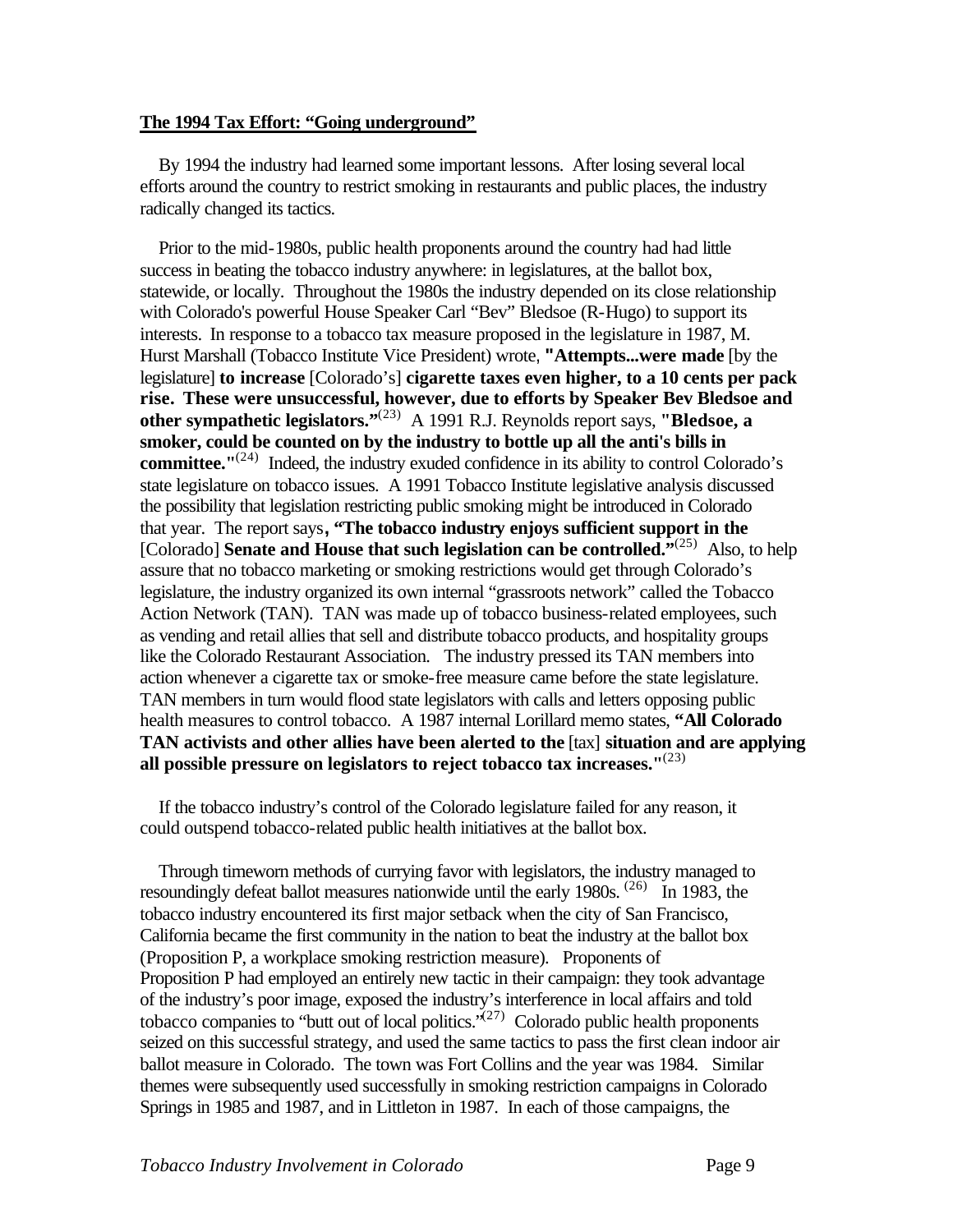tobacco industry waited until the last possible moment to file its campaign disclosures to try and obscure its involvement in the campaigns. In Fort Collins, **"The tobacco industry tipped its hand just 17 days before the election."<sup>(28)</sup> A July 11, 1985 internal document** by Tobacco Institute lobbyist Stan Bowman, advised the industry to keep a low profile in Colorado Springs to avoid highlighting the industry's opposition:

**"A major factor to be considered when formulating plans to combat the Colorado Springs ballot issue is the public attitude toward the tobacco industry in general and The Tobacco Institute in particular. Experience with the recent Fort Collins election demonstrated anti-smoking groups' success at distilling the public smoking issue to an 'Us against big tobacco' matter."**  (29)

But waiting until the last moment to reveal its involvement wasn't enough to save the industry from experiencing more losses at the local level. After being soundly beaten in several local ballot measures in Colorado (as well as in Michigan, California and Massachusetts), the industry started to see that its interference in local policymaking was a liability. Even worse for the tobacco industry, other businesses were losing their willingness to partner with it against tax measures for fear of being associated with a discredited, marginalized industry. A 1994 tobacco industry report called *Colorado Initiative Strategic Plan* confirms this difficulty:

## **"Traditionally, the industry has had difficulty incorporating diverse groups in its fight against tobacco tax increases. Some groups…are simply fearful of being associated with the tobacco industry and the associated negative publicity..."** (30)

 The industry also started to realize that voters believed that taxing tobacco to pay for health care is a reasonable proposal with intrinsic appeal. James Cherry, Associate General Counsel for Lorillard Tobacco Company, lamented in a memo about Colorado's 1994 ballot measure:

**"On straight tobacco issues we are routinely faced with voter attitudes which are about 70 to 30 against us. These attitudes reflect a judgment on the tobacco industry and its product…***Another immediate voter attitude is that the taxation of tobacco in order to fund health care is a proposition of almost mathematical elegance,* **but this too is an attitude undiluted by other considerations, even those as closely related as views of physicians and medical institutions…"** *[Italicized emphasis added.]* (31)

 The Tobacco Institute's "Pre-Campaign Plan" for fighting the 1990 Colorado tax initiative focused on the need to start using allies and front groups to advance industry arguments, paying them if necessary, to get their complicity:

#### **"The value of prominent individuals and organizations not connected with the tobacco industry speaking out against the initiative cannot be overstated…The**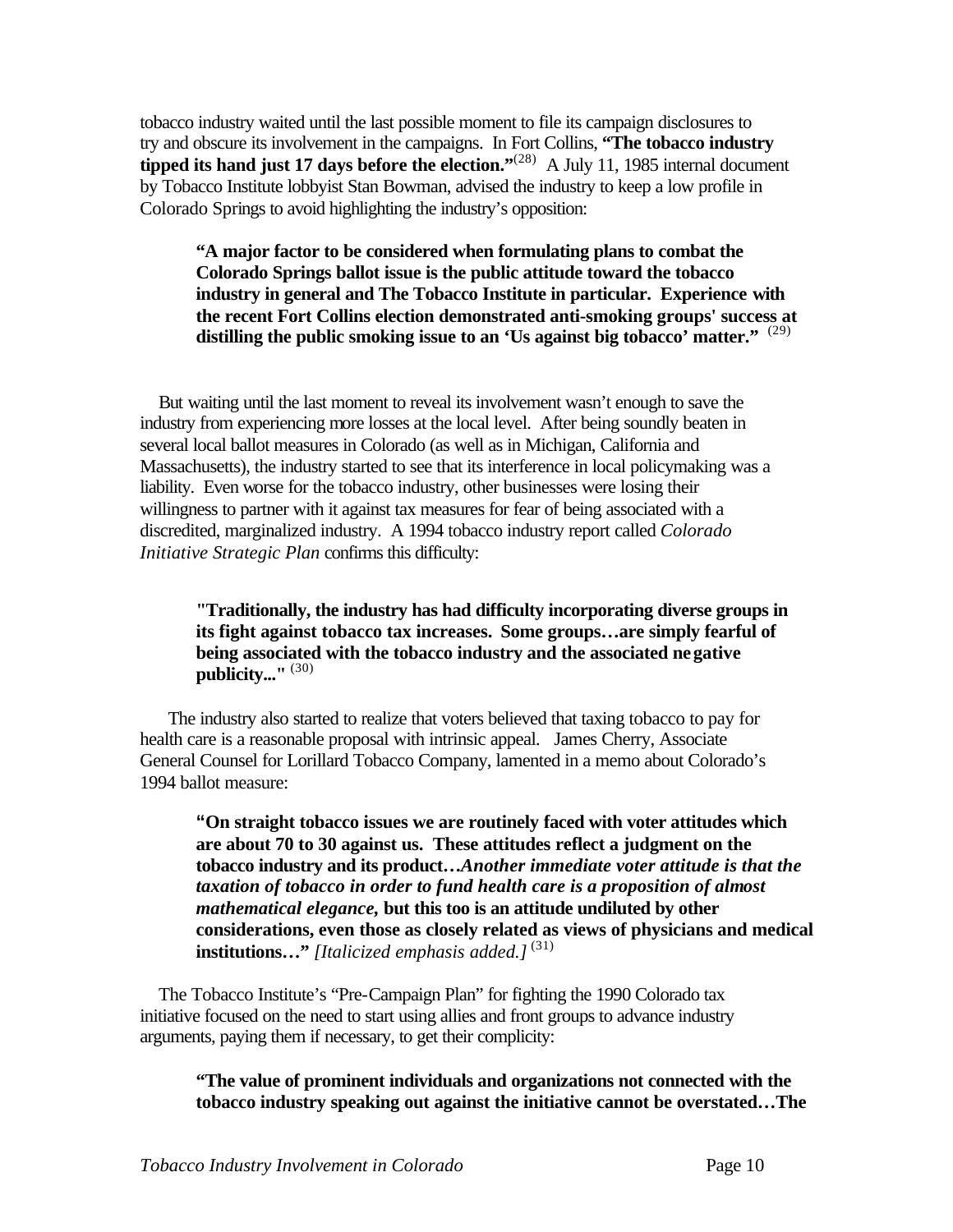#### **Committee should contract with such people on an as-needed basis and direct them...**" <sup>(13)</sup>

 For all the above reasons (public resentment of local interference, lack of credibility and inability to recruit allies) by 1994 the industry realized that it could no longer participate openly in elections. The industry started working to disguise its involvement in ballot initiative campaigns and hide its opposition to smoking restriction and tax measures by funneling opposition through more credible allies.

 Tina Walls, Senior Vice President of Corporate Affairs at Philip Morris, gave an internal speech in 1993 that described the industry's strategy of hiding behind more credible allies:

### **"...we try to keep Philip Morris out of the media on issues like taxation, smoking bans and marketing restrictions. Instead, we try to provide the media with statements in support of our positions from third party sources, which carry more credibility than our company and have no apparent vested interest..."** (32)

 Another factor in the 1994 tax effort (besides the industry's overt disappearance from the opposition radar screen) was the ASSIST Project (American Stop Smoking Intervention Project). ASSIST was a multi-year, multi-state effort to reduce smoking rates. Started in 1991 and funded jointly by the American Cancer Society and the federal government's National Cancer Institute, ASSIST's strategy was to build on the successful tobacco prevention efforts around Colorado by establishing volunteer coalitions throughout the state and empowering more local tobacco control activity. The industry was greatly threatened by ASSIST's grassroots organization, funding, strategies and members' dedication to increasing the tobacco tax. Although they knew ASSIST and its activities were legal, the industry sought to hobble ASSIST by claiming its activities were against the law:

# **"The opposition has created a complex but legal set of overlapping structures and leadership that allows them to maximize the use of taxpayer dollars for their effort without violating the law. While we continue to challenge the legality of some of these activities, it is clear that this effort will result in an overall well-financed campaign."**(33)

The industry sought to undermine ASSIST by aggressively charging that project participants were illegally using federal funds to lobby at the state level. However, in 1996 lawyers for the U.S. Department of Health and Human Services ruled that all ASSIST project grantees and subcontractors could continue their activities because their funding pre-dated the law the industry cited as restrictive of such activity. $(34, 35)$ 

 Having weathered several tax increase efforts in the recent past, the industry was also aware that Colorado's tax advocates would be more sophisticated opponents in 1994 than ever before. Citizens were starting to recognize the industry's strategy of diverting attention away from the health issue by introducing non-health issues like individual rights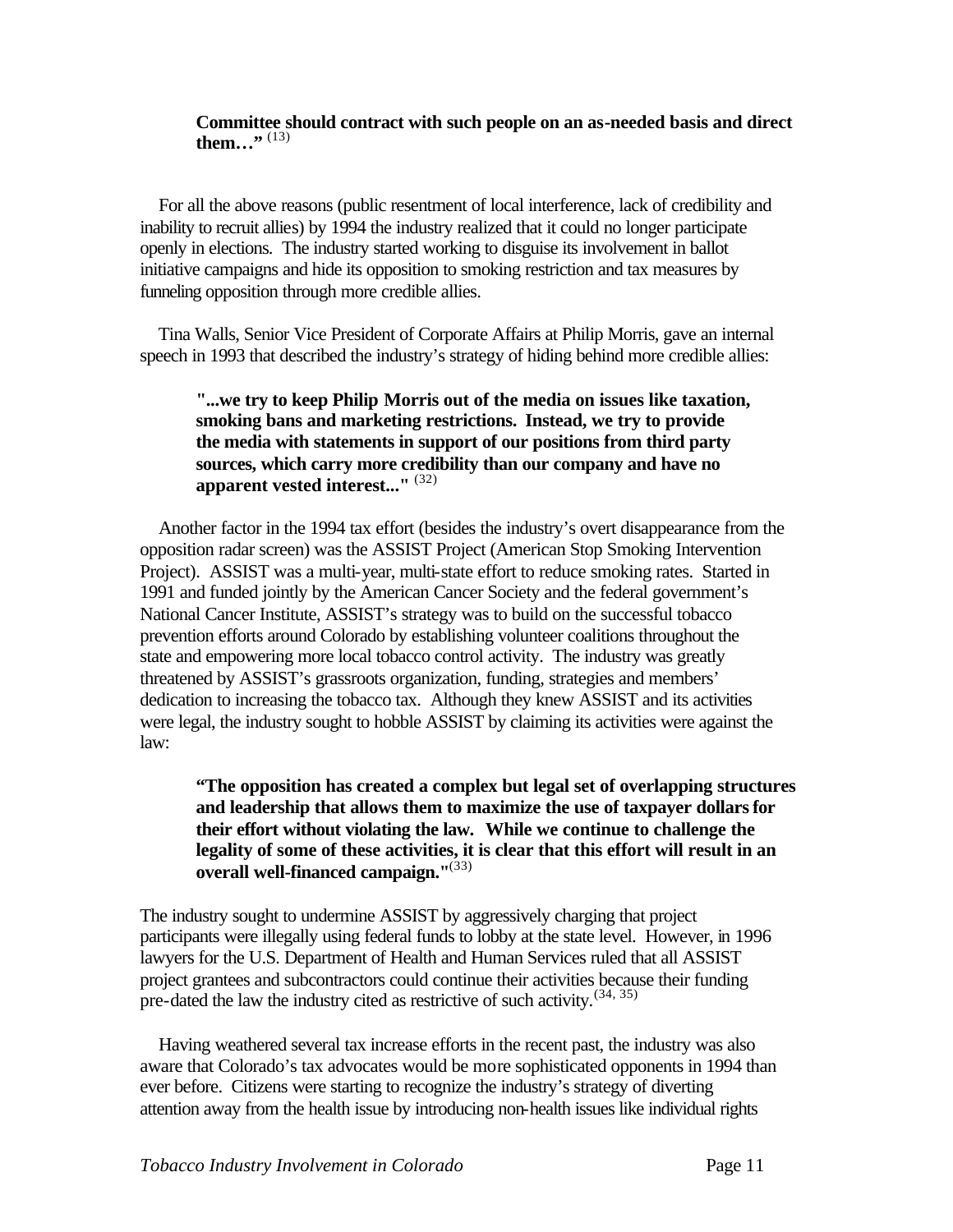and government waste. As Philip Morris executive Tina Walls stated in a 1993 speech to industry insiders,

**"...Finally, we try to change the focus on the issues. Cigarette tax**[es] **become an issue of fairness and effective tax policy. Cigarette marketing is an issue of freedom of commercial speech. Environmental tobacco smoke becomes an issue of accommodation. Cigarette-related fires become an issue of prudent fire safety programs. And so on."** (32)

 In an internal memo about Colorado's 1994 tax effort, a consultant to the Tobacco Institute lamented how the educational attainment of Colorado citizens worked against the industry:

**"…[W]e need to come to grips with the conclusion that our traditional approach to the initiative campaign is not working any more. Our usual strategy is to find something wrong with the initiative itself, a particular provision or consequence, and run a campaign on that issue, without ever discussing smoking or the tax…However, in the end I don't think this will get us much further because it is more difficult to get people off the subject of smoking. Our opponents are smarter than they used to be, and perhaps even the voters are a bit smarter: in short, it may be more difficult to get voters focused on our issues rather than on the smoking issue. As in Sacramento**  [and] **Massachusetts…***there are too many people in Colorado with a college degree***."** (36) [Italicized emphasis added.]

 Another Tobacco Institute document reveals the industry's strategy to defeat the1994 tax effort by fostering feelings of ill will and distrust for government:

**"Our strategic plan involves …identifying persuadable voters and conveying potential issues of waste, fraud and abuse to them in a manner which identifies with their natural proclivity to oppose taxes and distrust government; and ... by raising enough concerns about the purpose and implementation of the measure that will supersede their natural inclination to support the initiative."** (37)

 Despite the increased sophistication of both Colorado's public health advocates and voters, the tobacco industry still managed to defeat the 1994 cigarette tax by employing the following tactics:

1. Using the American Constitutional Law Foundation (ACLF) to tie up staff of the Colorado state Health Department's ASSIST project, by making over 13,000 requests for copies of documents through the Freedom of Information Act. (More than half of the copies were never picked up). The industry also paid the ACLF \$60,000 to initiate a legal challenge of the Colorado Department of Health's use of ASSIST funds in the tax effort.  $(38)$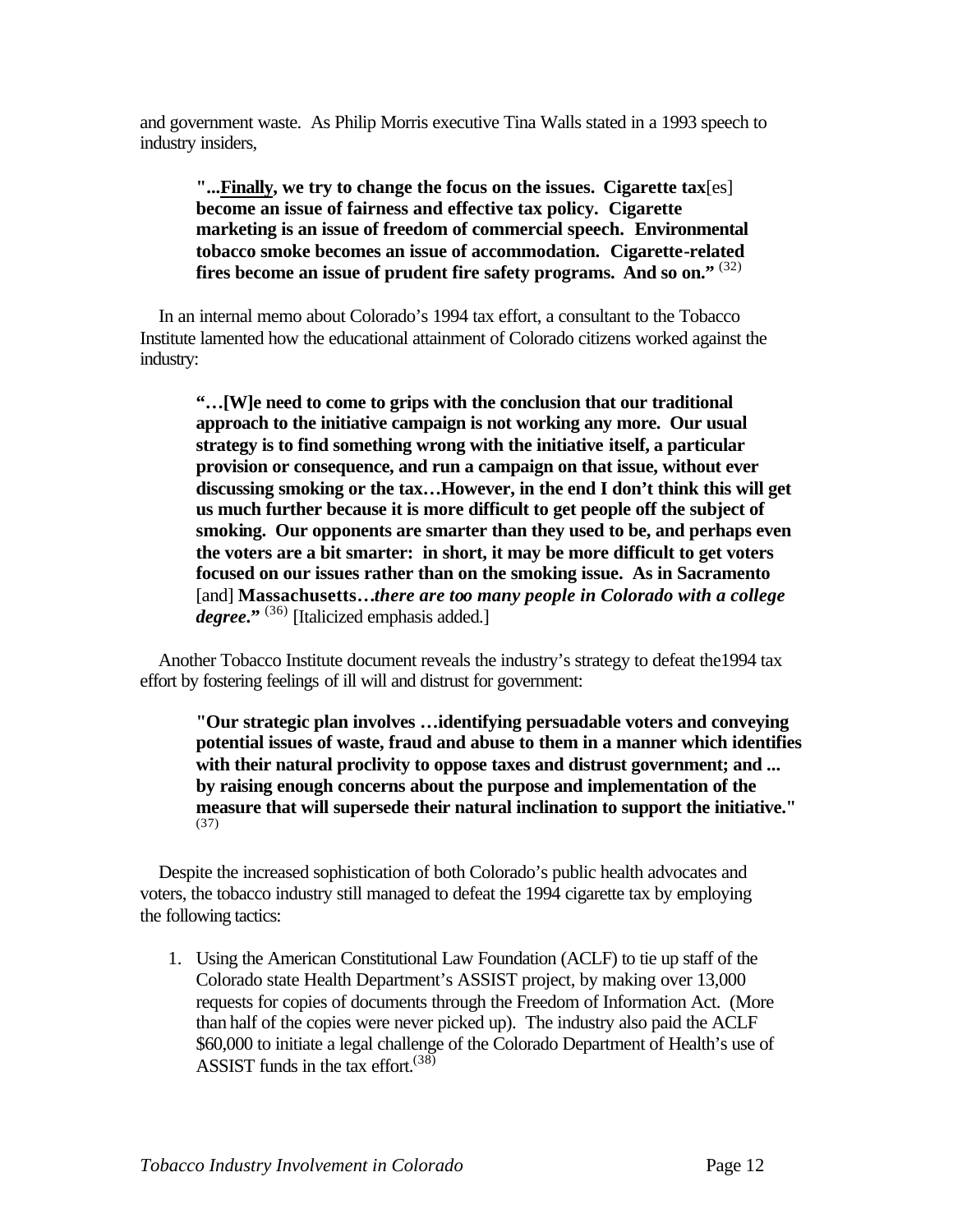- 2. Creating a front group with the appearance of spontaneous, large-scale, citizen-led opposition to the tax. (In 1994, the industry's front group was called "Citizens Against Tax Abuse and Government Waste.")<sup>(39)</sup>
- 3. Using surveys to determine the most potent arguments that would sway voters to oppose the tax, and then deploying these arguments widely through television, radio and newspapers. The industry disseminated these arguments through allies, to disguise their origin. The arguments used to defeat the 1994 tax were:
	- a. Supporters of the tax, including voluntary nonprofit groups, just wanted to boost their personal and organizational wealth,
	- b. Bureaucrats would misspend the tax money and these expenditures would be beyond the taxpayers'control,
	- c. A constitutional amendment creating the tax would permanently eliminate oversight by the legislature and would be **"an unwarranted exercise of**  state power."<sup>(40)</sup>
	- d. The committee that would oversee the tax would be able to **"spend** [the money] **any way it wants,"** (41)
	- e. The measure would fuel rampant waste and abuse in government.

 It is worth noting that the industry uses similar marketing methods to defeat state excise taxes as they use to market cigarettes to specific markets. First, they "segment" the market into specific groups of people with similar psychological needs and aspirations, and then they tailor advertising messages to the emotional and psychological needs of these audiences. For instance, the industry has targeted advertising for low tar and ultra-light cigarettes to those smokers who are most worried about their health (termed by the industry the "health concerned segment.")(42-45) A 1994 internal Tobacco Institute document called *Colorado Strategic Plan* shows that the tobacco industry similarly parsed Colorado voters into sub-groups of "tobacco consumers," "persuadable" and "unapproachable" voters. The industry then tailored specific messages to the policy beliefs of the first two segments. Industry-commissioned polls from 1994 showed that the industry could count on only 64 percent of smokers to oppose a cigarette tax increase. To increase that percentage, the industry tailored specific messages towards smokers aimed at convincing them to vote against the tax. Those messages were: a) the tax increase was **"picking on smokers,"** b) **"other groups will be targeted by government if** [the tax] is permitted," c) "this **constitutes prohibition in disguise,"** d) **"this asks too much,"** and e) **"this should not be part of the state constitution."**<sup>(46)</sup> The industry also targeted messages at smokers telling them that they were being singled out to **"pay for programs that are the responsibility of the entire state."**

 "Persuadable" voters were to be reached using a telephone "push poll." The American Association for Public Opinion Research (which encourages quality survey methods) defines a push poll as "an insidious form of negative campaigning disguised as a political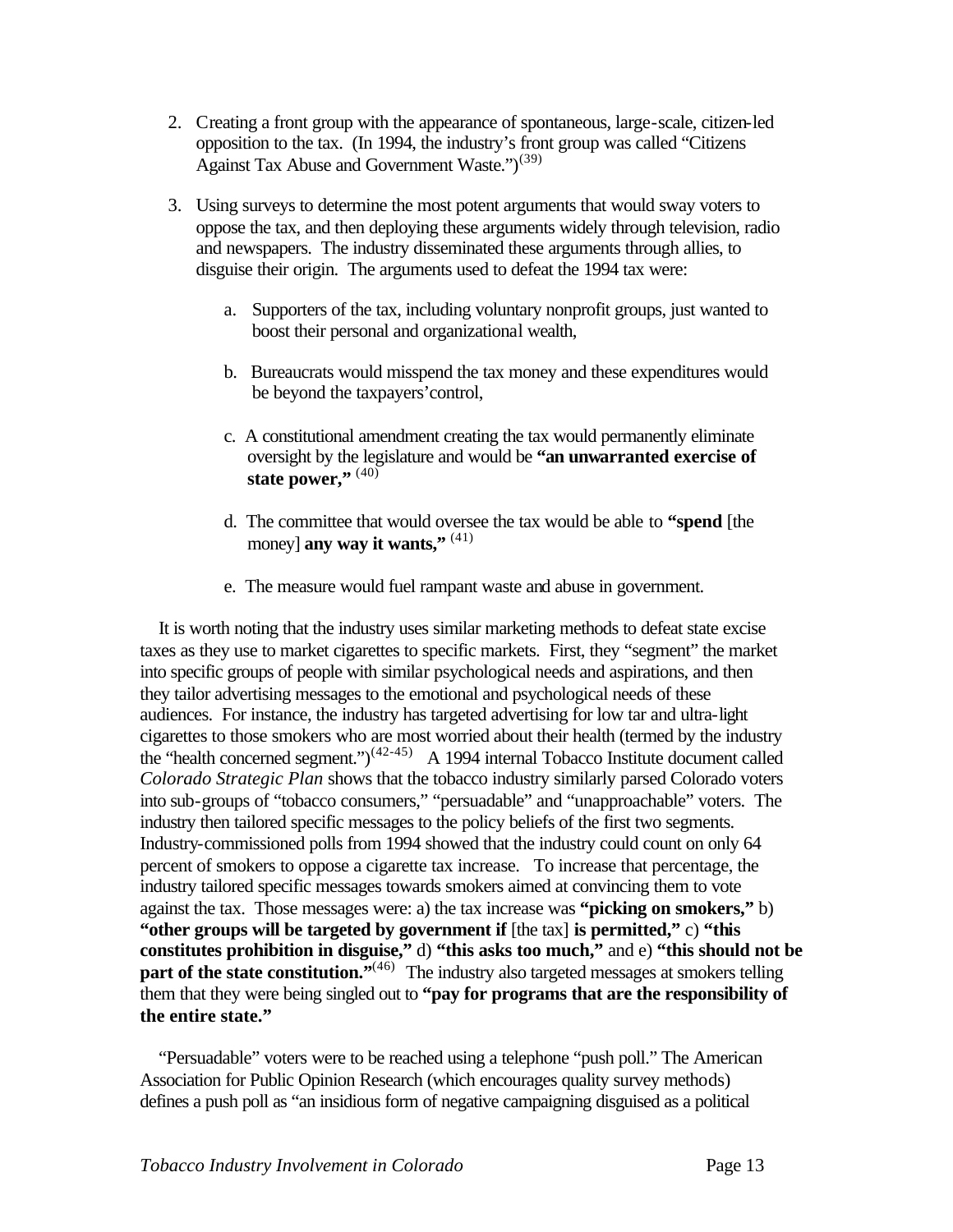poll that is designed to change opinions, not measure them." According to AAPOR [\(http://www.aapor.org\),](http://www.aapor.org) typical "push poll" questions are: "Would you be more or less likely to vote for [name of candidate] if you knew he/she had avoided the draft/falsified his resume/been arrested/gone through bankruptcy/patronized prostitutes/failed to pay child support/failed to pay income taxes?" The industry used push polls to help defeat tobacco tax increases in Colorado in both 1990 and 1994.

In 1990, the industry's poll asked voters the following questions:

**Answer (True or False):** 

**--"If the cigarette tax passes, only a small portion of the money it generates will actually go toward helping the poor,"** 

**--"The proposed increase in the cigarette tax is just a first step in a long line of other tax increases that are sure to follow," and** 

**--"The proposed increase in the cigarette tax will do more to help the doctors and the hospitals than it would to help the poor."** (47)

In the industry's 1994-push poll, telephone pollsters asked,

**--"The spending programs** [resulting from the tax] **will be administered by the State Department of Health, which has a history of wasteful spending...Do you feel strongly about that?"**

**--"Because it increases cigarette taxes by a very large amount, this initiative would lead to increased smuggling and might create a black market for cigarettes…Do you feel strongly about that?"**

**--"The sponsors of this initiative gave away baseball tickets to get people to sign the initiative, which is a violation of Colorado election law...And do you feel strongly about that?"**

**--"The people who would be in charge of spending the tax money have used these programs in the past to pay for unnecessary expenses like hotel bills, catered lunches and banquet dinners…And do you feel strongly about that?"**(48)

 After contacting voters through the push-poll, the industry reinforced the negative attitudes they fostered by the poll by sending tailored mailers to voters, based on how they responded to the issues raised in the poll. The mailings were designed to reinforce voters' negative feelings about the tax. As with many phone surveys, the people who were polled remained unaware of who funded the poll.<sup> $(48)$ </sup> The tobacco industry's use of the push-poll technique provides an example of how the industry used subtle messaging to alter public opinion.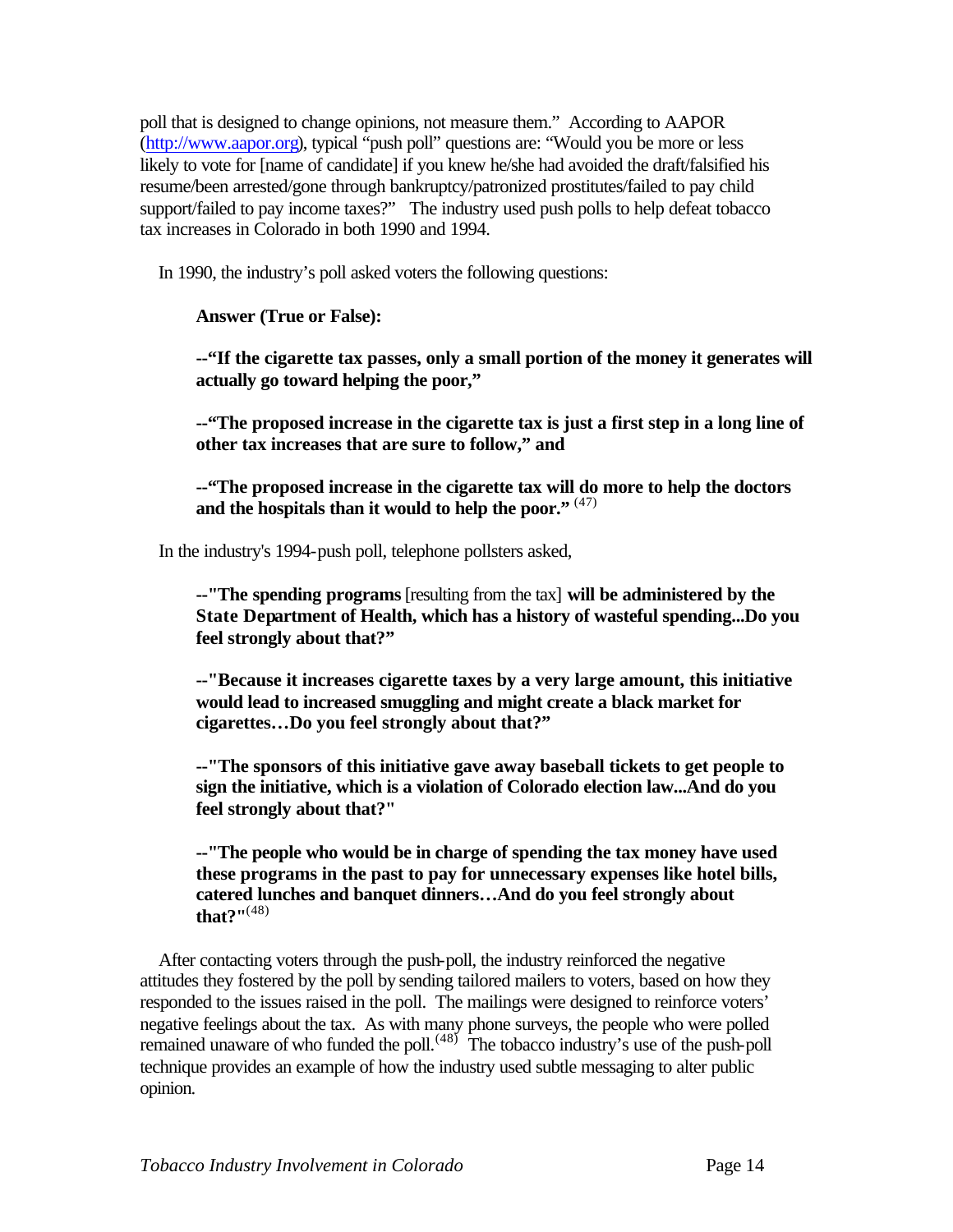#### **Smuggling and Cigarette Taxes**

 The industry also uses the cigarette smuggling issue to help defeat cigarette tax increases. At the first mention of a tax effort, tobacco companies will often state that a tax will contribute to increased cigarette smuggling and cross-border sales. By creating and fostering fears that a tax increase will boost black market cigarette sales and stimulate cross-border smuggling, the industry leverages fear to help defeat the tax. To maximize the smuggling issue, the industry either creates its own "anti-crime" front group or uses an existing group to put forth messages about smuggling. The industry will recruit and pay credible individuals to draw media attention to the idea that an increased cigarette tax will exacerbate smuggling in a given venue.

 The industry used this strategy in Colorado in 1994. In response to Colorado's 1994 tax effort, and to address a cigarette tax increase proposed in Arizona at the same time, R.J. Reynolds clandestinely formed a group called the *National Coalition Against Crime and Tobacco Smuggling* (NCACTC). A 1994 memo reveals that RJR was the sole creator of this group: **"RJR made the initial grant to get the organization formed and to pay for its first activity — a major study of the current U.S. contraband tobacco situation."**  RJR used former Royal Canadian Mounted Police Assistant Commissioner Rod Stamler to disseminate the results of the industry-commissioned cigarette smuggling study to the media in Arizona and Colorado. The memo describes how the industry could use Mr. Stamler, who carried a high level of credibility with the media, to help defeat ongoing tax efforts in Colorado and Arizona. The memo even contains an instructional section entitled **"Avoiding Direct Ties To 'The Tobacco Industry'"** wherein RJR describes how to avoid connecting Stamler and his activities back to the tobacco industry. Further investigation of NCACTC revealed a **"highly confidential"** internal document about how to respond to questions raised about the organization's origins. In response to questions about how the organization is funded, readers are instructed to say, **"Members fund the organization through membership fees, grants and contributions.**<sup>"(49)</sup> Yet a "highly confidential" 1999 budget estimate for NCACTC, however, reveals the organization's only projected income was from two tobacco companies: Brown & Williamson (B&W) and R.J. Reynolds. No dues were anticipated from membership fees. RJR and B&W each contributed \$225,000 to start NCATC. The only other income described for NCATC was bank interest earned from these deposits.<sup> $(50)$ </sup> The example of NCATC demonstrates how the industry creates front groups to disseminate messages in opposition to public health efforts.

 In sum, the tobacco industry spent over \$5.3 million to defeat the tobacco tax in Colorado in 1994. The companies shared the expense of defeating the initiative by dividing up the costs according to the market share of their brands: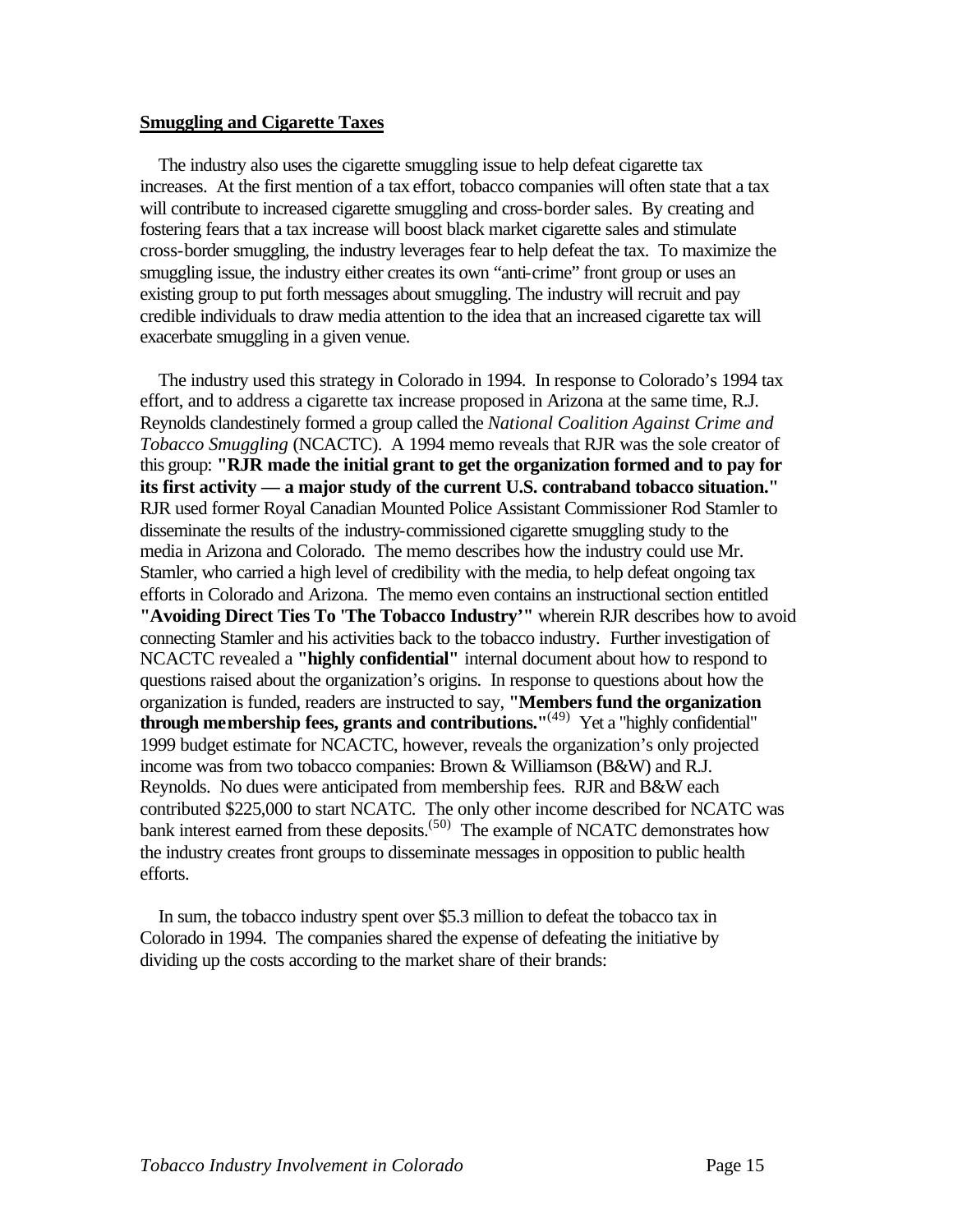| Company            | Percentage | Amount Spent to Defeat Colorado's '94 |  |
|--------------------|------------|---------------------------------------|--|
|                    |            | Tobacco Tax effort                    |  |
| Philip Morris      | 43.5%      | \$2,322,407                           |  |
| R.J. Reynolds      | 30.4%      | 1,620,856                             |  |
| Brown & Williamson | 11.8%      | 629,924                               |  |
| Lorillard          | 7.3%       | 391,012                               |  |
| American Tobacco   | 6.8%       | 365,111                               |  |
| <b>TOTAL</b>       |            | (51)<br>\$5,329,310                   |  |

 Despite the costs and difficulties involved in battling a tax increase, circumstances suggest that the tobacco industry will continue fighting citizen-led efforts to raise the cigarette tax in Colorado. In July 2002 Philip Morris announced that it would publicly fight any attempt by Colorado to adopt a tax increase.<sup> $(52)$ </sup> In a May 18, 2004 article in the Rocky Mountain News, the tobacco companies invoked the smuggling issue while saying they would fight the tax. Jamie Drogin, a spokesperson for Philip Morris, said the company was concerned with new taxes because they **"tend to decrease legitimate sales of tobacco products and increase the sales of contraband."** The News article also discussed the state legislature's effort to preempt the 2004 citizen-led cigarette tax effort by passing a bill that would "gut" current health programs on Jan. 1, 2005—the day the initiative would go into effect. According to the News, legislators passed the bill to block the tax campaign "so the money raised by the new tobacco tax would not supplement current funding but would replace already appropriated state money.<sup> $(53)$ </sup>

# **Preemptive & Proactive Legislative Activities**

 To "preempt" something means to take an action that makes it pointless or impossible for someone else to do what he or she intended. In this case, preemption refers to actions the tobacco industry takes to stop municipalities from enacting smoking restrictions. A statewide *preemptive* law would make it illegal for a municipality to enact a smoking ordinance any stronger than the state law.

 "Proactive" means taking action in advance of problems to head them off. The tobacco industry introduces *proactive* bills to stop public health advocates from advocating laws regulating tobacco use and sales. The tobacco industry has engaged in both *preemptive* and *proactive* behaviors in the Colorado legislature.

 Enacting preemptive public smoking legislation became one of the tobacco industry's main goals in Colorado—and in the U.S.—in the 1990s. To enact a preemptive measure, the industry introduces its own weak, statewide legislation, touting the uniformity of these laws as an asset over less uniform, but often stronger local policies. The industry argues (through allies) that such bills will enable businesses to compete fairly across the state and will remedy a confusing a "patchwork" of local regulations.  $(54)$  Preemptive bills often appear to be tobacco control measures, albeit weak ones. The industry designs preemptive laws to stop local communities from enacting strong tobacco control policies, but also to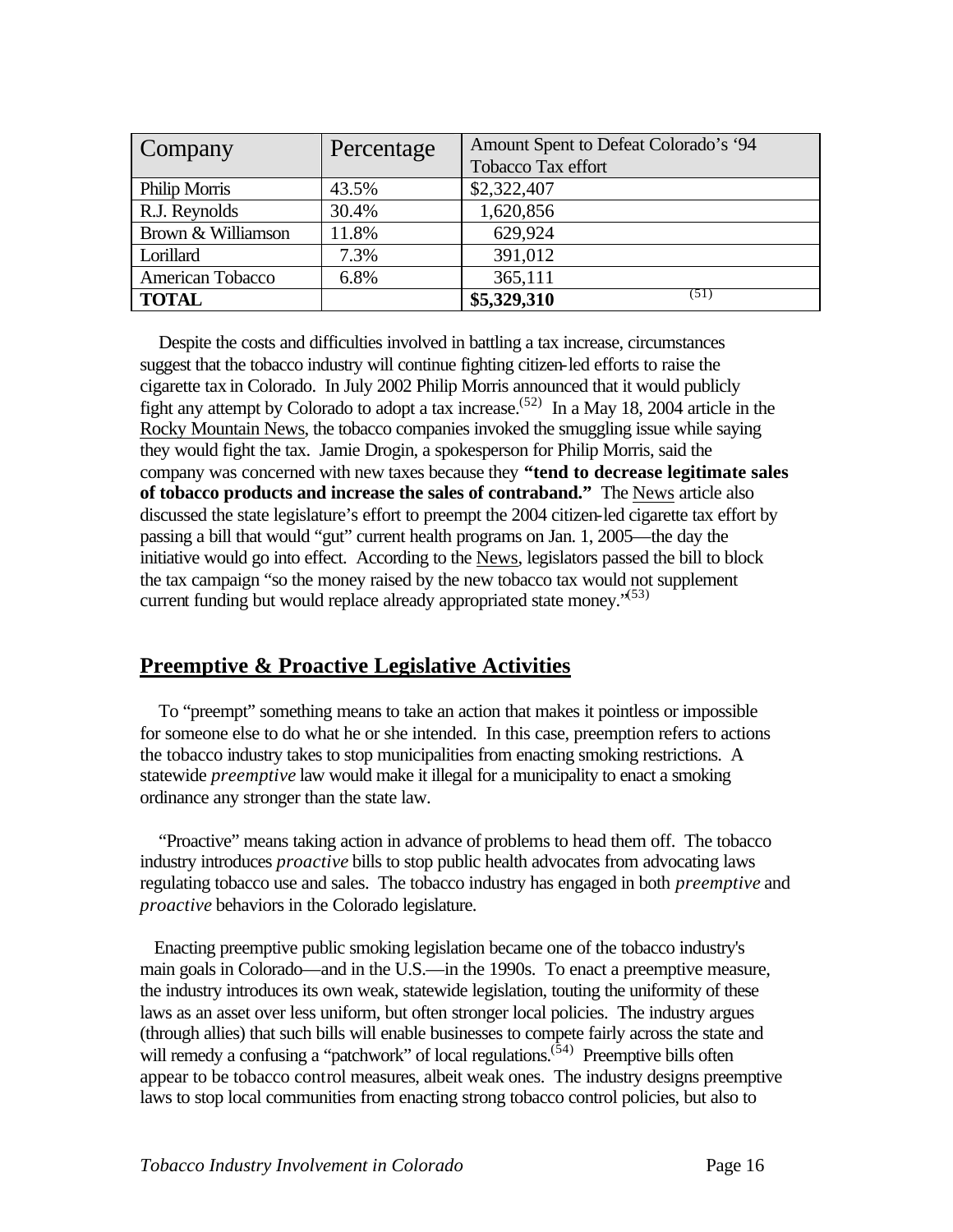roll back or eliminate strong laws already in place regulating the sale or use of tobacco products.

 The industry introduces *proactive* legislation in advance of difficulties it anticipates from public health efforts. Proactive legislation provides a host of benefits for the industry that may not be obvious at first glance. Such legislation can address a variety of different topics, many of which may not involve tobacco at all, but will still have the desired effect of minimizing the impact of issues that would affect the tobacco industry's profits.

For instance, a 1988 Tobacco Institute document entitled *Proactive Legislation* describes how the tobacco industry operated proactively in Colorado, Kansas, Missouri, New Mexico, Oklahoma, Texas and Wyoming.

 In 1988, the industry noted increasing public sentiment in Colorado in favor of a statewide smoking restriction law, and that even its usual ally, the Colorado Restaurant Association, favored such legislation. To head off the measure, the industry planned to introduce a weaker statewide proactive smoking restriction law **"with moderate provisions"** to **"institutionalize certain smokers' rights and dramatically weaken one of the strongest statewide GASP organizations in the country."**

 The industry typically approaches tobacco-friendly legislators to carry its proactive and preemptive bills. In this case the 1988 memo identified Bill Owens, a Colorado House Representative (who served in the legislature 1982-94 and is currently the Governor of Colorado) as a **"a friendly member of the House Local Government Committee (consistently favorable to tobacco interests)"** who could **"offer a substitute bill with desirable provisions with a good chance of having it adopted and passed out of committee..."** 

 The memo describes the industry's strategy of introducing and advancing a weak smoking restriction bill:

**"Publicly, tobacco industry advocates should express the position that NO smoking restriction law is desirable. If pressed, they should acknowledge that uniform regulation throughout the state is preferable to the state of confusion, which now exists. Privately, our lobbyists would of course encourage legislators' support of the substitute bill."**(55)

 Another 1988 Tobacco Institute memo describes steps for passing a proactive law, including the selection of legislators to carry the bill, gaining control of public hearings for the bill, and **"scheduling grassroots efforts"** to coincide with the movement of the legislation:

**"General Strategy… Select key sponsor or sponsors for introduction and control of the proposed legislation. Contact leadership to determine their support and blessing of this effort. Establish a realistic and practical timeline for moving the bill prior to introduction. Develop a controlled hearing**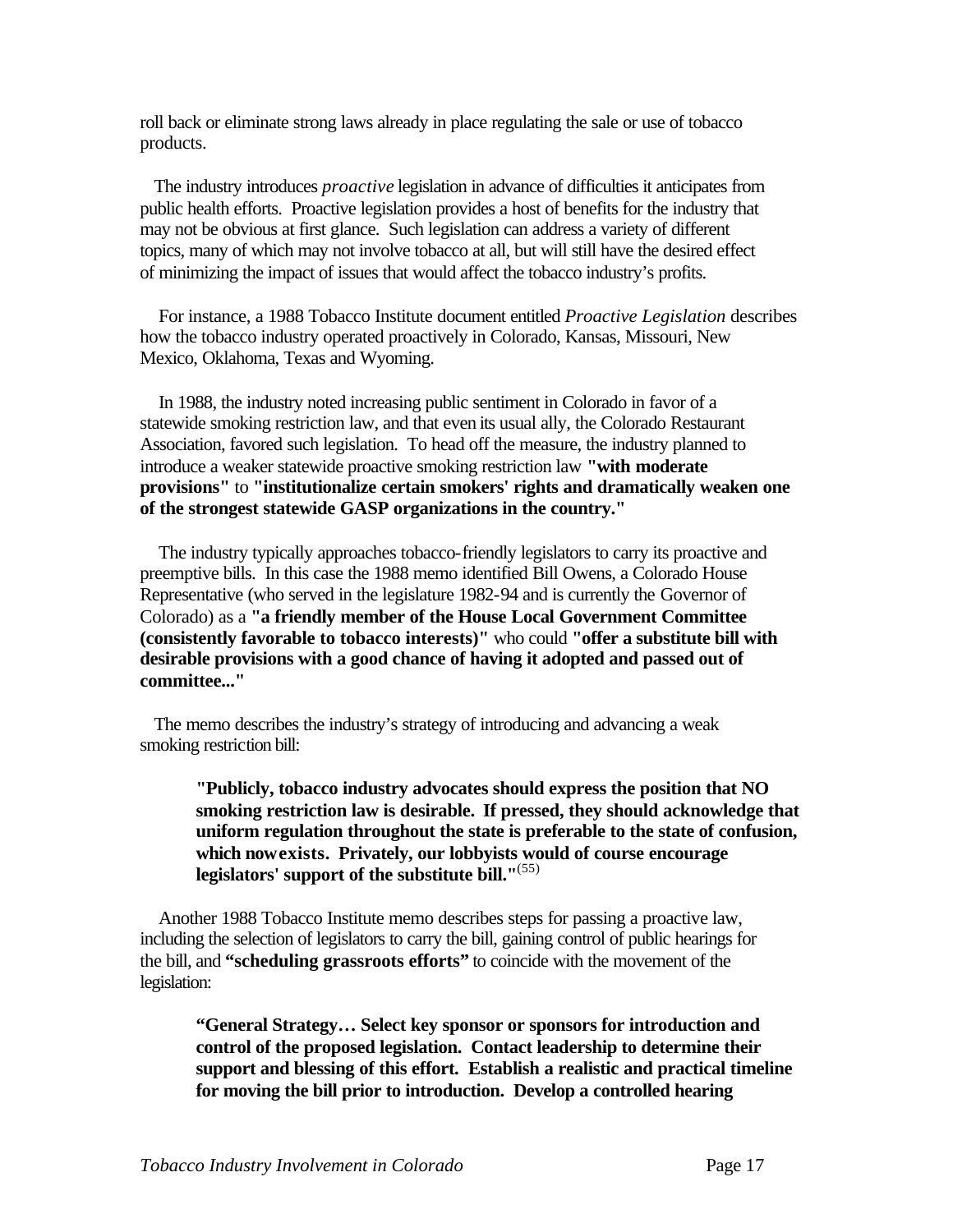## **scenario. Use expert….witnesses for best impact… Develop favorable op-ed pieces by local** [authors] **where possible…Build coalition effort… Develop grassroots mail program...focus on specific legislators' home districts.**  Schedule grassroots efforts to coincide with movement of legislation..."<sup>(56)</sup>

 The industry also uses proactive bills to divert the time, attention and resources of public health organizations. A 1990 Tobacco Institute memo describes how the industry introduced a bill addressing sales to minors (to create uniform sales, sampling and vending machine regulations) to waste the time and efforts of the public health community, saying,

#### **"This legislation is unlikely to be enacted; it is intended to dissipate the energies of the anti-tobacco forces and put them on the defensive."**

 The industry also employs proactive bills as a form of public relations, to improve its image with state legislators. The same memo (above) states, **"The efforts to promote this legislation should contribute to legislator's positive perception of the industry as concerned about the minors issue."**(57) 

 Philip Morris introduces proactive legislation as a strategy to **"put antis** [public health authorities] **on the defensive."**(58) According to one strategy, Philip Morris will introduce multiple bills (like **"Indoor Air Quality Standards,"** and **"restaurant bills"** brought by local restaurant associations) to **"scatter the antis resources"**(58) and "**seize the initiative**  and put [the antis] on the defensive."<sup>(59)</sup>

 Legislators may be unaware that they are carrying a tobacco industry bill, since the industry works to disguise the origins of proactive bills. The industry is careful to introduce proactive bills through third parties—like restaurant and hospitality associations or labor unions— and focus the bills (where possible) on non-tobacco-related topics, such as privacy, anti-discrimination, or property rights, so that legislators will be unaware of tobacco industry involvement. A Tobacco Institute document about introducing proactive legislation shows how the industry strives to hide this type of legislative activity, saying

- "…**it is imperative that the Tobacco Institute not be identified as a major player in this effort…"**
- **"This legislation would be postured as a labor and not a tobacco issue,"**
- **"The Institute will direct legislative efforts through third party contact,"** and
- **"...the new bill will focus on 'ventilation standards,' not 'clean indoor air'... it is imperative that the Tobacco Institute not be identified as a major player in this effort."**(60)

 A 1989 Tobacco Institute memo entitled *Proactive Legislative Plans* describes a program to introduce a wide variety of proactive bills in state legislatures across the entire country: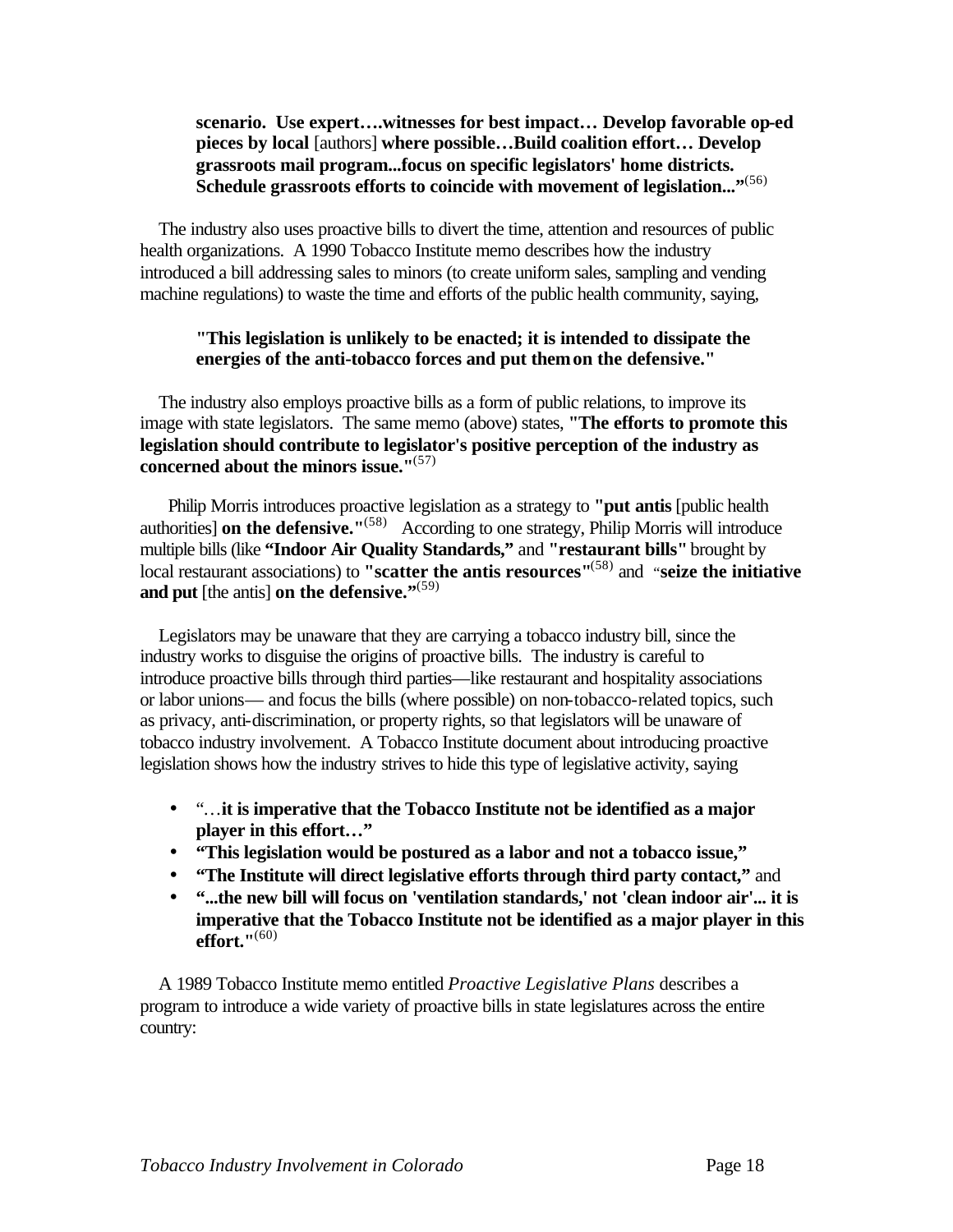**"This document outlines our plans for proactive legislation in the states in 1990. We have targeted 35 states for legislative action, with one or more of the following objectives in each state:**

- **Preemption of local smoking restrictions,**
- **Rollback or modifications of existing smoking restrictions,**
- **Protection of smokers' rights against discrimination in employment,**
- **Adoption of indoor air quality and ventilation standards,**
- **Preemption of local tobacco taxing authority,**
- **Preemption of local sampling bans and advertising restrictions,**
- **Other measures favorable to the industry."** (61)

 Indeed, bills fitting the above industry agenda were introduced or passed in Colorado in the years immediately after the above memo was written. By December of 1990, the Tobacco Institute had introduced "smokers' rights" legislation in 27 states and passed these laws in nine of them.  $(62)$  Such a "smokers rights" bill designed by the industry went into effect in Colorado in 1990 without the governor's signature.<sup> $(63)$ </sup> The bill was termed an "anti-discrimination" bill, and prevented employers from requiring their workers to be nonsmokers. A bill to preempt local smoking restrictions (HB 1163) was introduced in 1993, but failed. In 1996, State Senators Norma Anderson and Tom Norton introduced SB 69, a Philip Morris private property "takings" bill that would have made it vastly more difficult for local governments to enact public health laws, including smoking restrictions. The bill did not mention tobacco, but would have placed far heavier burdens on municipalities that attempted to pass laws to protect public health. Under the bill, an activity like smoking would have been classified as a "property right" that could be taken away by smoking regulations. Philip Morris successfully moved SB69 through Colorado's Senate and House, but the then-Governor Roy Romer vetoed the bill. (Portraying smoking as a "property right" was a tactic so novel and germane to Colorado issues that a portion of this report is dedicated to the topic.) In 1999, Philip Morris sought to introduce proactive bills in Colorado on the topics of privacy (**"seek a bill to include lifestyle choices"**)**,** and "sound science."<sup>(64)</sup>

# **Industry Influence and State Treatment of Tobacco Prevention Programs**

 The Philip Morris Tobacco Company's goal is to divert public health funding away from tobacco control programs and into programs that do not threaten the industry's viability. A 1992 Philip Morris document entitled *Industry Summary* states, "**Work with grass roots organizations to divert state health department funds…to support other health programs (pre-natal care, half-way houses, etc.).**"<sup>(65)</sup> In a 1994 presentation, Tina Walls (Vice-President of State Government Affairs for Philip Morris), talks about **"diverting the anti's resources."**<sup>(66)</sup> A corporate goal listed by Philip Morris in 1996 was to **"Reallocate** [tobacco control] **funds for otherpurposes such as youth education."**(58)

 Another Philip Morris corporate strategy is to allow states to enact small, incremental tax increases periodically as "concessions" to external pressures on the industry, while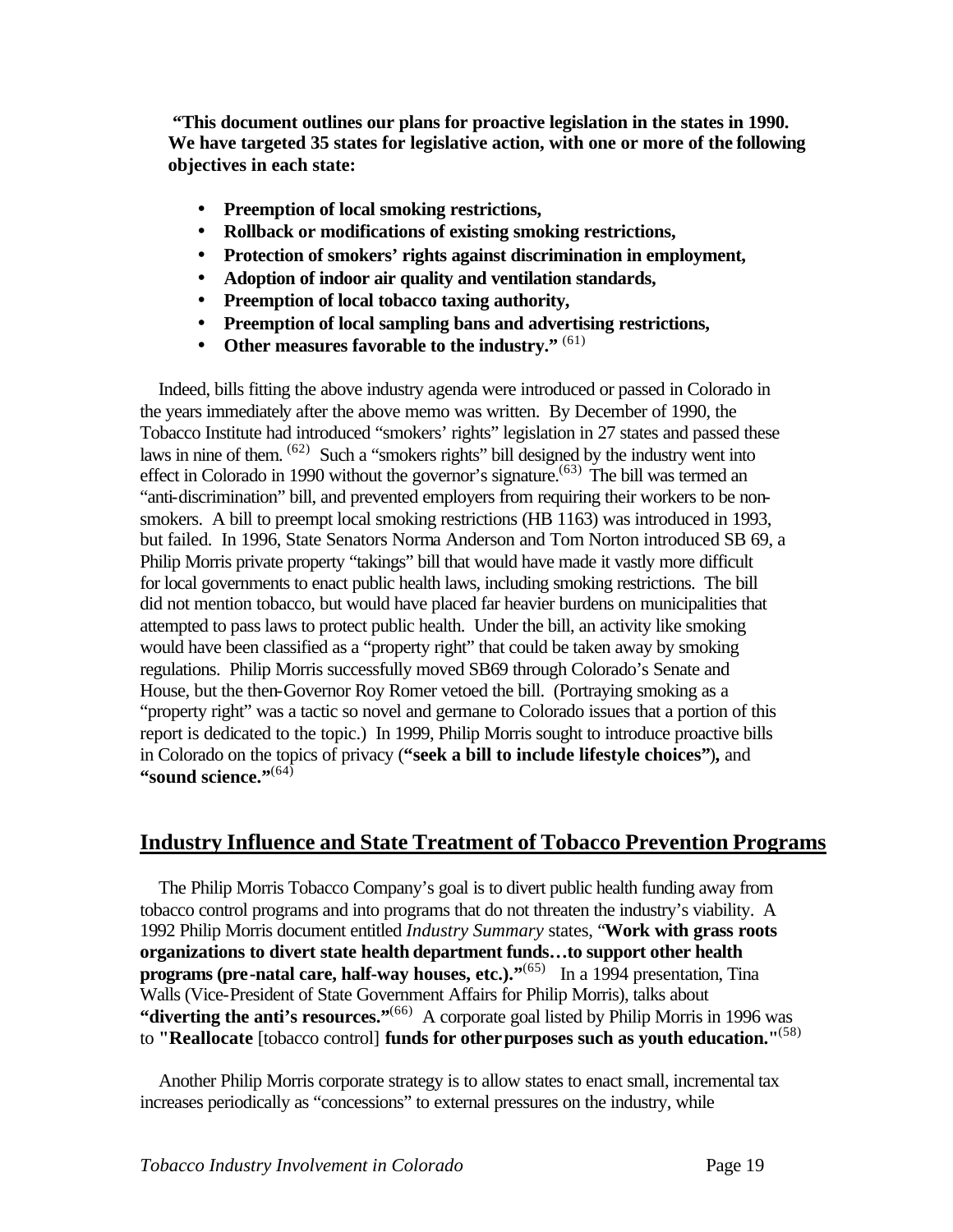blocking enactment of larger tax increases earmarked for tobacco prevention. A 1992 document lists the industry's rules of bargaining with governments and states the industry is willing to give up, and under what circumstances:

#### **"CONCESSIONS...**

**(1) Incremental, intermittent tax increases**.

#### **...KEY VULNERABILITIES:**

**(5) State ballot initiatives —Large tax increases earmarked to antis... (7) Statutory funding of antis...**

#### **STATE BALLOT INITIATIVES**

#### **Threat: Large tax increases earmarked to the antis... Concession: Smaller increases with different or no earmarking."** (67)

 To head off the 1994 citizen-led cigarette tax initiative, the industry considered placing a competing initiative on the Colorado's ballot that would increase the cigarette tax, but by a lesser amount than public health advocates proposed. The industry's initiative would put the tax revenues toward prison construction or programs to reduce gang violence instead of health or tobacco prevention and education.<sup> $(68)$ </sup> In another effort to prevent tax increases earmarked to **"the antis,"** Philip Morris began a program **"to reform state initiative process to make it more difficult** [for citizens] **to place tax initiatives on the ballot."**(67)

 Since the Master Settlement Agreement (MSA) went into effect, Colorado's legislature has seemed to reflect Philip Morris' strategies by working to divert settlement funding from tobacco prevention programs. In 2003, the legislature diverted money from tobacco control programs by selectively cutting the budgets of MSA-funded tobacco prevention programs. Tobacco-related programs were cut by over 50 percent, while non-tobacco programs, such as an elementary school reading program and a home nursing program, received substantially smaller cuts. The budget for the Colorado Tobacco Research Program through CU Boulder (which funded this report) was eliminated completely. When public health groups began pursuing a 64-cent increase in the state cigarette tax in early 2004, State Senators Bob Briggs (R-Jefferson) and Bob Hagedorn (D-Aurora) introduced a competing bill (HB1410) that would increase the cigarette tax by 50 cents and put the funds towards non-tobacco-related programs, like a health insurance program for low-income children, and buying drugs for seniors.<sup> $(69)$ </sup> Their bill failed, but immediately after it died a new bill surfaced mandating that funds collected from the proposed cigarette tax initiative be used to "back-fill" funding for a variety of public health programs (HB 1455). That bill passed and is awaiting the Governor's signature. Early in Colorado's 2004 legislative session, State Senator Norma Anderson (R-Lakewood) brought a bill to securitize (sell off) the state's Master Settlement Agreement payments in exchange for a one-time payment to the state. Senator Anderson's bill would have effectively de-funded tobacco prevention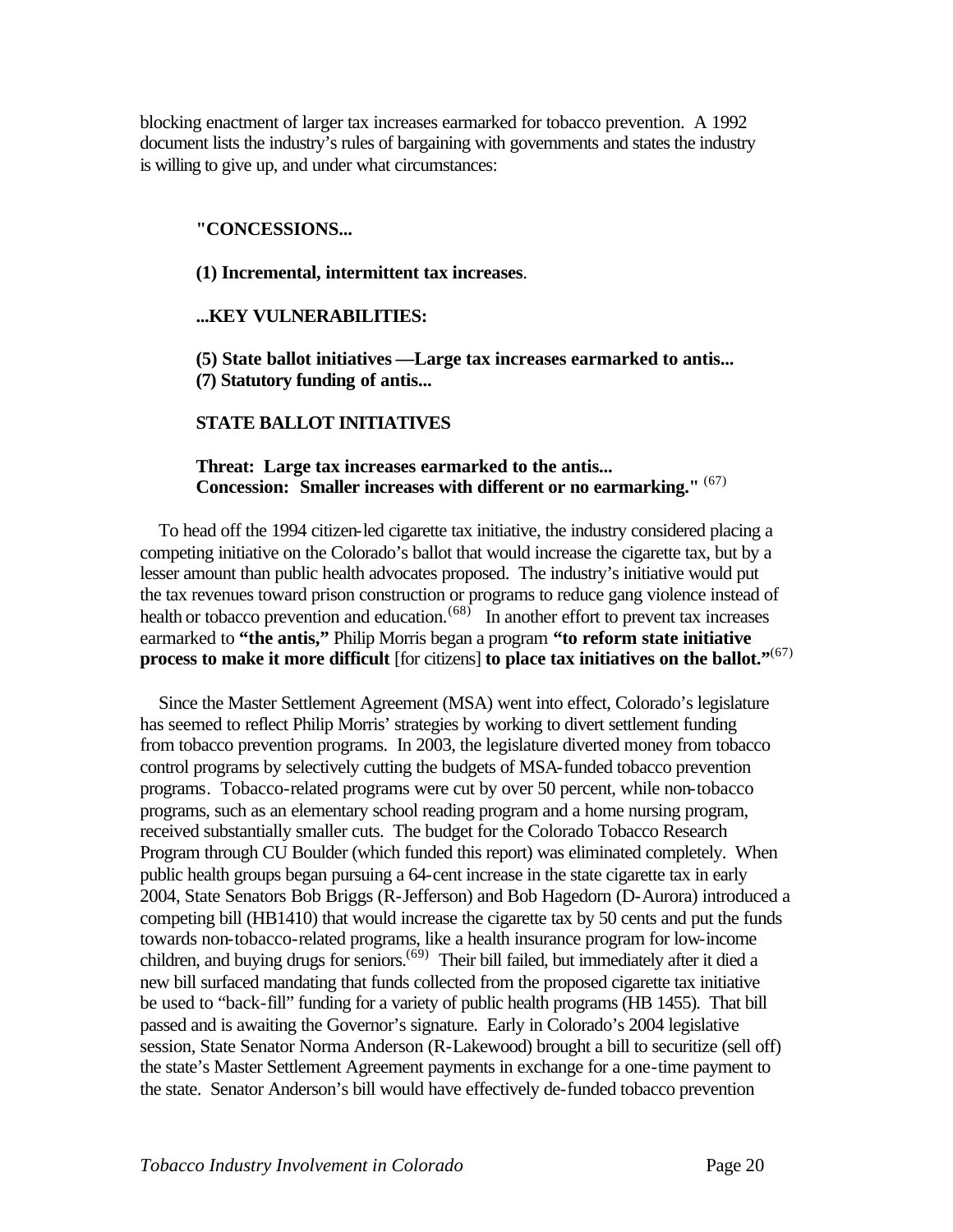programs, as it failed to guarantee continued funding for existing tobacco prevention programs.

 The above string of recent examples show how public health organizations in Colorado must constantly fend off efforts to divert tobacco prevention funds into non-tobacco related programs. These scenarios also fit Philip Morris strategies to **"Introduce legislation to scatter anti's resources...",**(70) **"put antis on the defensive"** by introducing multiple bills to **"scatter the antis resources"**(58), undertake political actions to "**refocus** [the] **antis**" (70) , and **"create a flurry of legislative activity to confound the antis by introducing various bills and measures to put them on the defensive."**(71)

# **Front Groups and Allies in Colorado**

 After the industry went underground in Colorado, it continued to exert powerful influence and avoid detection statewide by using third parties and front groups as conduits for its activities. The industry either works through existing groups or creates organizations to achieve its means. Such organizations, called "surrogates" or "proxies," enable the cigarette makers to remain invisible while continuing to exert powerful opposition to public health measures throughout Colorado.

 A 1998 memo to Philip Morris employee David Quast (from Philip Morris consultants Lindsey Zimmerman and John Head of Russell, Karsh and Hagan in Denver) indicates that the company's use of third parties in Colorado has served them well. Zimmerman and Head write,

**"PM's third-party allies are relatively strong 'behind the scenes' here in Colorado. They will go to bat for us on bills in the legislature that make sense for them and also assist with the fight at the local level…They do not like to be at the forefront with the media, but they will sign op-eds, letters-to-the-editor and put their name on occasional press releases…"** (72)

 Industry proxies and allies in Colorado are well noted in the documents. The Colorado Restaurant Association (CRA, formerly the Colorado-Wyoming Restaurant Association) has long acted as an important surrogate for the tobacco industry, putting forth industry arguments in opposition to smoking restrictions statewide.<sup> $(73-75)$ </sup> Documents reveal that ties between the CRA and the Tobacco Institute have been quite strong. A 1989 draft speech brags about how the tobacco industry was able to **"set the agenda"** in state legislatures. Kurt Malmgren (Senior Vice President of State Activities at the Tobacco Institute) spoke of **"using allies like the Colorado Restaurant Association"** to help the industry.(73)

 Other established Colorado groups listed as tobacco industry allies at one time or another (and used for various issues) include:

- The Colorado-Wyoming Petroleum Marketers & Convenience Store Association
- The Colorado Retail Council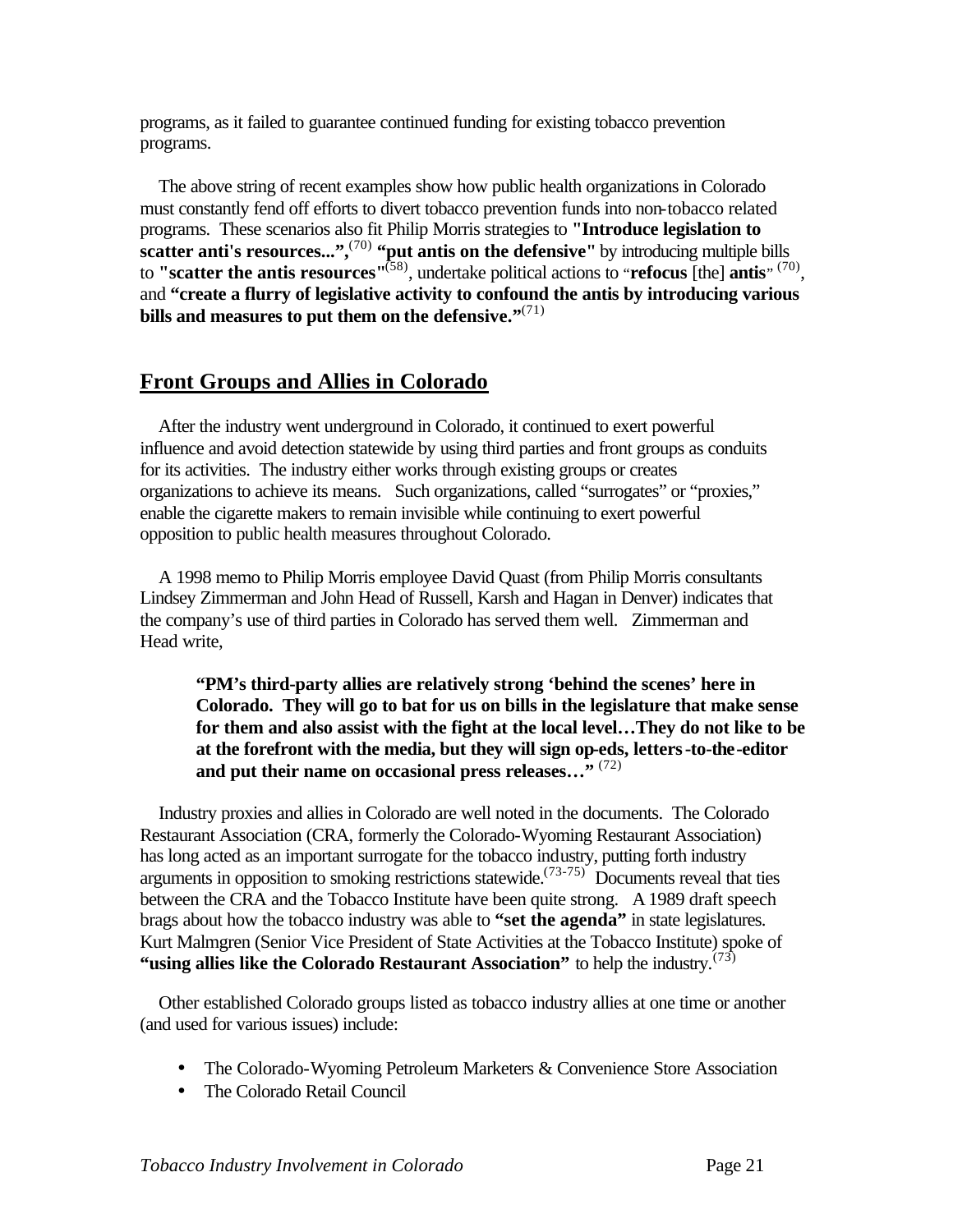- Rocky Mountain Food Industry Association
- Rocky Mountain Food Dealers Association
- Rocky Mountain Oil and Gas Association
- Colorado Automatic Merchandising Association
- Colorado Association of Tobacco and Candy Distributors
- Gannett Outdoor Advertising in Colorado
- Colorado Association of Distributors
- Colorado Licensed Beverage Association
- Colorado Hotel and Lodging Association
- Colorado Farm Bureau (even though Colorado is not a tobacco-growing state)
- Colorado State Bowling Proprietors Association
- National Association of Truck Stop Operators
- Colorado Casino Owners Association
- Colorado Association of Commerce and Industry (CACI)
- The Independence Institute
- Local Chambers of Commerce
- Pro-business civic groups (Rotary, Kiwanis) (76),(74)

#### **Colorado Indoor Air Coalition**

 In 2001 Philip Morris created a front group called the "Colorado Indoor Air Coalition" (CIAC) to promote the notion that adequate ventilation in restaurants is the sole solution to secondhand smoke exposure (a tobacco industry tactic to prevent workplaces from becoming 100 percent smoke-free). The CIAC is headed by the Colorado Restaurant Association, along with the Rocky Mountain Association of Energy Engineers and Philip Morris USA, under the name "Options." Philip Morris's "Options" program disseminated information on studies which concluded that smoking bans lead to severe drops in income for businesses, and promoted the idea that smoking restriction laws take away business owners' "choice."<sup>(77)</sup> Other members of the CIAC include the Colorado Hotel and Lodging Association, Casino Owners Association of Colorado, and the Colorado State Bowling Proprietors Association. Pete Meersman, head of the Colorado Restaurant Association, served as President and CEO of the Colorado Indoor Air Coalition. In 2001, Meersman denied that the coalition's purpose was to thwart clean indoor air ordinances.<sup> $(78)$ </sup> In April 2004 the CIAC's web site directed inquiries to Philip Morris consultant Jennifer Hurst of Injenuity, Inc. Marketing and Communications, of Dillon, Colorado. The toll-free 800 number given on CIAC's web site in May 2004 connected to an answering service whose employees have no knowledge about the organization, who heads it, its purpose or location.

#### **Independence Institute**

 A 1999 document from the Philip Morris web site entitled "Media Plan" lists the Independence Institute (a public policy "think tank" located in Golden) as a **"third party ally**<sup> $\dot{y}$ </sup> to Philip Morris.<sup>(79)</sup> According to its web site, the Independence Institute describes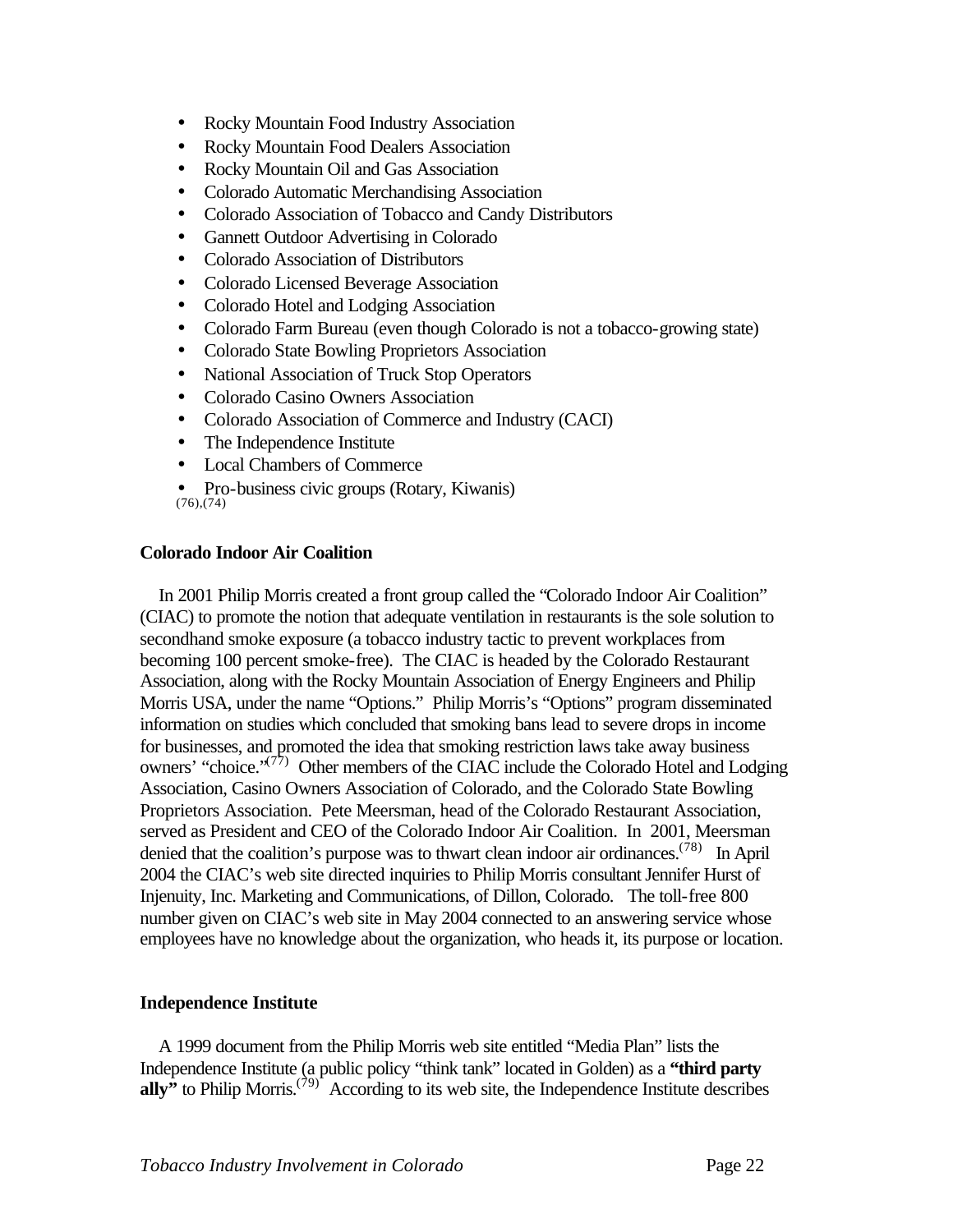itself as "a concentrated source of expertise on education, the environment, transportation, personal freedom, government reform, local government, and criminal justice." John Caldara, President of the Institute, seeks and receives regular support from Philip Morris for the Institute's activities. In 1997, Philip Morris paid the Institute  $$25,000,$   $^{(80)}$  and in 1998, \$10,500.<sup>(81)</sup> In 1999, the Institute received \$7,500 from Philip Morris.<sup>(82)</sup> In 1999, Caldara wrote Philip Morris' Colorado lobbyist Ginny Corwin asking the cigarette maker for \$25,000 to fund the Institute's "Personal Freedom Center."(83) The "Personal Freedom Center" generates editorials and op-eds opposing public health authorities on tobacco issues. In 1998, Linda Gorman (a senior fellow in health policy at the Institute) published an op-ed in the Rocky Mountain News that branded public health efforts aimed at reducing tobacco use as **"anti-smoking hysteria."** Gorman argued that an increase in Colorado's cigarette tax was not justified because smokers' **"shorter lives result in savings from**  lower Social Security and pension costs.<sup>" (84)</sup> In 1998, while serving as chair of the board of Denver's Regional Transportation District (RTD), John Caldara argued in favor of reinstating tobacco advertising on Denver's buses.<sup>(85)</sup>

#### **National Conference of State Legislatures (NCSL)**

 The National Conference of State Legislatures (NCSL), based in Denver, serves as a national resource for state legislators and others in state government. NCSL provides statelevel policymakers with publications, seminars, research, technical assistance and opportunities to exchange ideas on state issues. As an organization whose purpose is to help shape the opinions of legislators from all 50 states, NCSL has constituted an irresistible target for the tobacco industry. The industry uses NCSL as a perch from which it monitors and works to head off public health activity regarding tobacco. An undated Tobacco Institute presentation about state activities says, **"**[Tobacco Institute] **headquarters and field staff… closely monitor and maintain an active presence at such groups as...the National Conference of State Legislators...Here we can catch wind of trends toward restrictive legislation, any model legislation in the works, etc. Hopefully, we can head such proposals off before they reach the state and local level."**(86) A 1987 Tobacco Institute report states, **"We** [the Institute] **also work with legislative groups like…NCSL…to generate support or cut off opposition on our positions."**(87)

 Philip Morris has fostered a close relationship with NCSL. Philip Morris' Colorado lobbyist Pam Inmann (Director of State Government Affairs for Philip Morris Management Corporation in Denver) has for several years maintained a presence on the board of the NCSL Foundation.

 The tobacco industry provides substantial financial support to NCSL. NCSL was listed as a regular beneficiary of funds disbursed from a Tobacco Institute account designated to support **"Allied and Other Organizations."**<sup>(88)</sup> In 1995 alone, NCSL accepted \$30,000 towards its annual meeting and another \$6,000 in "general support" from the Tobacco Institute.<sup> $(89)$ </sup> After the Institute was dismantled in 1998 (as a requirement of the Master Settlement Agreement) NCSL continued to accept support from Philip Morris, which gave the organization \$25,000 in 1999.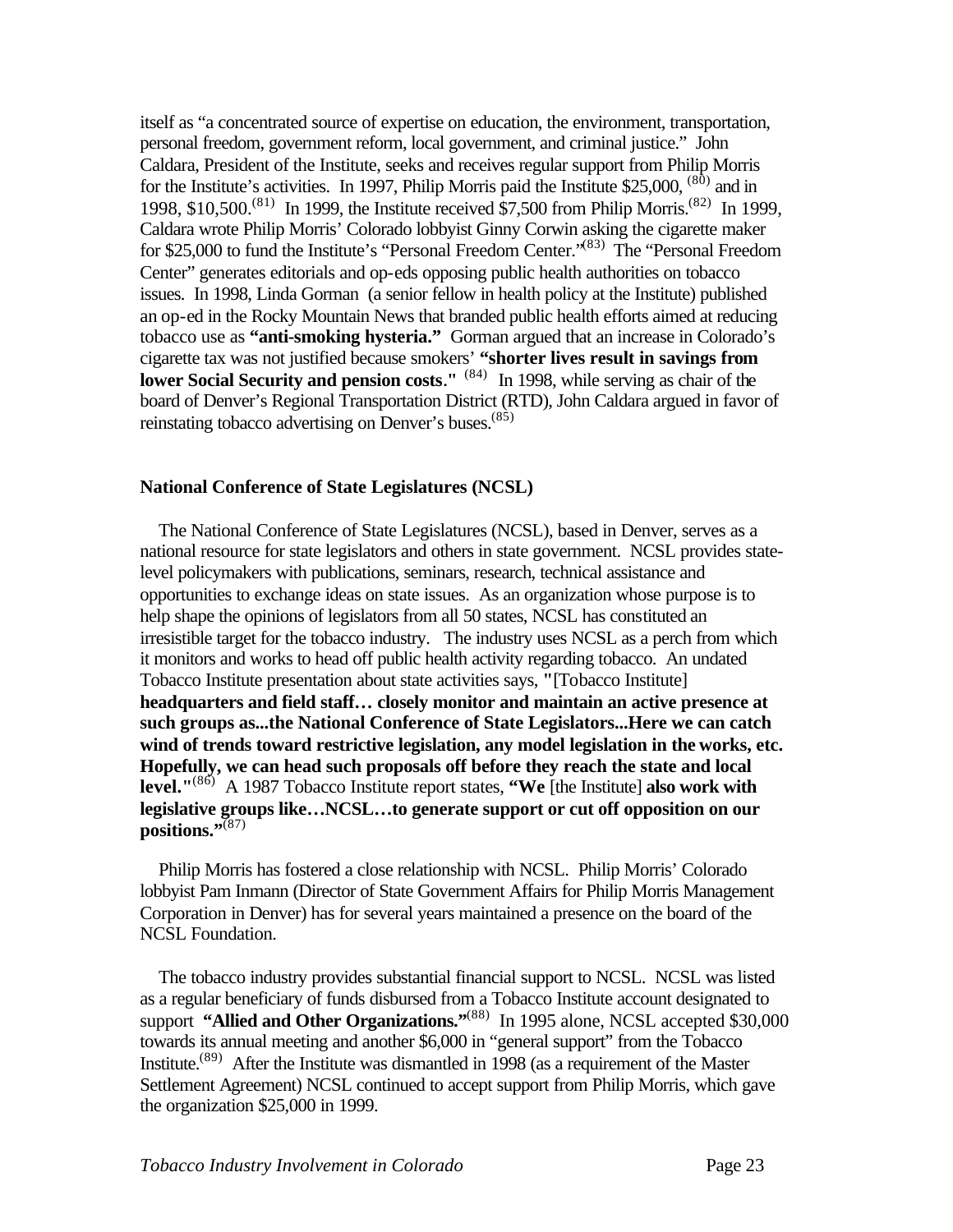A number of NCSL's published materials disproportionately emphasize the tobacco industry's positions over public health positions. For instance, Philip Morris opposes earmarking taxes for tobacco education and prevention programs, saying **"large tax increases earmarked to the antis** [public health agencies]**"** pose a **"threat to the industry."**(67) Another Philip Morris document refers to earmarking of taxes as a **"potent force in marketing restrictions"** against the industry.<sup>(90)</sup> In accordance with this view, a 1996 NCSL study regarding earmarking of state taxes concluded that earmarking is a poor practice. In an internal Philip Morris email about the study, an employee states,

**"I am pleased to send you a copy of a study that was conducted by the National Conference of State Legislatures. The study, which was paid for in part by Philip Morris USA, documents the extent to which state taxes are earmarked for certain programs. In addition, the report contains a discussion of** *why earmarking may not be a good practice for state governments to undertake."* [Italicized emphasis added.]<sup>(91)</sup>

 A Philip Morris email dated January 21, 2000 indicated the cigarette maker's control over a 2000 NCSL study on earmarking taxes, saying, **"We** [Philip Morris] **have a new earmarking study—almost done—for release by NCSL. We can build off that and try to gain some non-traditional allies…"**(92)

 In April of 2003, NCSL published the *Tax Policy Handbook for State Legislators (second edition),* which lists different types of state taxes, and compares and contrasts tax rates among all 50 states. It also serves as a resource for governors and state legislators for budget proposals and the budgeting process. The "Preface and Acknowledgements" section of the handbook thanks two tobacco companies—Altria Corporate Services (Philip Morris' parent company) and U.S. Tobacco— **"for their support"** in creating the manual. It also thanks John Dunham of Dunham & Associates for his input into the manual. (John Dunham was employed as Manager of Fiscal Issues for Philip Morris Management Corporation from 1995-2000). The section of the handbook on tobacco taxes reflects strong tobacco industry influence with statements like **"cigarettes are not a stable source of revenue," "cigarette and tobacco taxes are highly regressive,"** and **"some in the public health community believe that any rational tax strategy should be based on the relative risks of various tobacco products."** The handbook cautions legislators against earmarking tobacco taxes for any health-related programs, saying **"Any program that relies on tobacco taxes is likely to see declining revenues in the future."** Wellestablished reasoning by public health authorities in favor of increased tobacco taxes does not appear at all in the report. For example, the report fails to mention that the U.S. Surgeon General's 1994 report, *Preventing Tobacco Use Among Young People,* concluded that increasing cigarette taxes disproportionately reduces youth smoking rates, accelerates quit rates and prevents more people from starting to smoke. The NCSL handbook also fails to mention that states that have increased their cigarette taxes have experienced a substantial increase in revenue even while reducing smoking, or that the public overwhelmingly supports such taxes.(93) The NCSL report states that **"bootlegging** [of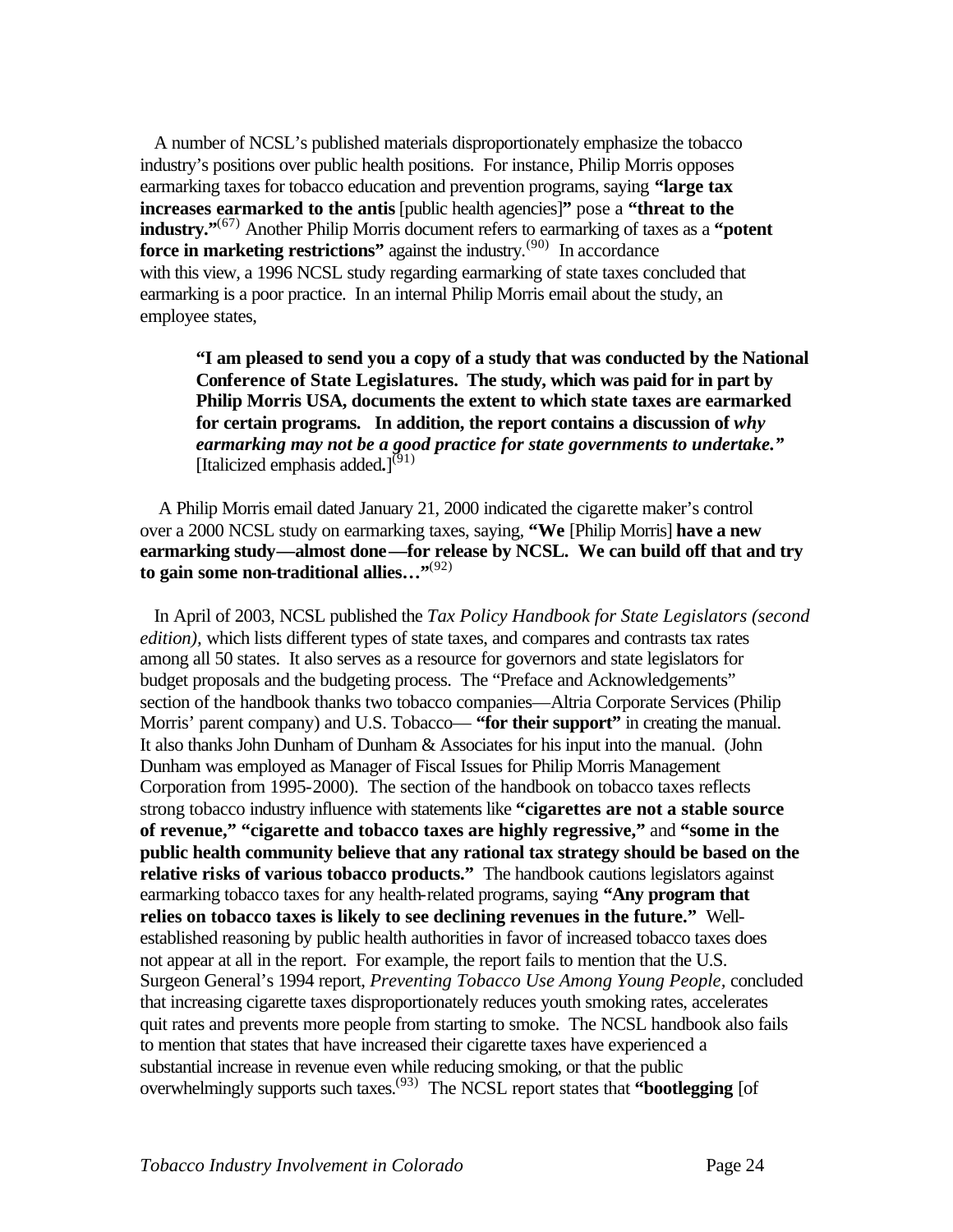cigarettes] **is an important issue,"** but fails to mention that the majority of cigarette tax increases have been implemented successfully and without undue problems related to smuggling, and that in places where smuggling has become a problem (like Canada), the tobacco industry itself was found to have encouraged the smuggling.<sup>(94)</sup>

 In 2003 NCSL issued a report, *State Management and Allocation of Tobacco Settlement Revenue 2003* that described how the 50 states had allocated Master Settlement Agreement funds. The section on Colorado stated, **"funding for tobacco prevention and education programs were reduced substantially"** from previous years. It also reported how in both 2003 and 2004 the Colorado legislature diverted money from the Tobacco Settlement Trust Fund (an endowment intended to assure continued funding for tobacco prevention and other programs established by the settlement) into the General Fund. In 2000, Colorado allocated \$15 million of the settlement money for tobacco prevention programs. By 2004, that amount was down to \$3.9 million, while the governor's elementary school reading program continued to receive substantially more funding, at \$10.7 million.<sup> $(95)$ </sup>

### **Political Allies in Colorado**

 In 2001 Governor Owens appointed Karen Reinertson to be Executive Director of the Colorado Department of Health Care Policy and Financing. Reinertson previously worked for the Denver law firm of Hays Hays and Wilson, (96) a lobbying firm that has worked for the tobacco industry since the early 1980s, according to available documents and newspaper reports. Prior to working for Hays and Wilson, Reinertson was employed directly by the Tobacco Institute. Owens placed Reinertson in charge of the government department that administers Medicaid funds.<sup>(97)</sup>

 Governor Owens also consistently advocates using settlement money for non-tobacco related programs, like upgrading school buildings  $(98)$  and an elementary school reading program called "Read to Achieve."

 State Senator Norma Anderson (R-Lakewood) has also backed bills that are drafted and supported by the tobacco industry. In 1993 Senator Anderson voted for HB1163, a preemption bill drafted by Philip Morris that would have weakened local smoking controls throughout the state. By 1994, Philip Morris had successfully drafted and passed such laws in 29 states, and was going for all 50. Ellen Merlo, Senior Vice President of Corporate Affairs for Philip Morris stated in a 1994 speech:

### **"So far, over the past few years, we have passed some form of…pre -emption legislation in 29 states...One of PM USA's most important political objectives… into the future is to obtain some form of…pre-emption in all 50 states…."**(99)

 In 2004, when Governor Owens proposed securitizing Colorado's Master Settlement Agreement payments, Senator Anderson subsequently proposed a bill to securitize the payments, to the detriment of existing tobacco control programs. In 2002, Senator Anderson proposed a bill to limit the amount of appeal bonds that tobacco companies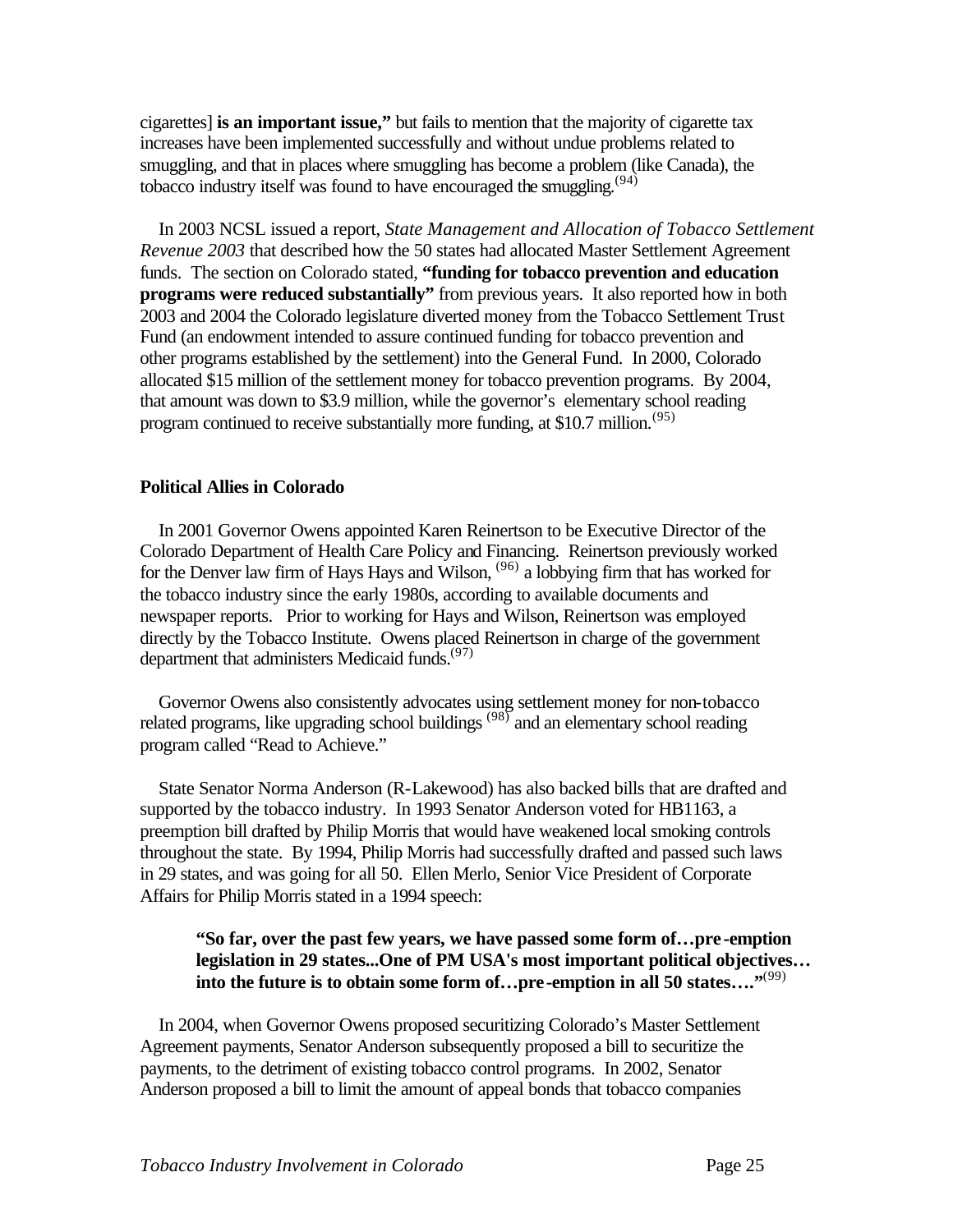would have to pay during an appeal of an adverse court ruling. In 2001, Governor Owens proposed diverting some of Colorado's tobacco settlement funds to pay for a breast and cervical cancer-screening program. Even though breast cancer organizations opposed the shift in funding from tobacco to breast cancer programs, Senator Anderson carried the bill to divert the payments.  $(100)$ 

 A September 14, 1997 Rocky Mountain News article revealed that Philip Morris put on a golf tournament at Red Rocks Country Club to benefit Norma Anderson. The invitation to the event read, "Greens fees (including golf, cart, dinner and incidentals)…will be paid by Philip Morris Management Corp." It further requested participants make a "Contribution to Citizens for Norma Anderson, \$100." The article described the careful crafting of the event to circumvent campaign finance reforms that were enacted in Colorado under Amendment 15, which strictly limited amount of money, goods, and services that various individuals and organizations could contribute to candidates for state offices.<sup>(101)</sup>

 In October of 1999 Senator Anderson attended a lavishly catered party thrown by Philip Morris in a suite at Mile High Stadium during a Denver Broncos football game. The party was attended by Philip Morris lobbyists and legal department employees.<sup> $(102)$ </sup> The extensive menu included spiced jumbo shrimp, herb-crusted beef tenderloin and bar service. (According to Philip Morris' legal department, food served in connection with entertaining legislators is a "perishable or non-permanent" item that need not be reported as a lobbying expense.)<sup>(103)</sup> It was during the next legislative session that Senator Anderson introduced SB 71, a bill to apportion Master Settlement funds, which allocated only 15 percent of the funds towards tobacco control—10 percent less than the amount recommended by the U.S. Centers for Disease Control to adequately fund comprehensive tobacco control programs. (The CDC recommends states put a minimum of 25 percent of their settlement money into tobacco control programs). SB71 put 19 percent of the settlement funds towards the elementary reading program favored by Governor Owens— 4 percent more than tobacco control programs received.

#### **Smokers' Rights Groups**

 One of the most difficult obstacles the tobacco industry has encountered is that smokers themselves tend to both favor smoking restrictions and abide by them with little opposition. An R.J. Reynolds survey study indicated (to the industry's surprise) that most adults, including smokers, favored smoking restrictions in public places:

**"The first fact that emerged from the research we conducted is that a majority of all adults want smoking restrictions in public places… What was even more surprising for us to find was that smokers in regulated areas want restrictions more than smokers in non-regulated areas. They would vote for such legislation…It is easy to understand why this sentiment exists. Smokers feel less self-assured about public smoking than ever before and by having stricter regulators laws, they obtain a tighter definition of what constitutes their**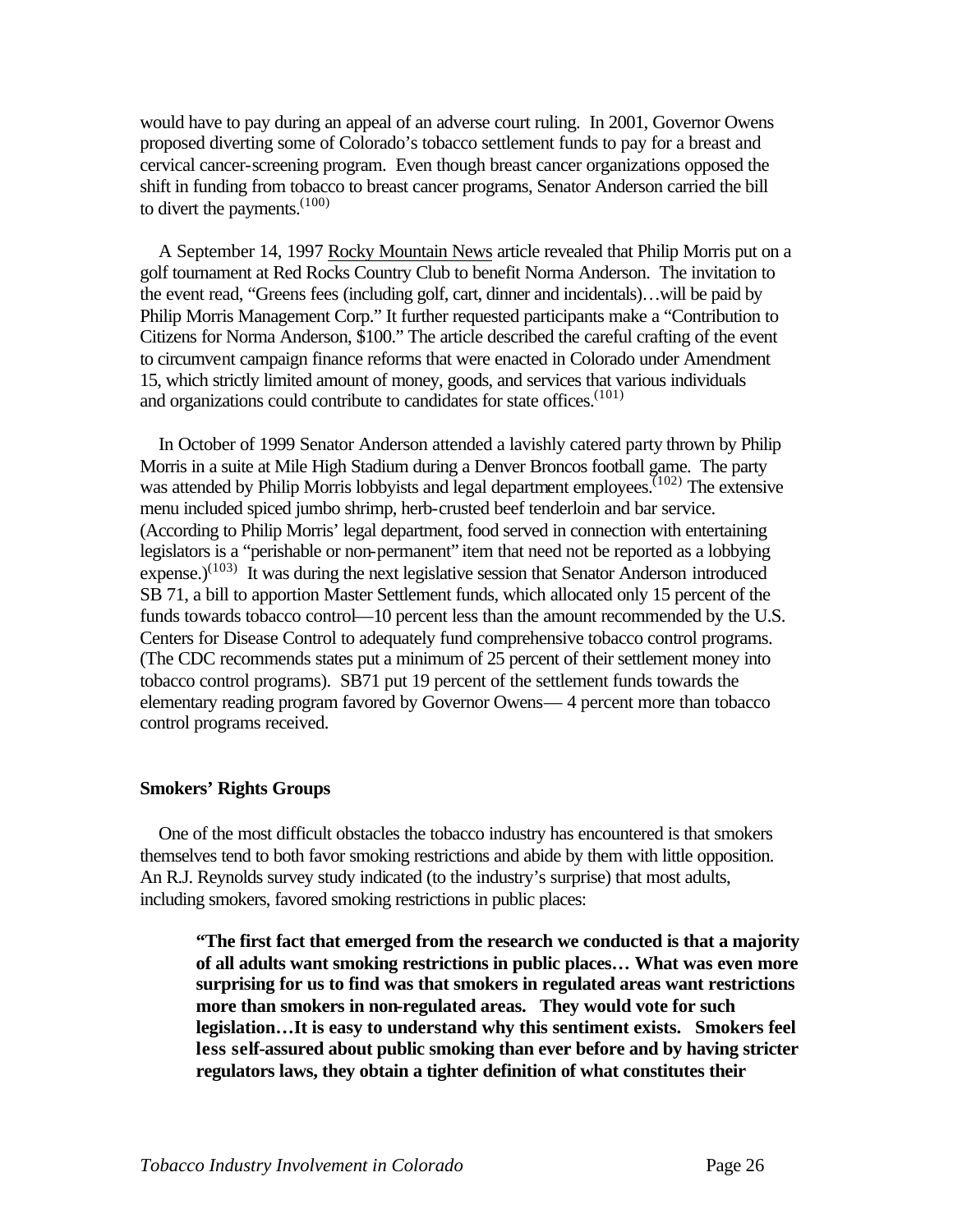#### **territory. As a result, regulation helps smokers overcome many of the social confrontations they have experienced in recent years**." (104)

 Given that most adults favor smoking restrictions, and that over three-quarters of the U.S. population are non-smokers, little natural opposition to smoking restrictions in fact exists. The industry thus realized that unless it started fabricating opposition to smoking restrictions, smoking bans would be the wave of the future.

 In 1987 Philip Morris held a secret strategy meeting to figure out how to deal with the highly damaging issue of secondhand smoke (sometimes called environmental tobacco smoke, or ETS). In a secret meeting called the *Operation Downunder Conference*, Philip Morris executives observed:

# "[IN the] **U.S.** [there is a] **political perception of NO RISK to politicians on ETS issue. Therefore we have to create risk to politicians…** [We need to] **make it**  hurt for public official and policy makers to take us on."<sup>7(105)</sup>

 The document contained an extensive list of ideas the company could potentially employ to defeat the ETS issue. Ideas included "**Undermine** [U.S. Surgeon General] **Koop et al," "Attack anti groups where they hurt,"** "**Enact legislation with smoking as protected activity," "Create greater pressure on politicians,"** and develop an **"NRA** [National Rifle Association] **type force for us."** The document also said, **"We've got to get to people on the street, but we are constrained because we can't say** [ETS] **is safe."** (105)

 Thus Philip Morris—and, that that time, other tobacco companies—embarked on a campaign to manufacture opposition to smoke-free laws by developing vast programs aimed at preserving the social acceptability of smoking.

 One of the first moves the tobacco industry made in the 1980's was to press into service massive databases of personal information it had collected from smokers, contact them and begin organizing protest groups. Smokers' personal data was—and currently still is gathered through coupon and rebate offers that require smokers to fill in their personal data on mailer-cards. For example, through one Denver-area promotion in 1994, RJR sought to collect personal information on 200,000 customers through a single in-store Camel promotion, offering store owners 25 cents per **"usable name."** (106)

 In 1987, R.J. Reynolds (RJR) became the first cigarette maker to deploy a national master plan to turn smokers into advocates for the tobacco industry. The plan, called the "Partisan Project," involved organizing massive numbers of "smokers rights-groups" throughout the U.S. RJR hoped to use these groups to motivate smokers to help the industry "move the needle" on tobacco issues. <sup>(107)</sup> The goal of the "Partisan Project" project was **"to foster the largest, most vocal constituency of individuals in America.**"<sup>(108)</sup> RJR's objective was to project the outward appearance of a powerful grassroots movement spontaneously rising up in favor of smoking, and to **"foster an informed, visible and vocal 'public voice' comprised of millions of individuals**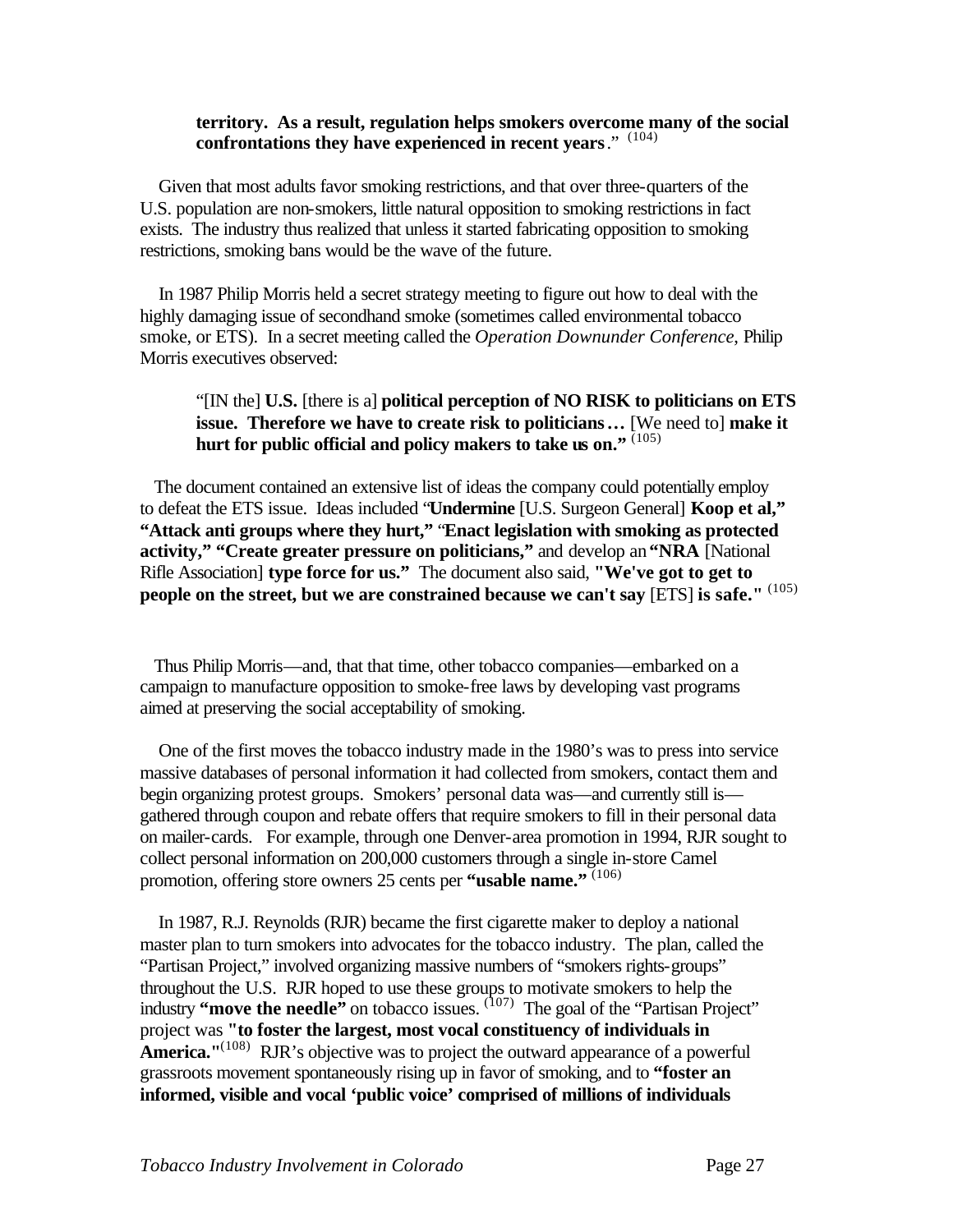**speaking out…on their own volition."** Once the Partisan program was in place, RJR planned to use **"a public relations program** [to communicate] **to the general public that opposition to smoker discrimination is growing..."** The company established toll-free, 800 hot-line numbers and urged the smokers they contacted to provide the company with the names of other smokers who would be interested in joining. The Partisan Project **"grass-roots operation center"** was located in Winston-Salem, RJR's company headquarters. RJR planned to put \$37 million into the plan by 1990.  $(109)$ 

 RJR employed state and local recruiters to organize smokers in cities and towns across Colorado, and paid "field organizers" to keep them motivated. The company used public relations experts to maximize the groups' effectiveness. RJR's goal was to establish 25 local smokers' rights groups in Colorado alone. By 1991, RJR's field coordinator William Fox had established smoker's rights groups in Denver, Englewood, Pueblo, Greeley, Fort Collins, Aurora, Arvada, Colorado Springs, Longmont, Loveland, Boulder, Lakewood, Grand Junction, Gilpin County and Lamar, and planned groups in Littleton, Northglenn, Thornton, Westminster and Broomfield.<sup> $(24)$ </sup>

 RJR piloted its Partisan Project in California, Oregon and Colorado, since the industry was facing excise tax increases and smoking ban initiatives in these states. The company planned to deploy smokers' rights groups **"in all metro areas over 25,000 population**  and other targeted areas" in all 50 states and the District of Columbia. <sup>(108)</sup> RJR also employed Mike Stratton of the Denver firm Stratton, Reiter, Dupree and Durante to organize smokers' rights groups in Colorado. $(110)$  Stratton is currently serving as manager of Attorney General Ken Salazar's senate campaign.<sup>(111)</sup>

 The idea of building a "smokers' rights movement" caught on within the industry. In 1988, Philip Morris began to mimic RJR's efforts to organize smokers with an effort of its own. Philip Morris USA's 5-Year Plan stated the company's intent to:

**"…create local smokers' rights associations throughout the U.S. The basis for these associations will be a network of 50,000 'block captains' who will monitor local smoking issues, write or visit political decision-makers, write letters to local newspapers and generally serve as a grass roots voice for smokers' rights. We intend to link these "captains" to local, state and ultimately a national rights organization. Once the national organization is established and funded, we will… create a self-sustaining membership organization similar to the National Rifle Association."** (112)

 Six years after RJR started the Partisan Project, Philip Morris commissioned the public relations firm Burson Marstellar to organize the National Smokers Alliance (NSA). Philip Morris funded the NSA with an estimated \$4 million in seed money, along with some minor financial help from Brown & Williamson, Lorillard and some fifty smaller tobacco industry players.<sup> $(1\bar{1}3, 114)$ </sup> Like RJR's Partisan Project, the NSA was to have the appearance of a spontaneous grassroots uprising against smoking restrictions throughout the U.S. By the mid-1990s, the NSA was boasting that it had 3 million members nationwide.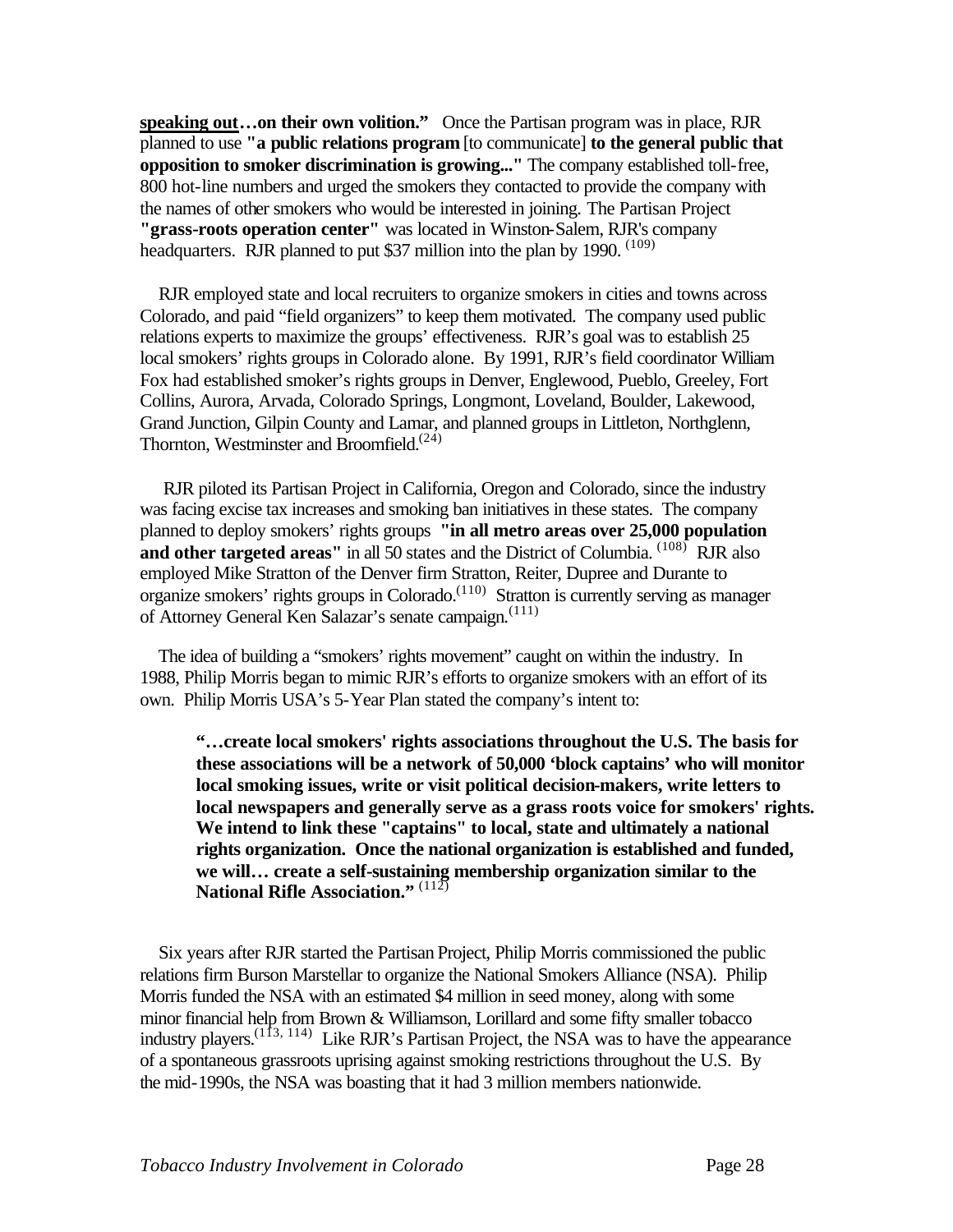It wasn't until 1998 that public health advocates discovered the real origins of the National Smokers Alliance. Americans for Nonsmokers Rights (ANR) in California investigated the NSA's annual reports to the Internal Revenue Service for the first three years of its existence, and found that less than 1 percent of the organization's earnings actually came from membership dues, and that ninety-six percent (96%) of the organization's funds in fact came solely from the Philip Morris Tobacco Company.<sup>(115)</sup>

 Philip Morris used the National Smokers Alliance to carry out its oppositional activity in Colorado, allowing the cigarette maker to keep its corporate involvement in local policymaking affairs hidden within the state.

# **Tobacco Industry Sponsorships and Philanthropy in Colorado**

 Several key documents describe how sponsorships and corporate philanthropy serve the tobacco industry. Documents show that the tobacco industry uses sponsorships to blunt attacks from public health advocates, give the tobacco industry a more favorable public face, and to curry favor with politicians. Corporate philanthropy also gives legislators political cover to vote against public health authorities' recommendations on bills, and much more.<sup>(116)</sup> A 1990 Philip Morris Corporate Affairs document explains a major benefit the cigarette maker derives from sponsorships:

"[S]**ponsorships and community contribut**[ions] **create constituent goodwill that benefits PM by influencing public opinion/action… Therefore sponsorships/community involvement programs can only be of real value of they succeed in gaining us political friendships and the opportunity to engage key Government decision makers in an on-going dialogue that may be to our benefit.**" (117)

 A 1990 internal document analyzing the tobacco industry's losses in the "PR War" mentions the use of sponsorships to preserve political allies,

**"...If one takes the pessimistic view of present trends, the tobacco industry could lose almost all its political clout within two years. Overstated? Not really. If you take away advertising and sponsorship, you lost most, if not all, of your media and political allies."** (118)

 The tobacco industry also uses sponsorships to try and create a favorable public image, preserve the social acceptability of smoking and reassure smokers that nicotine addiction is normal. A 1991 Philip Morris Corporate Affairs document states,

"**Regarding the companies' cultural and social sponsorships, our goal is to restore smoking acceptability by building smokers' confidence and by projecting PM's good public image via coherent, high quality sponsorship programs."**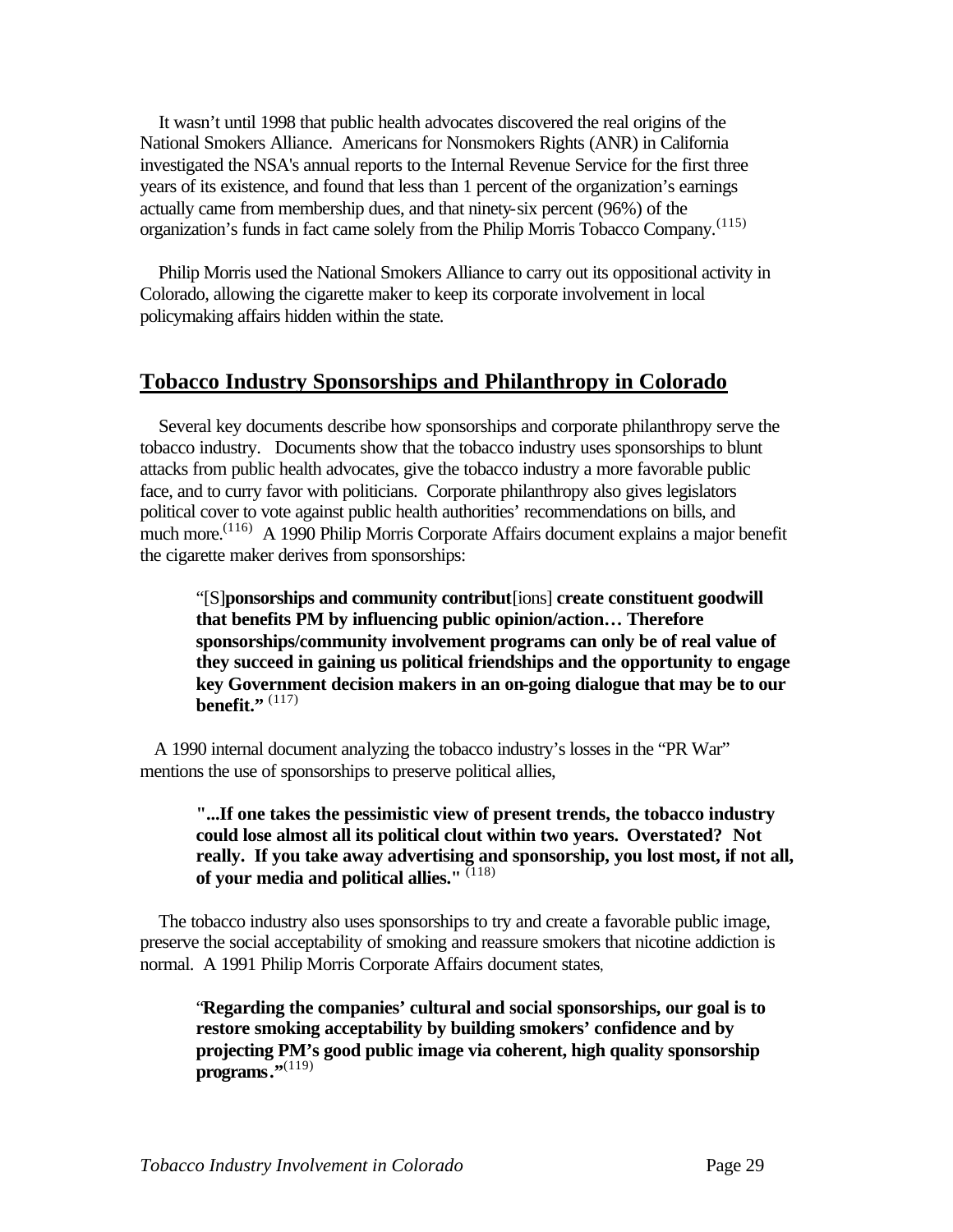In pursuit of the above goals, the tobacco industry engages in extensive sponsorship and support of community activities throughout Colorado. Sponsorships within Colorado include:

- Colorado AIDS Project (non-profit, community-based HIV and AIDS service and education agency in Colorado). Sponsor: Philip Morris Companies, Inc., 1999: (\$10,000).
- Project Angel Heart (supports the nutrition needs of men, women, and children living with HIV/AIDS in the Denver area through meal delivery). Sponsor: Philip Morris Companies, Inc. 1999 (\$20,000).
- Philip Morris Doors of Hope national grant-making initiative, in partnership with the National Network to End Domestic Violence Fund. 1999 Colorado Doors of Hope grant recipients were: The Center for the Prevention of Domestic Violence (Colorado Springs, CO); and Women's Resource Center of Montrose, Colorado (Montrose, CO).
- Arts Against Hunger a Philip Morris nationwide initiative to help fight hunger while exposing new audiences to the arts, created in partnership with local arts organizations. Years of Sponsorship: 1997, 1999. Amounts of sponsorship are unknown.
- Senior Helpings Initiative a Philip Morris program that provides more than one million meals each year to elderly Americans, through grants made to local organizations. This initiative is a partnership between Philip Morris and the National Meals on Wheels Foundation. 1999 Colorado recipients of Senior Helpings grants were: Meals on Wheels of East Boulder County (Lafayette, CO); and The Senior Hub, Inc. (Federal Heights, CO). Funding for program nationally totaled \$2.1 million.
- American Indian College Fund (Denver), created by the 30 tribal colleges to raise scholarship money and support endowments and operating funds. According to the Office of Minority Health website in 1998, Philip Morris was a corporate supporter of the Fund.
- Colorado Ballet Philip Morris was a 1997 contributor to the Colorado Ballet.
- Colorado Dance Festival, CU Boulder Theater, is considered one of the most important summer dance festivals in the United States. According to a Denver Center for the Performing Arts website news article, Philip Morris was a 1997 contributor to the Colorado Dance Festival.
- Denver Center for the Performing Arts During the 1998-1999 season, Philip Morris sponsored the choreography for the Denver Center Theatre Company's production at the Denver Center for the Performing Arts through its New Works Fund. This production was also a part of the Philip Morris Arts Against Hunger program. Audience members who brought two cans of high-protein food received a ticket discount and the food was donated to the hungry in Colorado, with the assistance of Food Bank of the Rockies.
- Denver Center for the Performing Arts Legislator's Night— Legislator's Night is held annually, and gives state and federal legislators in Colorado a chance to mingle with arts advocates in Colorado and to see the importance of state arts funding.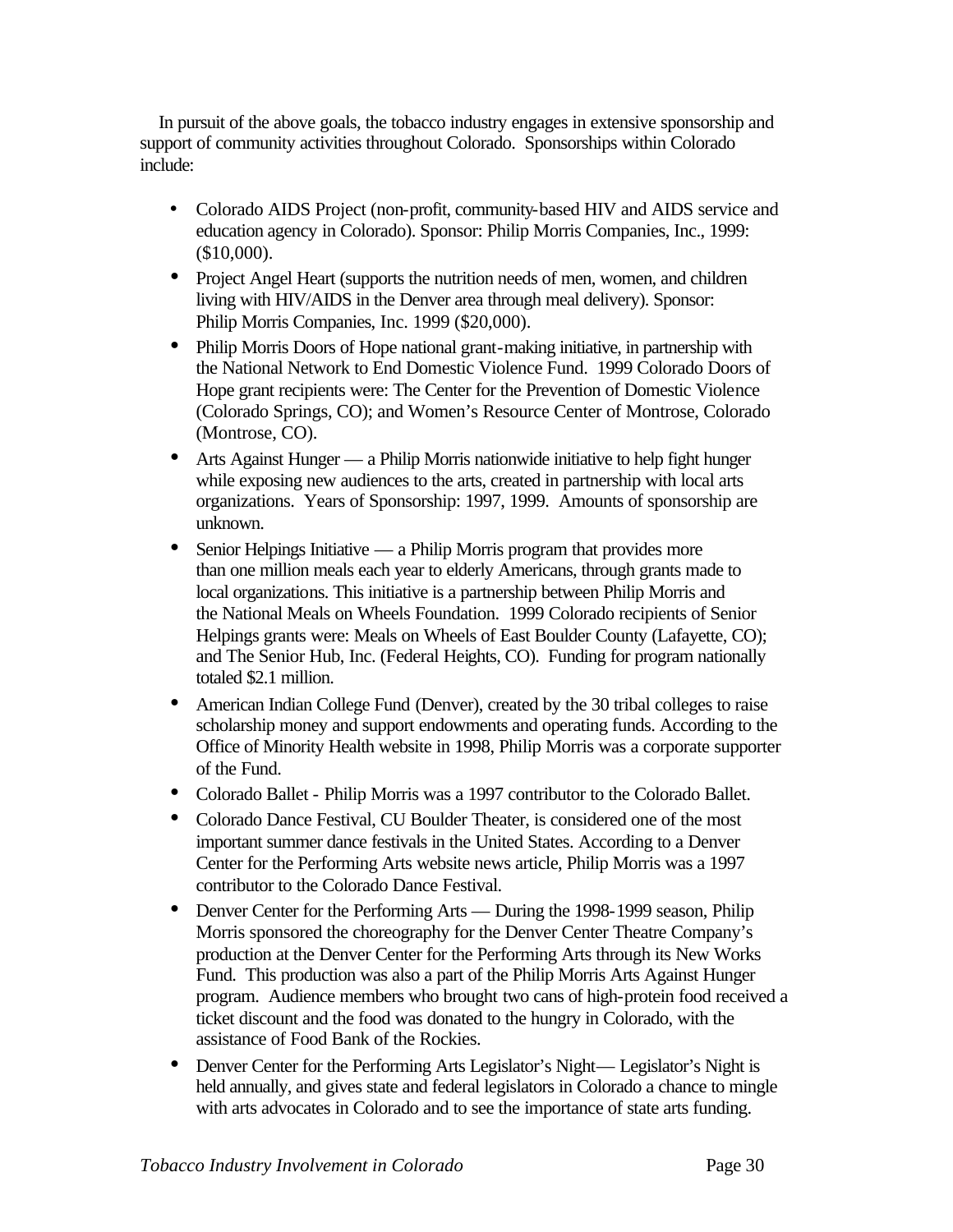According to the Center's website, the 1999 Legislator's Night was sponsored by Philip Morris.

- Denver Art Museum—Philip Morris was a 1997 contributor to the Denver Art Museum.
- Colorado Cattle Women, Inc. Colorado Cattle Women was founded to give women a voice in the beef cattle industry. In 1998, Philip Morris (through its Foods Division) provided \$1,000 to support the annual CCW Legislative Luncheon, which hosted nearly one-third of the legislators in the Colorado General Assembly.<sup>(120)</sup>

While a current list of tobacco industry sponsorships in Colorado has not been produced since 1999, the industry continues to sponsor events and organizations in the state. For instance, in January 2003, Lorillard Tobacco Company sponsored the ESPN Winter X Games at Buttermilk Mountain (Aspen). The company's sponsorship produced a firestorm of controversy and Lorillard discontinued sponsorship of the event. Philip Morris continues to sponsor concerts in Colorado through its food and beer subsidiaries of Kraft and Miller Genuine Draft ("MGD").

# **Tobacco Industry Interference at the Local Level in Colorado**

 The tobacco industry has been actively involved in Colorado policymaking at the municipal level in cities as large as Denver and as small as Telluride (population fewer than 2,000). The industry has become active wherever smoking restrictions have appeared on the ballot—no matter how remote the town—in places such as Durango (population approximately 14,000) in 1993, and Montrose (population 11,000 in 1998).

# **Denver**

 In early July 1990, Denver Mayor Federico Pena issued an Executive Order banning smoking in all city-owned government buildings, including Stapleton Airport and the new Denver International Airport (DIA). The tobacco industry became concerned. A report found among Philip Morris' documents states,

**"As the most populous and most influential city and county** [in Colorado], **Denver is perhaps the single-most important messenger regarding smoking, as well as an important role model for other local governments. Mayor Pena's ban on smoking at Stapleton International Airport indicates potential to remove pro-smoking cues from other Denver facilities..."** (121)

 Tobacco industry representatives met with Mayor Pena in early December of 1990 to fight his order to eliminate smoking at the airport and push for "accommodation of smokers" at Stapleton and the new airport, Denver International Airport (DIA). That same month, Denver City Councilwoman Cathy Reynolds introduced an ordinance to overturn Mayor Pena's order. Reynolds' ordinance mandated construction of separately ventilated smoking areas at Stapleton Airport, and required the existing smoking areas be preserved until the news ones were built.<sup> $(122)$ </sup> Reynolds argued that international travelers wouldn't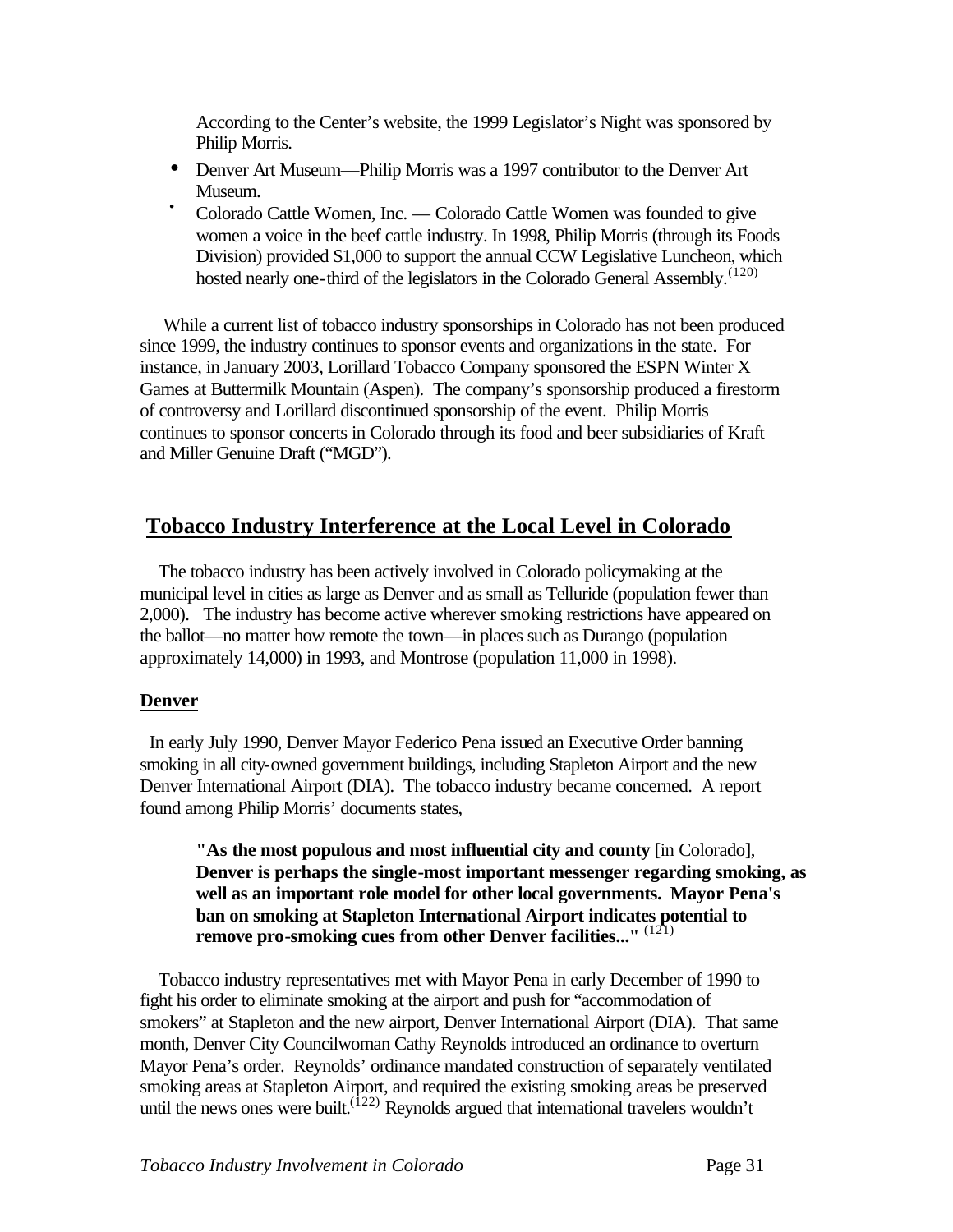stop in Denver if they couldn't smoke between flights, and that people making domestic air connections would avoid Denver if they couldn't smoke there.<sup>(123)</sup> The mayor vetoed Reynolds' bill. After a tumultuous back-and-forth fight, Pena agreed to allow separately enclosed smoking lounges to be built at DIA, if the tobacco industry paid to build them. Walker Merryman of the Tobacco Institute stated (in a November 1991 article in the Rocky Mountain News) that cigarette companies would not pay for special rooms with ventilation for smokers at Denver International Airport saying, **"Smokers already pay \$60 million in excise tax in Colorado on cigarettes. There's no justification for forcing them to pay**  for the kind of accommodations they should expect at a public facility.<sup>11(124)</sup> Despite this pronouncement, documents reveal that Philip Morris did, in fact, pay to build the smoking areas at DIA, making an initial payment of \$77,000 on March 31, 1994 to the owners of Pour Le France restaurant, which was to operate the smoking areas.<sup> $(125)$ </sup> The cigarette maker estimated the filtration systems alone would cost \$90,000, and the total estimated cost to build and equip two lounges was  $$300,000$  to  $$400,000$ .<sup> $(126)$ </sup> To obscure its hand in preserving the smoking areas, though, Philip Morris made a deal with PLF Airport Executive, Inc., the company that owns the Pour Le France restaurants in  $DIA.$ <sup>(127)</sup> Philip Morris funneled money to build the smoking lounges through PLF Airport Executive, Inc., and arranged for PLF to carry the publicity for their opening. Philip Morris provided PLF with talking points for the media about the opening of the smoking lounges.<sup>(128)</sup> An internal February 1994 Philip Morris email states, **"The deal at Denver**" [airport] **is not…public. We are doing an advertising deal with a restaurant there. We get advertising in exchange for paying for the ventilation system for the two lounges. All press reports have given the restaurant—Pour Le France, PLF—complete credit.**  That is just the way we like it."<sup>(129)</sup>

 To make the most of its effort, Philip Morris planned to launch a new Benson and Hedges "empathy" advertising campaign to coincide with the opening of the smokers' lounges in DIA. The advertising theme was to mimic humorous Benson & Hedges ads from years past that played on the theme of the plight of the smoker in an environment hostile to smoking. Documents reveal that objectives of the ad campaign went beyond simply advertising the cigarette brand to smokers, though. The campaign and its timing were carefully devised to help thwart ongoing public health efforts by **"maintain**[ing] **control of the story** [of the opening of the smoking lounges], **preempt**[ing] **potential activists' criticism of ads,"** and **"reinforc**[ing] **messages re: desirability of accommodating smokers…."** The cigarette maker's strategies were carefully crafted to **"preempt possible activists claims of victory,"** around the smoking restrictions at the new airport, to **"frame appropriate messages regarding** [secondhand smoke]**"** and to **"focus on the general theme of accommodation rather than bans."** (130)

#### **Boulder**

 In 1995, the Boulder city council passed a law tightening an existing smoking regulation by banning smoking in all restaurants, bars and workplaces within the city. A group called POGO (People Opposed to Government Over-regulation) sprang up to oppose the law. Documents indicate POGO received assistance with their campaign from the tobacco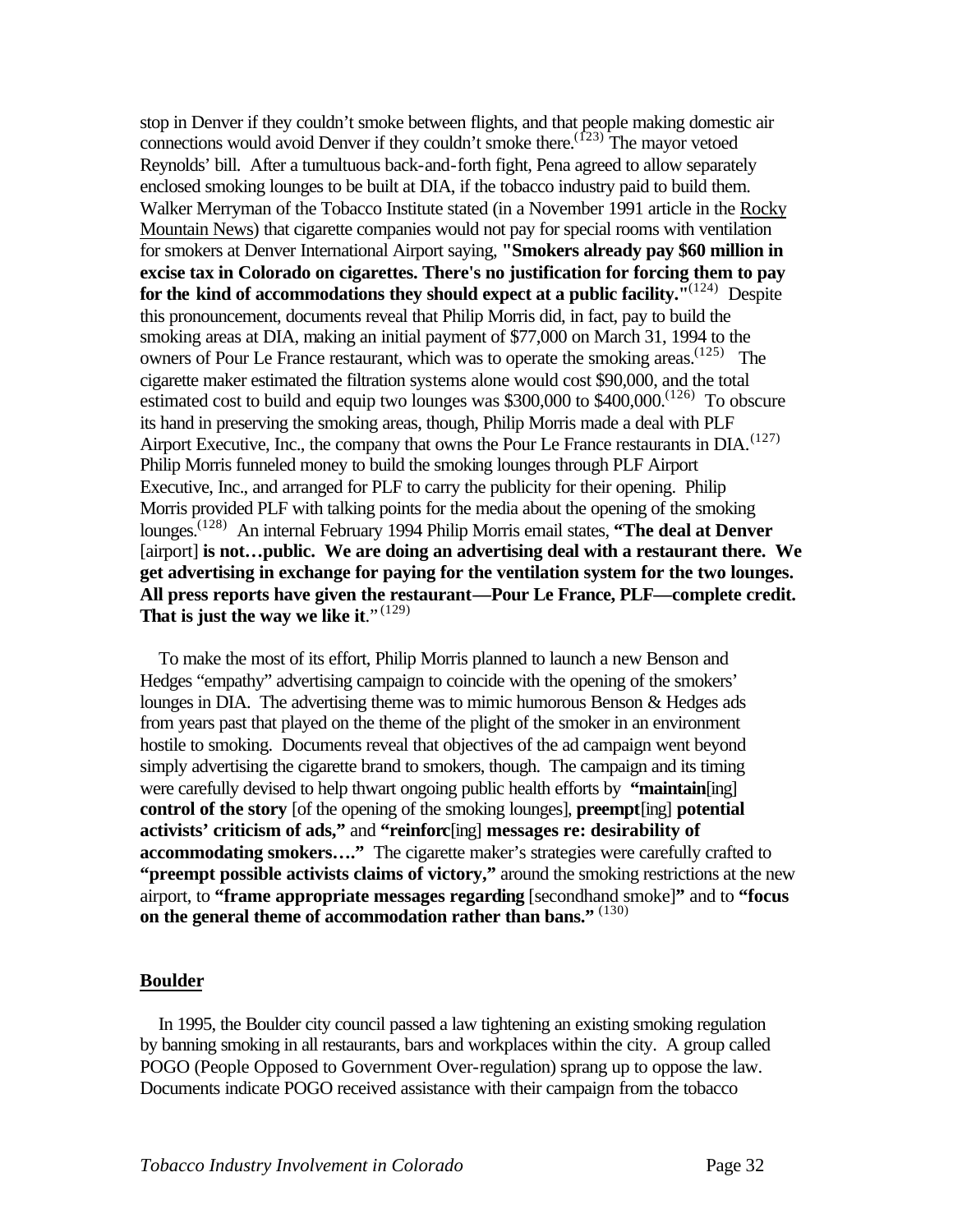industry. POGO gathered enough signatures to get a repeal measure on the local ballot. Boulder City Council then placed a compromise law on the ballot that would still permit smoking to continue, albeit in fully enclosed, separately ventilated rooms of restaurants and bars. This compromise law passed on November 7, 1995 by a margin of 55 percent to 45 percent.

 The proponents of the stronger law, Fresh Air is a Right (FAIR), raised \$24,297 and spent \$17, 412 while the opposition (POGO) raised \$22,255 and spent \$18,654 according to the Boulder newspaper (the Daily Camera, 11/18/95). Campaign disclosures indicated that POGO's largest contribution was \$5,000, given by "Host Pac," the Colorado Restaurant Association's (CRA) political action committee. The Boulder chapter of CRA contributed \$1,000. The Colorado Restaurant Association has been identified in a number of documents as a close ally of the tobacco industry.<sup> $(73-75)$ </sup> Still, until the very end of the campaign, POGO stated it would neither accept tobacco industry money nor seek industry help. POGO's campaign manager, Adam Kaplin, said, "We don't want tobacco money. It's important to us that we stay local and grassroots." Kaplin said again his group "has no plans to accept money from the industry—for now."(131) However, internal documents indicate that the industry was already well involved and had been helping the opposition in Boulder since at least July of 1995.

 Proponents of the ordinance (FAIR) believed that various tobacco industry consultants were helping the opposition behind the scenes and not reporting it to the city clerk, however, no concrete proof was available during the campaign to verify this.

 Internal documents confirm that Philip Morris and other tobacco industry consultants had assisted Boulder's opposition campaign with petitions, writing and submitting letters to the editor, composing op-ed pieces, arranging editorial board meetings, press conferences and radio interviews, developing messages, preparing press releases, preparing opponents for radio shows and press conferences, contacting news media to generate unfavorable press, assisting with PR activities in a lawsuit, and day-to-day consulting. Documents also indicate that the opposition began using the services of a Philip Morris consulting firm as early as July 1995—almost five months prior to the election. (132)

 POGO needed to collect 6,500 signatures of registered Boulder voters to repeal the law in less than a month.<sup>(131)</sup> POGO succeeded in putting the law passed by the council on hold while the city clerk verified signatures.<sup> $(133)$ </sup> The effort fell short when several thousand signatures were tossed out, but POGO was able to make up the difference in the next week. "In 21 days, we got almost 9,000 signatures with a grass-roots movement and almost no paid help, said J.J. McCabe's Manager Adam Kaplin..."<sup>(134)</sup>

 In fact, the industry was very involved in the signature drive. POGO set up tables at University of Colorado to get signatures, portraying the effort as a way for students to register to vote. Tobacco lobbyist Shayne Madsen obtained the registration forms. In a September 13 memo from Boulder lawyer Madsen to Philip Morris lobbyist Pam Inmann, Madsen writes: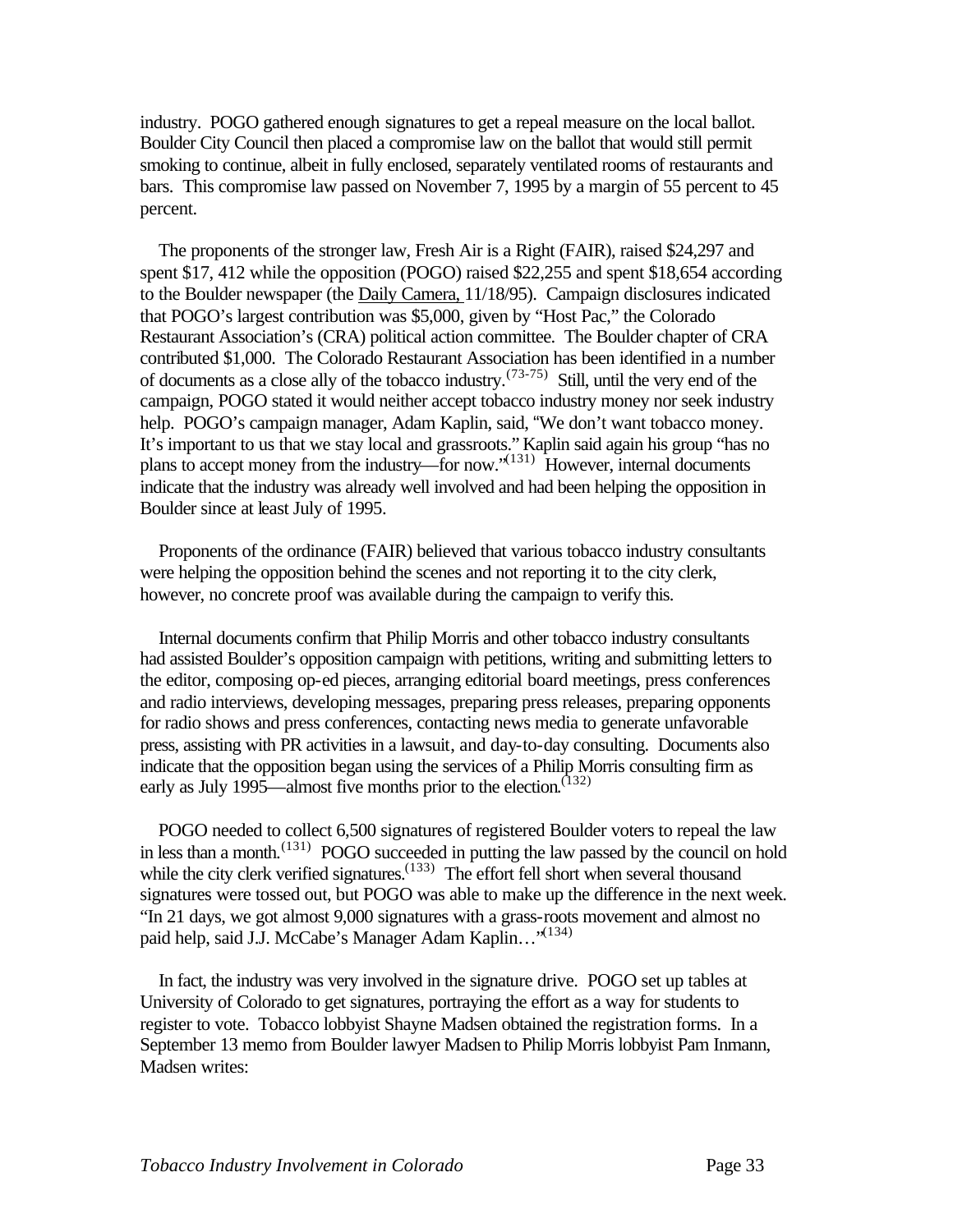**"I have enclosed the voter registration forms. You will notice there is no notary requirement and they are set up as self-mailers. We can get as many of these forms as you desire, but the clerk must receive the forms 30 days before the election for the registration to be effective."** (135)

 Another document dated August 18, 1995 indicates that Philip Morris prepared a telemarketing script to recruit registered voters to help with the petition drive. The text of the script said:

**"Boulder citizens may have the opportunity to vote on the issue in the November election. If enough signatures can be gathered on a petition, this question will be included on the ballot, and the citizens may decide to over-ride the ban. Would you be willing to volunteer some time?**

**"IF WILL VOLUNTEER: Great! Someone will be calling you within the next couple of days to let you know how to get involved and will give you more information as well as answer any further questions you may have. When**  would be the best time to reach you?"<sup>(136)</sup>

 Internal documents indicate that the Denver public relations firm Russell, Karsh & Hagan (RKH) was retained by Philip Morris to actively assist the opponents of the 1995 Boulder smoking restriction ballot issue from July through November 1995. A September 1995 memo indicates that Charlie Russell assisted POGO with writing letters to the editor, setting up radio interviews, and training spokespeople:

**"Ongoing agency-developed LTE's on behalf of Boulder coalition, People Opposed to Government Overregulation, in regards to opposing smoking ban/ballot initiative slated for November 7 Boulder city ballot. Distribute to Boulder Daily Camera, Boulder County Business Review, and the Colorado Daily on impact of smoking ban to restaurant and bar business and overall opposition to recent decision by city council."**

 **"Agency assistance in pitching Boulder restaurant manager and spokesperson for citizen's coalition opposing the smoking ban, People Opposed to Government Overregulation to Denver's #1 talk radio station, KOA and the "Mike Rosen Show." An interview will be scheduled for spokesperson and a city council member in the near future, closer to the election. Agency will assist in securing interview, supplying background materials to radio station, as well as media train and rehearse spokesperson for interview."**(137)

A July 1995 memo indicates that Russell penned an op-ed piece for POGO: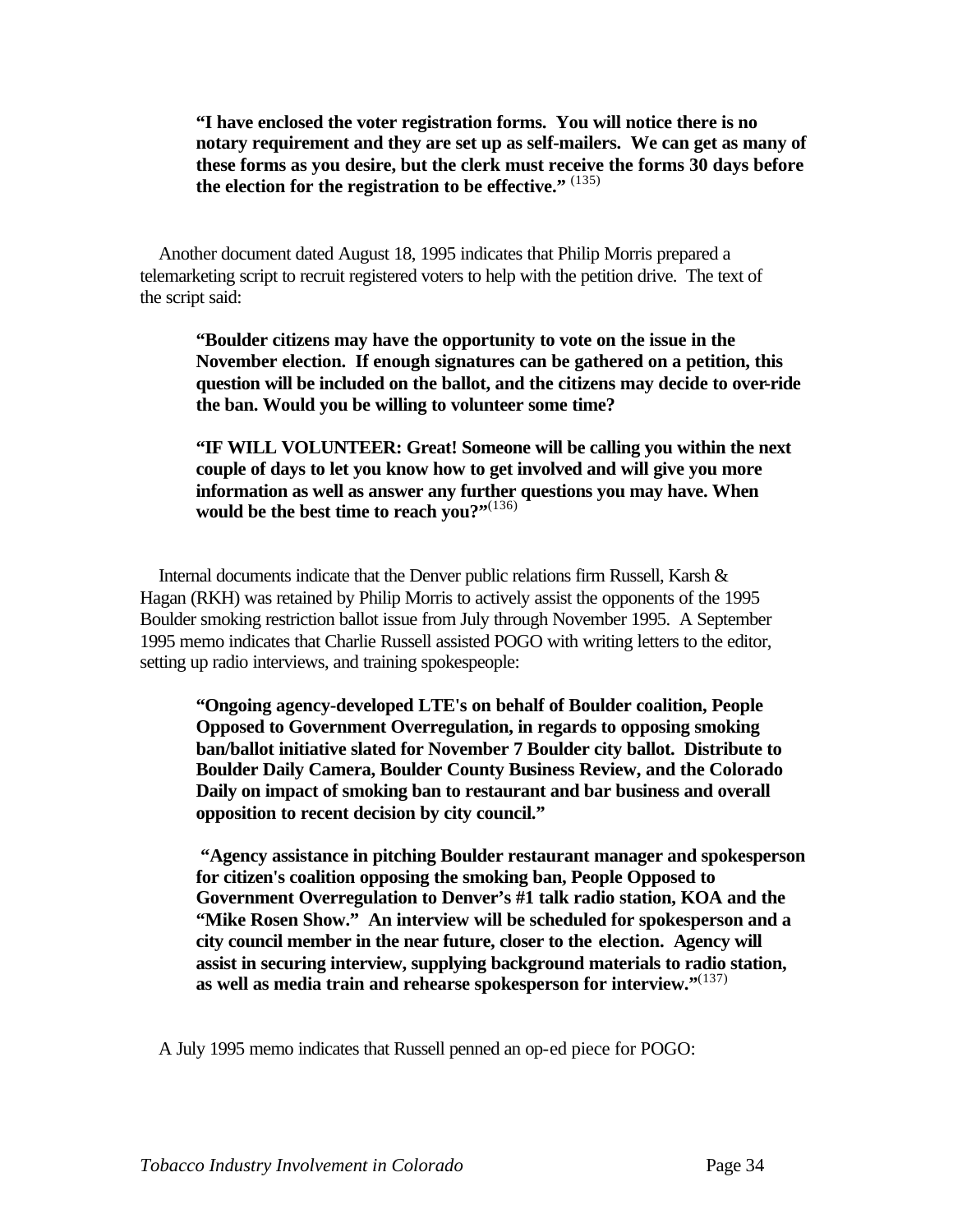**"Op-ed piece and LTE's to Boulder Daily Camera, Boulder County Business Review and the Colorado Daily on the impact of smoking ban to restaurant and bar business drafted by R&H for director of POGO — People Opposed to Government Overregulation and on behalf of Boulder restaurant and bar owners/managers."**(132)

 An October 1995 memo indicates that Russell continued to help write letters to the editor, prepare radio interviews, arrange editorial board meetings, and discuss campaign strategy:

**"Ongoing LTE's in Boulder's newspapers about the continued smoking ban issue slated for the Nov. 7 ballot."**

 **"Agency inspired 'Letters from Gil Spencer' column from former editor Gil Spencer, Denver Post, on the excessiveness of the proposed Boulder smoking ordinance."**

 **"Vote No on 2C proactive media strategies — Assistance with Boulder coalition and proactive media activities for Ballot Issue 2C including arranging editorial board meetings, conducting radio interviews and preparation for the press conference. In addition, ongoing assistance with the development of messages, press releases, LTE's** [letters to the editor] **and op-ed pieces opposing the issue."**

**-- Submission of op-ed in Boulder Daily Camera.**

**-- Lengthy Letter to the Editor in the Boulder Business Report**

**-- Press release on complaint filed against Boulder city council for usurping the petition process.** (138)

 Another October/November 1995 memo indicates that Charlie Russell and Philip Morris worked together to coordinate all the public relations aspects of the campaign.

**Denver [Russell, Karsh & Hagan]: "Continued media assistance and development of ongoing media materials on behalf of Boulder coalition, People Opposed to Government Overregulation."**(139)

 According to the Boulder City Clerk's office, in-kind contributions like those Russell provided are campaign expenses, and should have been reported.<sup> $(140)$ </sup> Charlie Russell's time and expenses in coordinating the opposition campaign in Boulder, however, were never reported to the city of Boulder.

 Philip Morris did funnel some money through the Colorado Restaurant Association's political action committee, Host-Pac. Host-Pac gave opponents of the Boulder ballot issue (POGO) \$6,000 during the campaign. According to public records filed with the Secretary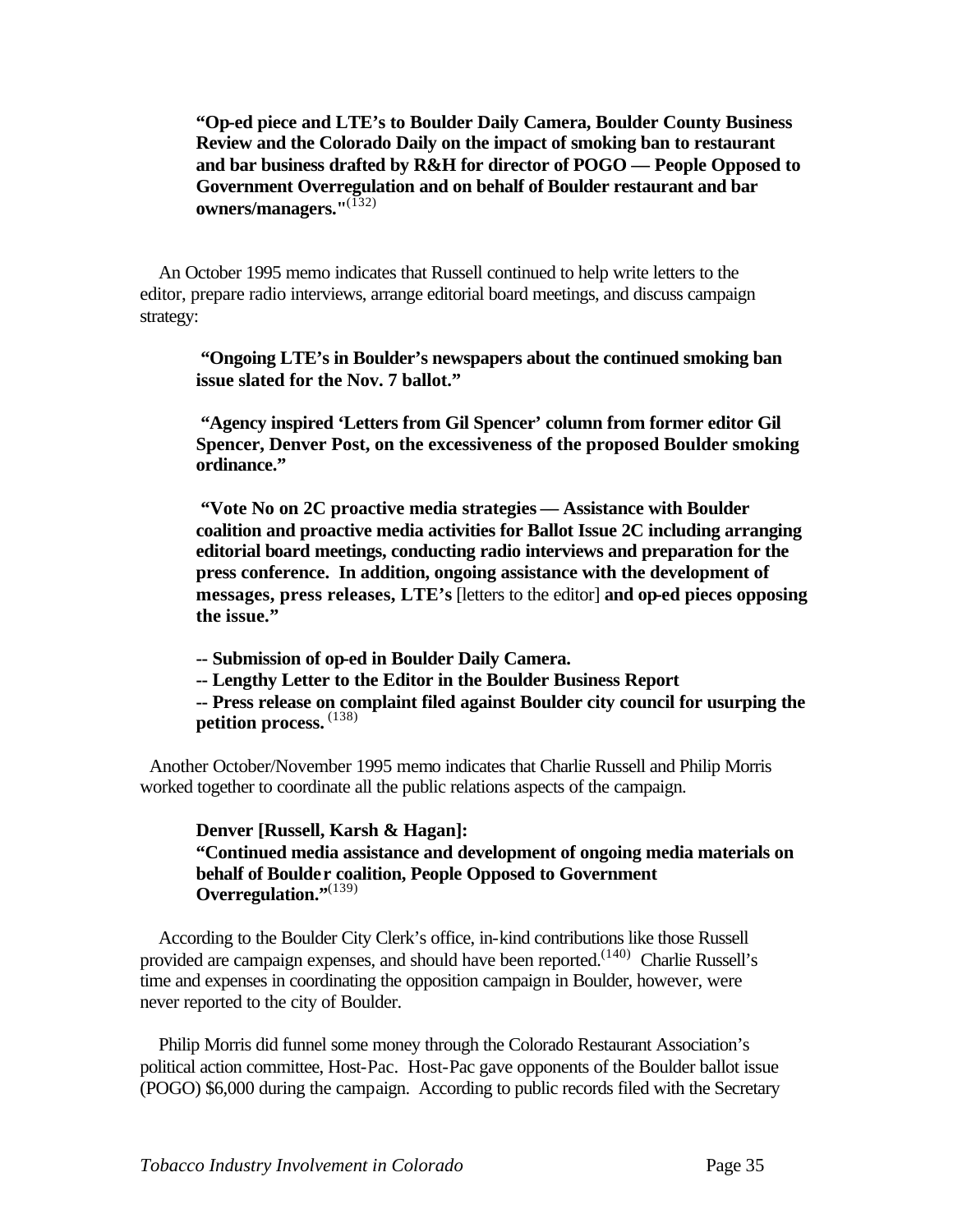of State, Host-Pac received \$5,000 from Philip Morris at the end of 1995 and another \$7,500 at the beginning of 1996.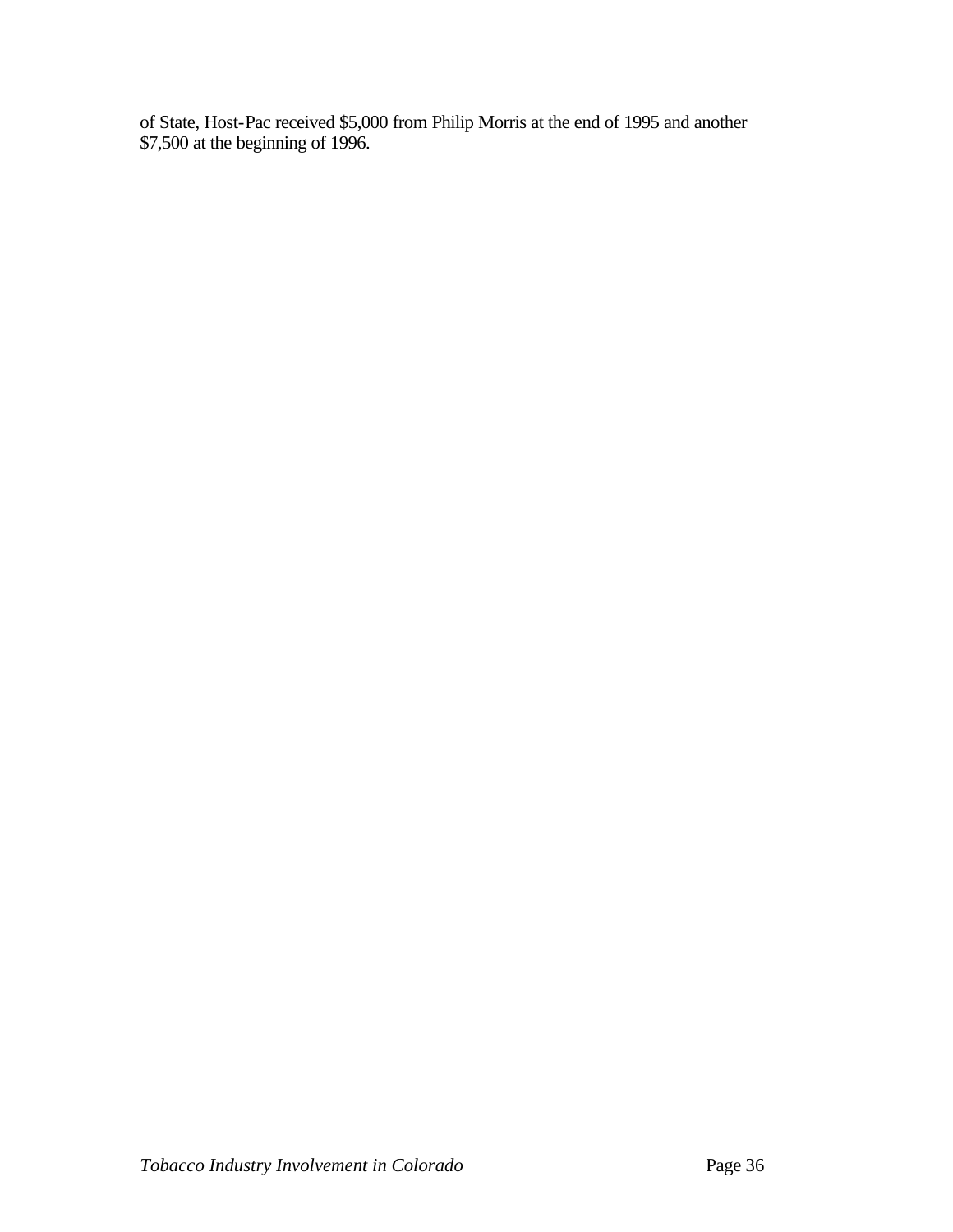| <b>CRA</b> - Boulder Chapter | $08 - 31 - 95$ | \$1,000 |
|------------------------------|----------------|---------|
| <b>CRA</b>                   | $09-14-95$     | \$1,000 |
| <b>CRA</b>                   | $10-31-95$     | \$2,000 |
| Host-Pac CRA                 | $11-04-95$     | \$2,000 |

Colorado Restaurant Association Contributions to POGO Reported to the Boulder City Clerk:

### **Durango**

 Evidence indicates that the tobacco industry assisted in defeating a 1994 ballot measure in Durango that would have eliminated tobacco smoke from restaurants, bars and taverns that served food. A Philip Morris document entitled "*CASE HISTORY: SMOKING BAN IN DURANGO, COLORADO: 'Bagging it Big Time'*" shows the extent of the industry's involvement:

**"Jim Nelson, past president of the Durango chapter of the Colorado Restaurant Association, asked for technical advice and assistance in organizing the opposition to the proposed smoking ban. The goal was to defeat the proposal, thus preserving the beneficial business environment within Durango….[**W**]e determined that we could easily rally more than enough votes to defeat the proposal. "** 

 The document describes the development of several **"key messages which were used effectively throughout** [Durango's] **campaign."** None of the key messages addressed the health issues raised by the proponents. This strategy matches the tobacco industry's desire to avoid discussion of the health issues and instead, **"raise the flag of government intervention**" as a diversion.<sup>(141-143)</sup>

**"The messages** [used in Durango] **were**

- **This is not a smoking issue, it is a freedom of choice issue for local business.**
- **It is a blatant infringement on each business person's right to run his or her own business as customers dictate,**
- **Banning of smoking would force restaurants, bars and taverns to lay off workers…**
- **The loss of business…would significantly reduce the city's sales tax revenues."**

 The tobacco industry assisted Durango restaurateurs in developing "collateral materials": fliers, posters, handouts, mailers, and print ads for the newspaper, radio ads opposing the smoking measure, training and "specific preparation for individual media events." As in Boulder in 1995, these resources were reportable as campaign donations, but were not disclosed, leaving proponents and the public completely unaware of the industry's involvement. Approximately \$2,600 was raised locally to oppose the measure. This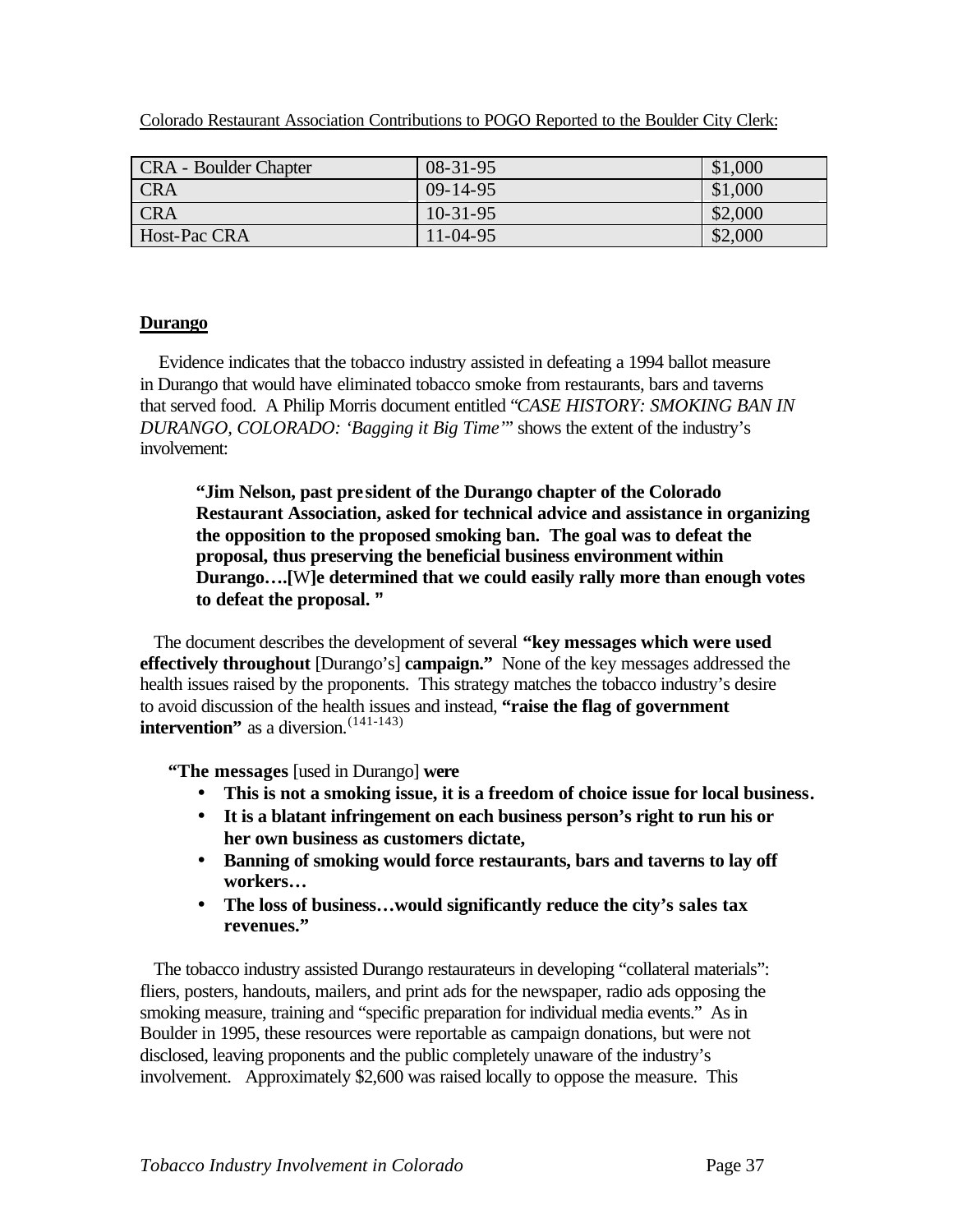amount was touted to the local media as the only financial assistance the opposition received in Durango.<sup>(144)</sup>

 Ultimately the Durango clean indoor air measure failed on a vote of 664 in favor to 998 against. $(145)$  It was one of only two such measures ever to fail in Colorado.

#### **Telluride**

The other ballot measure to fail was in Telluride in 1993.

 The town of Telluride referred a public smoking measure to the ballot in 1993. The effort brought relatively strong tobacco industry involvement to that small mountain town.

 Documents, including a Tobacco Institute newsletter, reveal that the tobacco industry was monitoring Telluride in mid-1980s and became involved in local activities in October of 1987:

**"The Telluride, Colorado Council approved a second delay in implementation of stringent smoking restrictions passed in June** [1987]. **The Council will work on possible changes with local business owners who have threatened to petition for a referendum.** *TI* [Tobacco Institute] *is working with local allies on this effort*." [Italicized emphasis added.]<sup>(146)</sup>

 Another Tobacco Institute newsletter warned In 1988, **"Telluride commission will put controversial** [smoking] **ordinance on April ballot.**"<sup>(147)</sup>

 The smoking measure apparently languished in Telluride until in March of 1993, when it re-emerged and an internal Philip Morris email warned: **"Telluride, CO Council votes 3/30 on smoking ban for workplaces and public places."**(148)

 In August 1993, another industry newsletter warned that the Telluride town council was sending the smoking measure to the November ballot.<sup> $(149)$ </sup> In October 1993, Philip Morris printed a notice about Telluride's proposed smoking restriction law in a national newsletter, *The Smoker's Advocate* ("A service of Philip Morris U.S.A."). Just days after the *Smoker's Advocate* article was published, the Tobacco Institute (TI) sprang into action to defeat the smoking measure in Telluride.

 Why would the tobacco industry be so threatened by a smoking restriction measure proposed in such a tiny, rural place up in the mountains? An internal Tobacco Institute memo *("Subject: Telluride, Colorado Ballot Issue")* describes why:

**"The City Council of Telluride has placed on the November 2, 1993 ballot a referendum seeking voter approval of a significant expansion of the current Telluride smoking ordinance. The ballot proposal extends prohibition on smoking to include all taverns, bars, nightclubs and restaurants and expands regulation of smoking in the workplace. Telluride, the picturesque county seat of San Miguel County, has significance far beyond its relatively small number**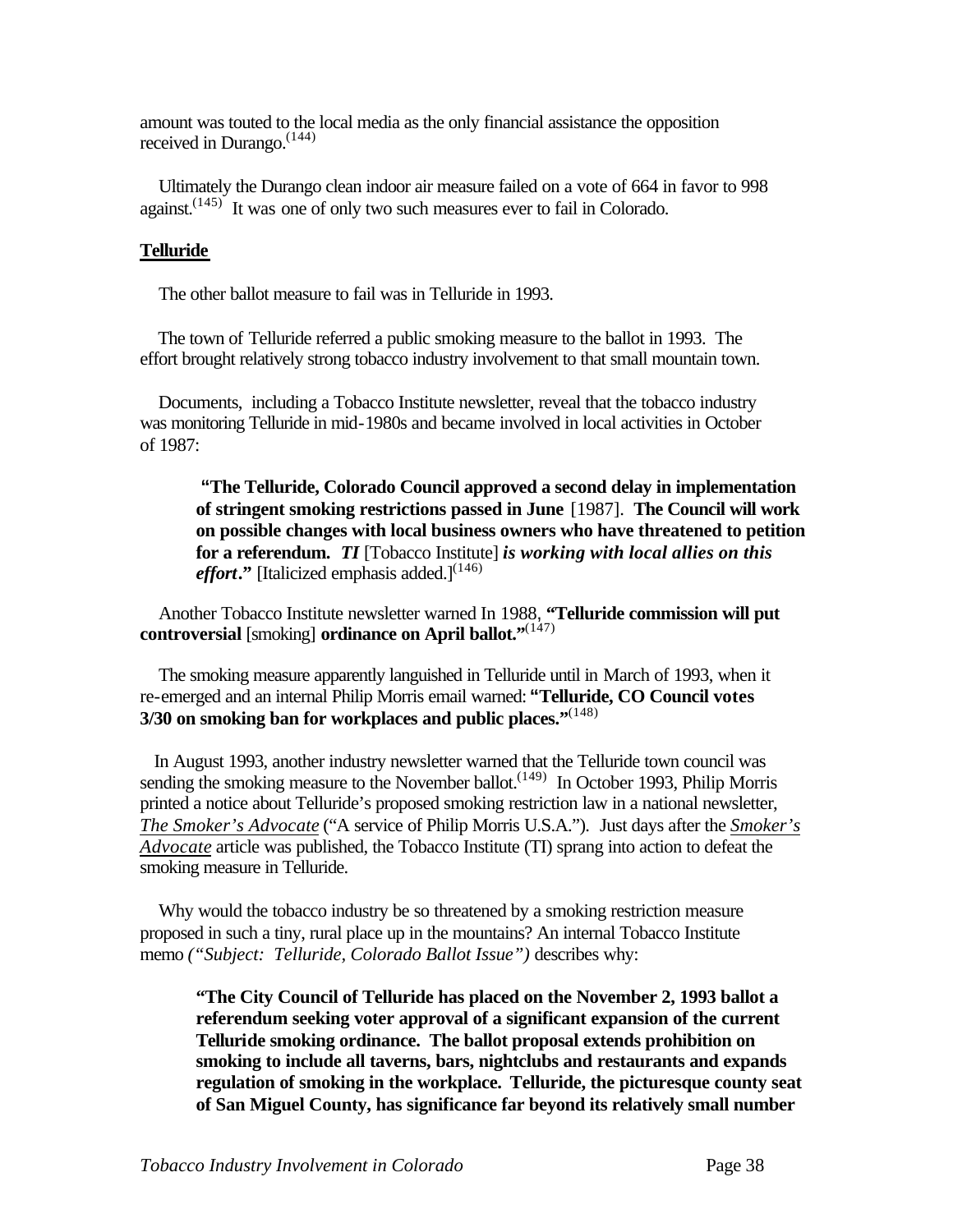**of registered voters (2,600), due to its increasing importance as a ski resort and national publicity as a celebrity Mecca. Failure of the industry to resist this anti-tobacco referendum would be extremely injurious as it would send a message to anti-tobacco forces throughout Colorado that a public health vote is an effective means to promulgate their agenda. Indeed, from the anti-tobacco perspective…this angle of attack could prove most productive. Further…an easy victory in Telluride would give added impetus to the proponents** [of a statewide tobacco tax initiative], **as well as comfort to others of like ilk throughout the West."** 

The same memo reveals that the Tobacco Institute pulled professional consultants from Denver and California to help defeat Telluride's ballot measure:

**"Staff recommends that the Institute immediately retain the Dolphin Group of Los Angeles to augment C.R.L. Associates, the Philip Morris Denver/local Colorado legislative consultants' efforts with local members of the hospitality community in Telluride. Opportunity clearly exists for a local hospitality coalition in Telluride composed of restaurateurs, bar owners, and hotel/motel interests. A possible campaign theme of tourism and accommodation could be developed due to another ballot issue scheduled for the November 1, 1993 election, which seeks to increase the local lodging tax. Contacts with the Colorado Restaurant Association and the Colorado Hotel Lodging Association for assistance with this project are already underway."**

 The tobacco industry placed at least three **"operatives"** on the ground in Telluride to influence the election, and spent almost \$13,000 to defeat the smoking measure:

**"This plan anticipates placing two** [tobacco industry] **operatives on the ground in Telluride during the week of October 19, 1993 for a two day period to work with local members of the hospitality community. In addition, they would be joined by an experienced operative from C.R.L. who has been working on this issue in Telluride since it surfaced in the late spring of 1993. The operatives would work hand-in-hand on coalition development…calls and mass mailings. The budget for this project is the sum of \$12,800…Lastly, legal and campaign finance work would be handled under the auspices of** [Denver legal firm] **Hays & Wilson, our long-time Colorado legal counsel on these initiatives."**

The memo concludes by saying, **"It is our strong recommendation that industry put up a strong defense in Telluride and battle this challenge."**(150)

 The industry's efforts worked. Telluride's smoking restriction ballot measure failed on a vote of 459 to 355. Because of the amount of money that documents indicate the tobacco industry spent in defeating Telluride's measure, we asked the Telluride Town Clerk to search the 1993 campaign donation records to see if there was any record of the industry's financial involvement in the issue. The Telluride Town Clerk reported finding no campaign finance filings in connection with the 1993 smoking issue.<sup> $(151)$ </sup>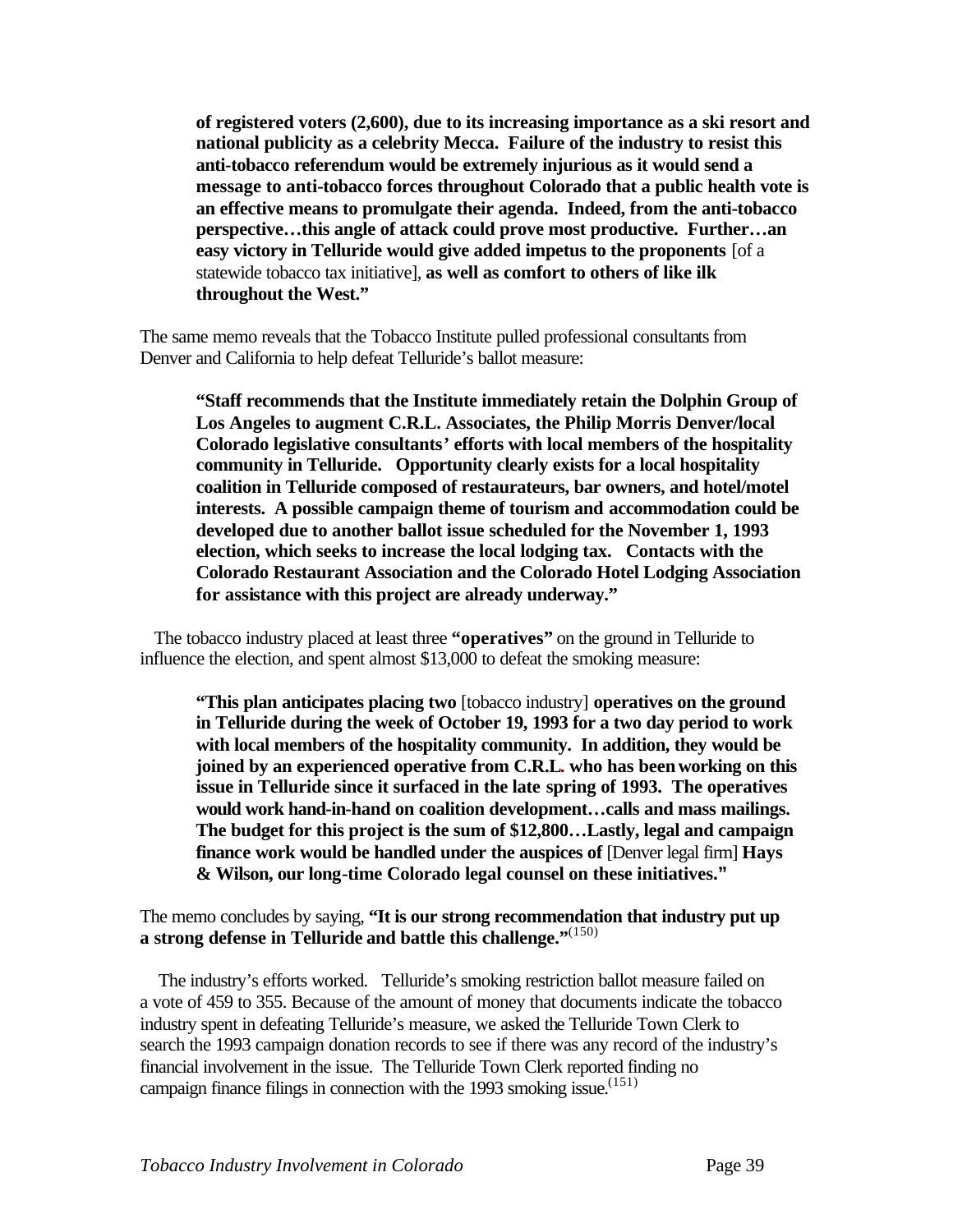#### **Montrose**

 Montrose is a rural community 60 miles south of Grand Junction in central southwest Colorado at the base of the scenic San Juan Mountains. In the late 1990s, Montrose's population was just over 11,000 people.

 It appears that the tobacco industry began monitoring smoke-free activity in Montrose as early as 1988. A 1988 Tobacco Institute newsletter reported **"MONTROSE CO City Council is considering proposal to ban smoking in restaurants."**<sup>(152)</sup> That same year, a Tobacco Institute newsletter reported Montrose's ordinance attempt had been resolved in a manner acceptable to the industry: **"Montrose, CO City Council has rejected smoking restriction ordinance…adopted resolution urging nonsmoking areas in restaurants."**(153)

 The smoking issue re-appeared in late 1997, when the Montrose Daily Press published two letters from local physicians expressing the opinion that Montrose needed a smoke-free law. Montrose City Council member Tom Cheney invited the doctors to a city council workshop to discuss the matter. At the Jan. 8, 1998 workshop, the doctors recommended Montrose restrict public smoking. After that meeting, the Montrose City Council directed city staff to draft an ordinance banning smoking in most public places.

 Montrose released the text of the proposed ordinance in early February 1998. The proposed law would have eliminated cigarette smoking in all restaurants, lobbies, government buildings, airports, bowling alleys, bingo parlors and other public places in the city. Certain establishments, like bars, were exempted, and restaurants could apply for an exemption. A February 11 newspaper article reported that a Montrose merchant had phoned the National Smokers Alliance (NSA) in Alexandria, Virginia to alert them to the local smoking ordinance effort. Shortly after, the NSA flew three operatives (John Merritt and two others whose names are unknown) to Montrose to organize restaurateurs, provide resources, and discuss strategies to defeat the proposed ordinance.<sup>(154)</sup> NSA organizers met in the Starvin' Arvin's restaurant in Montrose to discuss the issue (155) and proceeded to supply Montrose bars with posters, pre-printed drink coasters and signs to be used to oppose a proposed clean indoor air ordinance.<sup>(154)</sup>

 At the same time, Philip Morris consultant and lobbyist Virginia "Ginny" Corwin sent an email to Philip Morris' New York headquarters describing a conflict between Philip Morris and the National Smokers' Alliance over who was to be in charge of organizing the opposition in Montrose. Corwin's email reads, in part,

**"The situation is this: a local ordinance (smoking ban) is being considered in Montrose, CO. We have our usual very capable team of folks at work on the situation and they have learned from the Montrose restaurateur with whom they are working that two women from NSA plan to be in Montrose next Tuesday. Our people feel they have the situation under control and do not want NSA (which has been reported in the local press to be funded by Philip Morris) on the scene. To NSA's credit—I assume—there have been a couple of**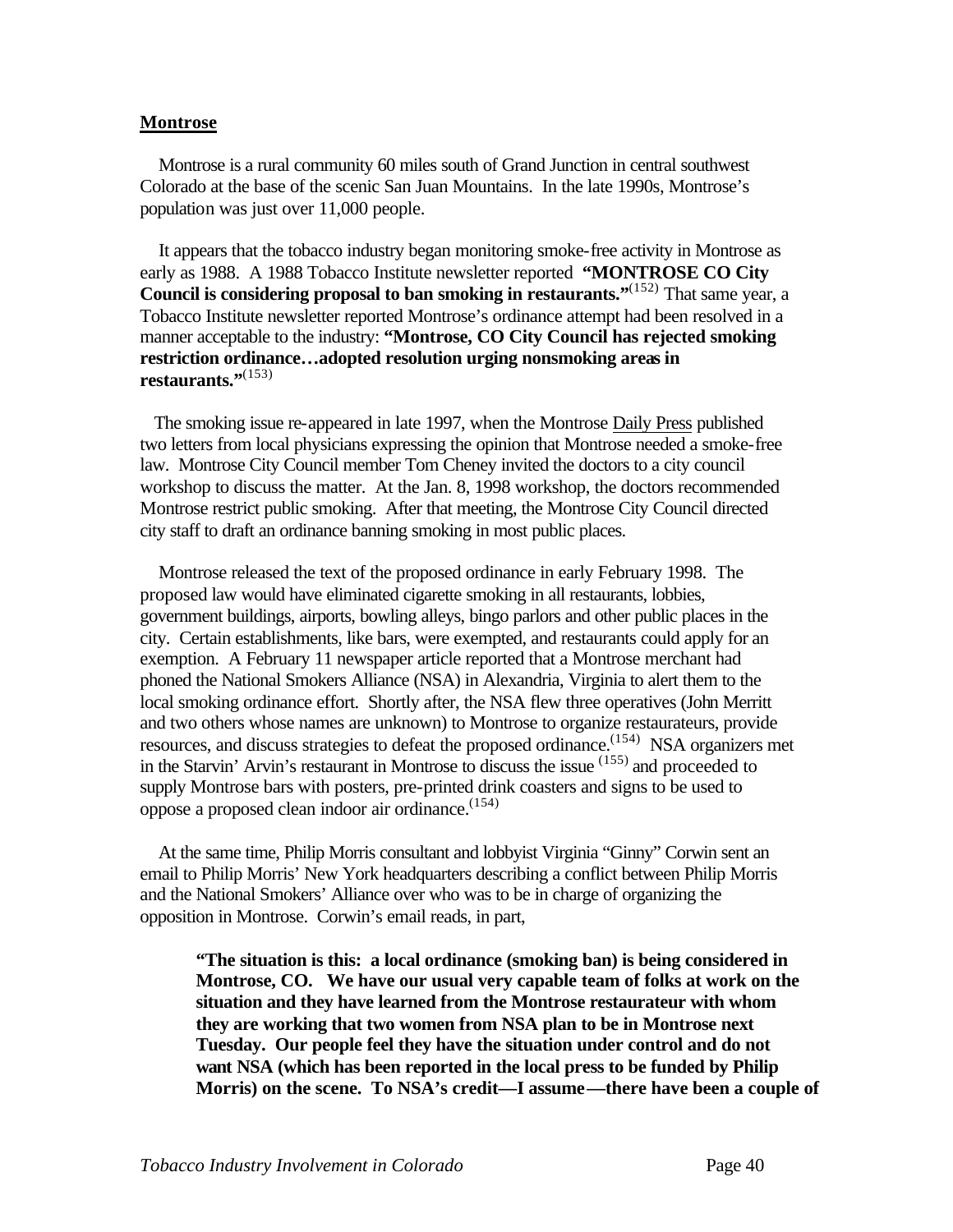**excellent LTE's in the local paper. To my knowledge, no one in Colorado was informed of NSA's activities, presence, contacts, etc. in the state. Mr. Humber** [President of the NSA] **told me that his people were there** [in Montrose] **'since the beginning' at the request of their local members and that 'it is impossible' for them to stay away now. He knows they** [NSA] **received 'a considerable amount of funding' from Philip Morris, but he is committed to his members he told them they were going to be here and they will!** *Our local ordinance and media action people have asked me to keep NSA reps out of the mix due to the image of "big tobacco" coming in to represent its own interests. Our people are working very effectively with third party allies as is the usual mode of operation in local efforts***….Our people will be happy to work with and coordinate with NSA but** *a third party effort is much more desirable here.***"** [Italicized emphasis added. $l^{(156)}$ 

 An article in the Montrose Daily Press portrayed Jim Kerschner, owner of the Red Barn Restaurant, as the primary organizer of the opposition. Kerschner made no mention of receiving aid, advice or other resources from either the National Smokers' Alliance or Philip Morris. Rather, he told the media and city council that he was "fighting for his own cause," and said, "I'm representing myself here."<sup> $(157)$ </sup> To the contrary, a Philip Morris document discovered in 2002 lists Jim Kerschner, owner of the Red Barn Restaurant in Montrose, Colorado, as a spokesperson for the cigarette company.<sup>(158)</sup>

 At the next City Council meeting, Kerschner presented 1,602 signatures on an informal petition opposing the ordinance—gathered in span of approximately two weeks. A Tobacco Institute "Issues Update" about the Montrose situation indicated that the Institute either had sent someone to attend the hearings in person, or had placed someone at the meetings to monitor activities in Montrose and report back to the industry.<sup>(159)</sup>

 In a February 12, 1998 article in the Montrose Daily Press, Kerschner stated that the smoking ordinance would constitute **"unwarranted government controls,"** a welldocumented tobacco industry argument against smoking restrictions.<sup>(160-162)</sup> Still no mention was made of the role the Philip Morris played in providing resources to fight the public health proposal.<sup> $(157)$ </sup> The Montrose City Council then met to decide on the issue, or send it on to the ballot. Instead of making a decision about the ordinance that night in any fashion, though—after Kerschner presented city council with the unofficial (and hence unverifiable) signatures—Council voted unanimously to send a completely different question to the ballot. They chose the route of asking Montrose citizens if they wanted to **"conduct a…study to determine the feasibility of adopting"** a smoking restriction ordinance. This "study" strategy, too, is well a known tobacco industry delaying tactic. <sup>(163-</sup> 166)

 Shortly after Council proposed the study, a March 5, 1998 issue of the National Smokers Alliance newsletter The Resistance touted victory in Montrose with a headline that read **"Montrose Resistance Trounces Smoking Ban."** The article claimed that a successful campaign against the ordinance had been led by **"Montrose business owners."**(167)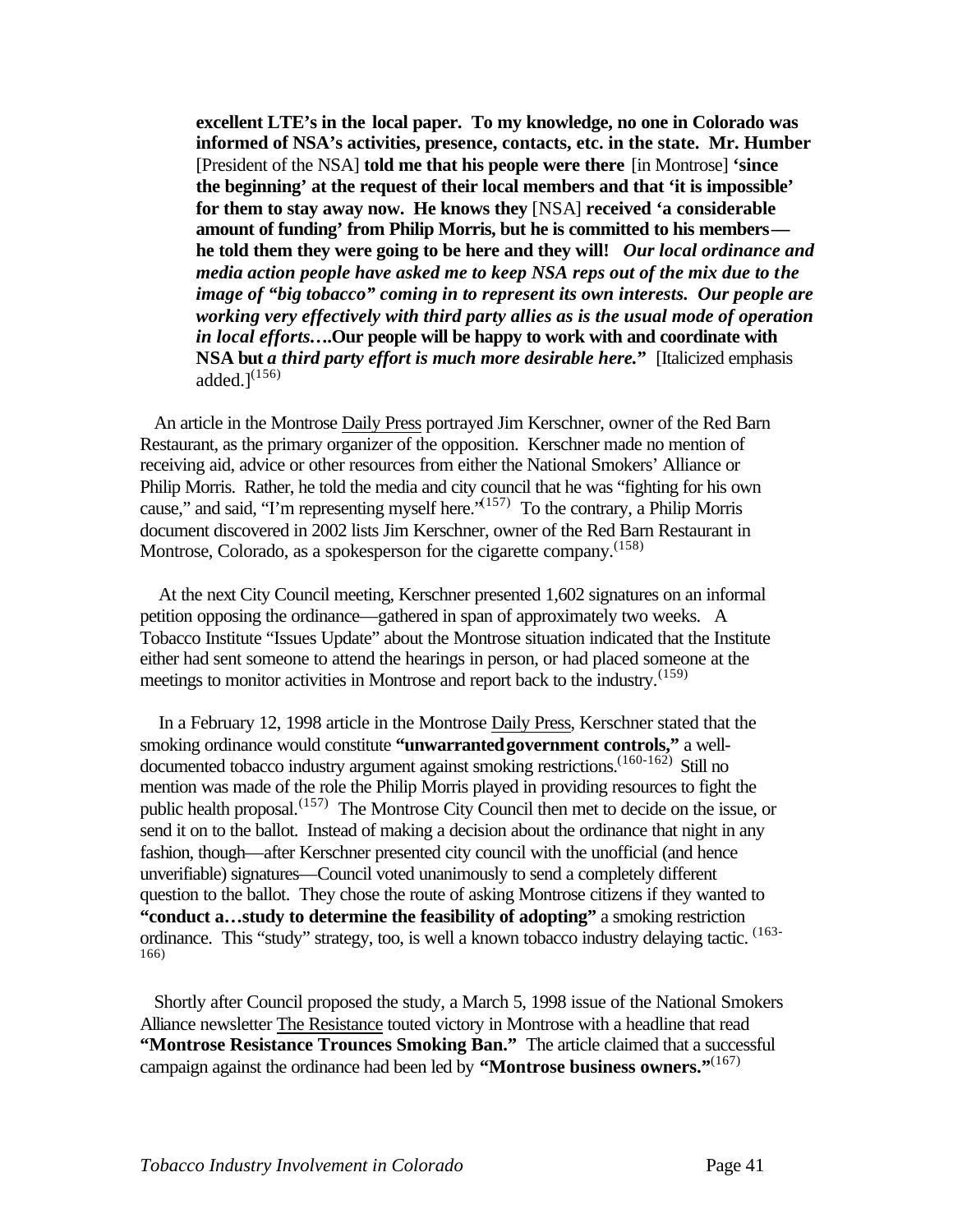In the April 1999 election, Montrose voters turned down the "study," and public health advocates continued pursuit of the original ordinance. Concluding that City Council did not want to act on the measure, proponents started gathering signatures to get the originally-proposed measure on November, 2000 ballot. The group fell short by 30 valid signatures, but continued gathering signatures until they collected enough to qualify the measure for the April 2001 ballot.<sup> $(168)$ </sup> On April 4, 2001—more than two years after their first request for a smoking ordinance—the originally proposed measure went before the voters and passed by a margin of 54 to 46 percent.

 In spite of this win, opposition continued. Soon after the measure passed at election, a man named Tim Jacobs identified himself to the Montrose Daily Press as co-chair of a group called *Committee to Preserve Private Property Rights* ("an arm of the Western Slope Libertarian Party"). Jacobs claimed the new smoking law represented "a loss for the rights of private property owners," an argument advanced by the tobacco industry to fight restrictions on marketing tobacco and public smoking.<sup>(169)</sup>

 Jacobs made several attempts to have Montrose's new law thrown out. First, in May 2001, he challenged the validity of the new ordinance based on a typo in the article number (the ordinance title was changed from "Title VIII" to "Article VII" of the City Municipal Code).<sup>(170)</sup> That effort failed. Next, in June, Jacobs alleged that petitioners had filed false affidavits with the city,  $(171)$  and hired former state senator and Montrose attorney Arch Decker to immediately contest the vote with the secretary of state and Colorado attorney general. City Council defended their process and Jacobs' second effort to have the new law suspended proved fruitless. Jacobs then circulated a petition seeking to repeal Montrose's clean indoor air ordinance. He obtained enough valid signatures to get the repeal question on the November 2001 election ballot. Jacobs called his measure the "Property Rights Restoration Ordinance," invoking the notion that smoking is a "property rights" issue. City Councilor J. David Reed felt the property rights language would unfairly influence voters, and City Council eliminated the language referring to property rights.<sup> $(172)$ </sup> At the next election, on Tuesday, November 6, 2001, Montrose citizens defeated the Libertarian Party's attempt to repeal the smoking ordinance, with 60 percent of citizens voting to keep the existing ordinance in place.

 The situation in Montrose has calmed substantially since that time, and a number of new restaurants have opened in the town.

# **Portrayal of Smoking as a "Property Right" in Colorado**

 Casting smoking as a "property right" as a way to fight restrictions on tobacco use appears in the industry's documents in 1995. Documents indicate that the strategy came from Ian MacKenzie, policy advisor of a group called "Defenders of Property Rights." In 1995, MacKenzie wrote a letter to Craig Fuller, Senior Vice President of Corporate Affairs at Philip Morris, in whichMacKenzie suggested that Philip Morris use a **"property rights''** argument about smoking as a strategy to deflect further regulation of the tobacco industry. MacDonald proposed Philip Morris **"take the moral high ground by making**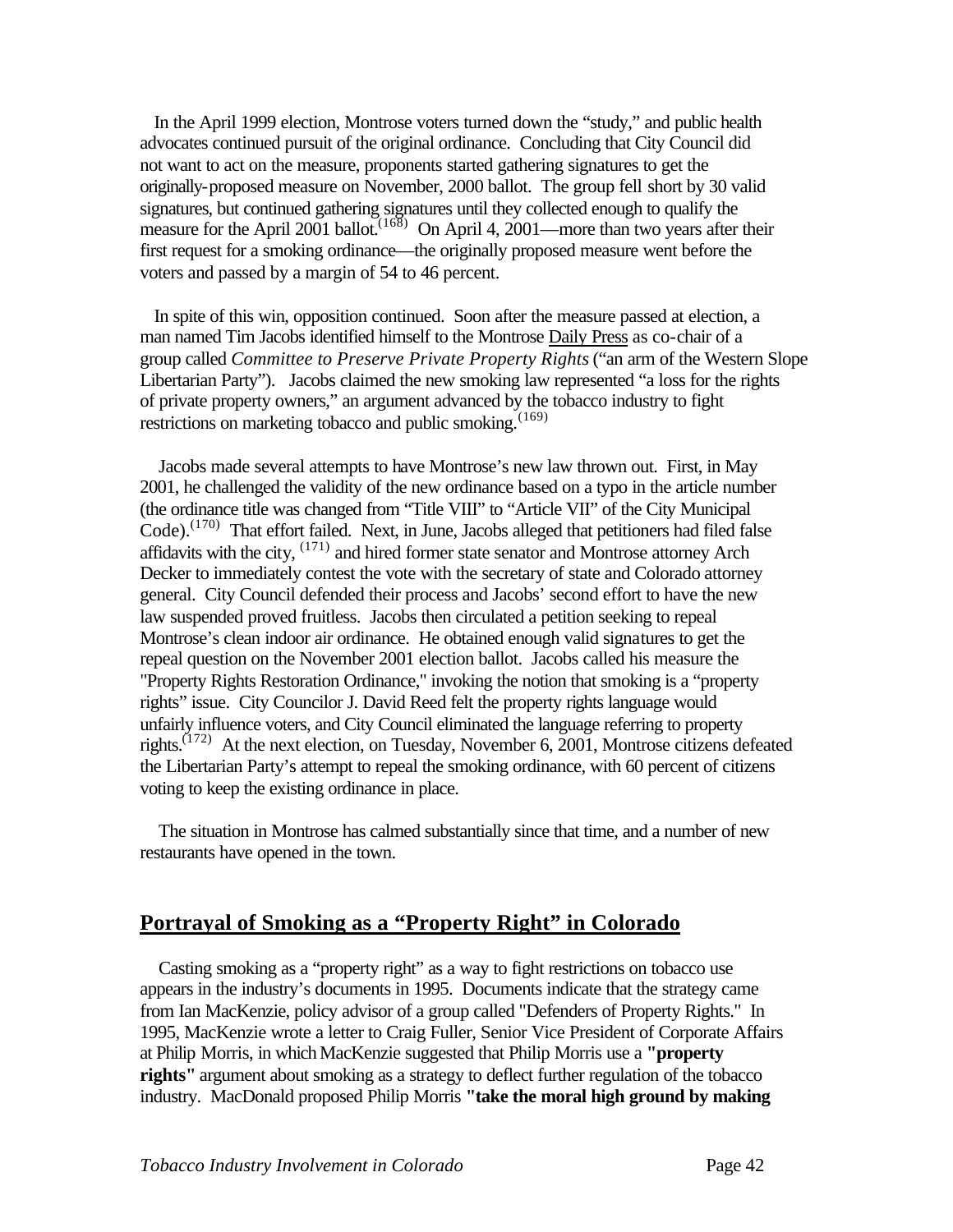**property rights the issue"** instead of public health. Even former Colorado state attorney general Gale Norton was a member of the National Advisory Board of Defenders of Property Rights.<sup>(169)</sup> Documents show that the Defenders of Property Rights received substantial financial support from the Philip Morris tobacco company.<sup> $(173, 174)$ </sup>

 With property rights a hot issue in the western U.S. at the time, Philip Morris seized the strategy and built upon it in an attempt to block municipalities in Colorado from enacting smoking bans. Philip Morris argued that smoking restrictions constitute a government "taking" of private property. A Philip Morris email from 1996 shows Philip Morris parlayed the "property rights" argument into statewide legislation to prevent further local regulation of smoking. Philip Morris' Colorado lobbyist, Pam Inmann, emailed company executives in 1996 about a "takings" bill Philip Morris introduced in the Colorado legislature. Inmann says:

#### **"Tomorrow barb will fax you a cc** [copy] **of SB 69** [a private property "takings" bill]...**I** think this will work on smoking bans in the future...''<sup>(175)</sup>

 A review of the original text of SB 69 shows a law tailor-made to stop smoking bans from being enacted throughout the state. The bill, introduced by State Senators Tom Norton and Norma Anderson, was entitled **"Property Rights."** The text **"prohibit**[ed] **local governments from adopting laws or policies that burden the use of private property except when there is an established threat to the public health or safety…"** The bill then placed an extraordinarily heavy burden of proof on local governments to prove threats to public health or safety, and further gave **"property owners the right to claim compensation for any devaluation of their property resulting from violation of the act."** Placing even more of a burden on municipal governments, the bill required that **"local government shall pay the owner the amount of devaluation determined in the proceeding and confirmed by the court."** The bill passed both the House and the Senate in Colorado, and was on its way to becoming law when it was vetoed by then-Governor Roy Romer.

 Property rights groups also appear on a list of tobacco industry **"coalition partners"** in a 1995 document listing the industry's **"grassroots constituencies."**(176)

# **Media Influence**

 Philip Morris documents reveal a comprehensive plan aimed at influencing Colorado media. A document entitled *Media Plan for Colorado*, written by the Denver public relations firmRussell, Karsh & Hagen (RKH, the firm that helped Philip Morris fight Boulder's ordinance in 1995) states the intent of the program's plans:

**"**[We] **will begin to reshape public opinion through the media..."** and **"..**.[We] **are confident we can continue to shift the media's view, and, ultimately the view of the general public...toward issues affecting the industry."**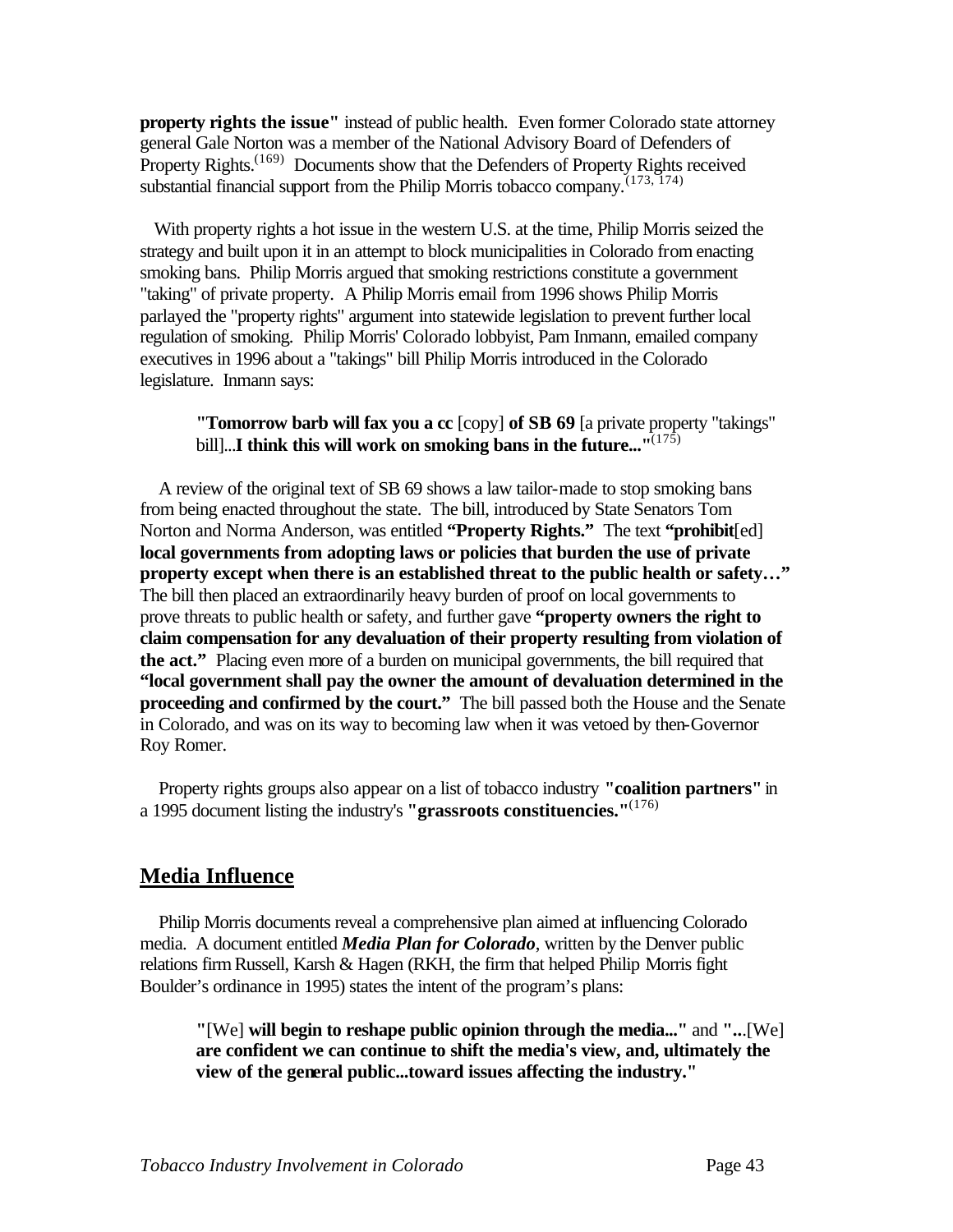RKH planned to **"actively participate in a number of influential media organizations including, but not limited to, the Colorado Broadcasters Association and the Colorado Press Association.**" More than simply being members, the goal of participating in these organizations was to attain positions within their decision-making bodies and then work from the inside to **"bolster industry arguments"** and influence the **"institutional**  dialogue" of these media organizations. The plan states:

**"**[B]**ecome actively involved in** [these organizations'] **key committee and decision-making positions to introduce and bolster our arguments inside the organizations so that they become an integral part of the institutional dialogue."** 

 Other plans to influence Colorado journalists include **"scheduling industry speakers," "providing sponsorships,"** and **"hosting hospitality suites"** for journalists' professional associations. In addition, substantial **"face time"** was to be devoted to selected reporters, editors, news directors and editorial boards who were singled out as influential. The purpose of concentrating on developing personal relationships was to influence members of the media to minimize or preempt public health viewpoints on tobacco issues: "**This proactive and personal approach will allow us to intercept anti-tobacco messages earlier in the media pipeline…"**

 The above plan was part of a larger effort by Philip Morris to develop more tobaccofavorable media nationally. Called the *Media Action Network* (M.A.N.), the tactics of the program included **"increasing proactive contact with journalists," "creating media opportunities"** and **"pitching favorable stories"** to local news media in major cities across the country. Philip Morris's Media Action Network was comprised of 18 public relations firms located in the top 25 media markets in Philip Morris's "plant communities."<sup>(177)</sup>

 In 1995, Russell, Karsh and Hagan assembled a dossier on the smoking proclivities and attitudes of tobacco reporters throughout Colorado, and listed which media outlets could be relied upon to write positively on tobacco issues. Results ranged from the Boulder Daily Camera:

**"In the so-called 'People's Republic of Boulder…the diet-conscious, environmentally aware, healthy populace is strongly anti-tobacco...Previous clips and attitudes expressed by the Boulder paper indicate we have little reason to believe they will be in our corner on many tobacco-related issues."** 

…to the Grand Junction Daily Sentinel:

**"They report …positively on tobacco issues, policy, opinions, etc."**(178) **"Local LTE's, op-ed pieces and columns favorable to our positions can be expected."**(179)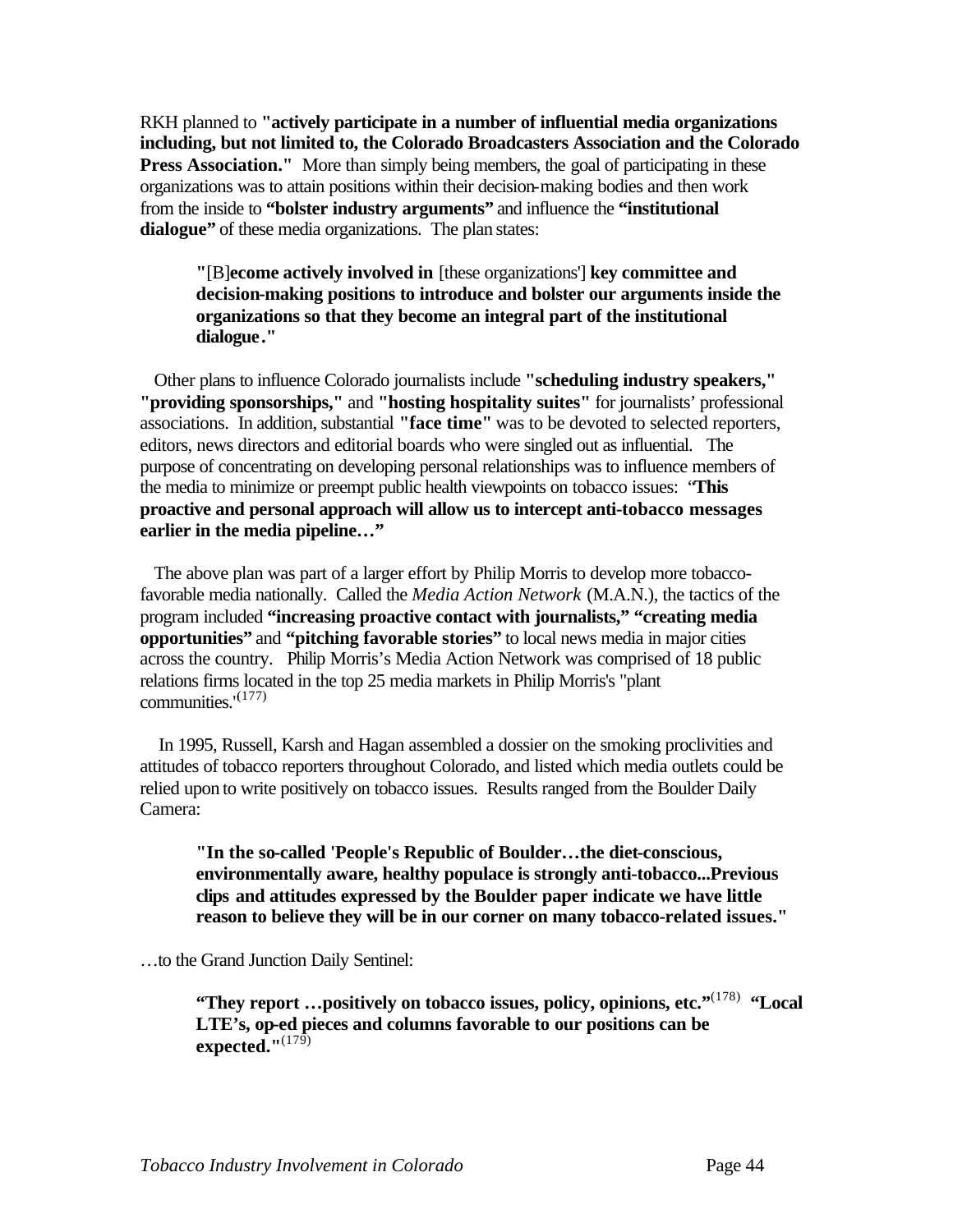# **Surveillance of Public Health Groups and Employees**

 Documents also suggest strongly that RKH carried out covert surveillance of the ASSIST program on behalf of Philip Morris. A December 1992 Philip Morris document, *Report on Activities of ASSIST, Ft. Collins, Colorado, December 9, 1992*, consists of notes taken at an ASSIST meeting, which were clearly taken by an informant:

**"I signed in as a student and hoped that my baggy clothes and backpack would make this credible…The 'close quarters' inhibited my note taking somewhat…Would advise future 'plants' to arrive late and leave early, avoiding the awkward small talk with other attendees that might create**  suspicion."<sup>(180)</sup>

These notes were faxed to Philip Morris from the offices of Karsh and Hagan on December 14, 1992.

 There is also evidence that the tobacco industry infiltrates public health groups to monitor their activities. An industry informant who attended the 1993 annual meeting of GASP of Colorado (where the 1994 tobacco tax effort was discussed) reported about the meeting to Karsh and Hagan, who faxed the information to Philip Morris.<sup>(181)</sup> Among Philip Morris' documents are minutes of meetings held by of the Coalition for Tobacco-Free Colorado.(182) A 32-page R.J. Reynolds document, "*Project ASSIST in Colorado,*" is a detailed dossier on people and organizations involved in public health in Colorado. It contains information on their salaries, previous employment, sources of funding for their organizations, and other activities.<sup>(183)</sup>

# **AFTERWORD**

 More investigation is needed into the extent of the tobacco industry's activities within Colorado. Other topics for examination could include tort reform, youth access, tobacco industry sponsorship through food and alcohol subsidiaries (such as Kraft foods and Miller beer, or MGD), how the industry has fought the more recent smoking laws enacted in communities like Pueblo and Greeley, the industry's involvement in Colorado media, and Colorado-specific marketing and promotions.

 A fascinating illustration of further tobacco industry activities in Colorado is the Marlboro Train:

#### **The Greatest Promotion that Never Was: Marlboro Unlimited**

 From 1993-96, Philip Morris engaged in a massive promotion of their flagship brand Marlboro called "Project Thunder," an ambitious, \$44 million project to build a richlyappointed, 20-car double-decker luxury train complete with a 16-seat theater, library, open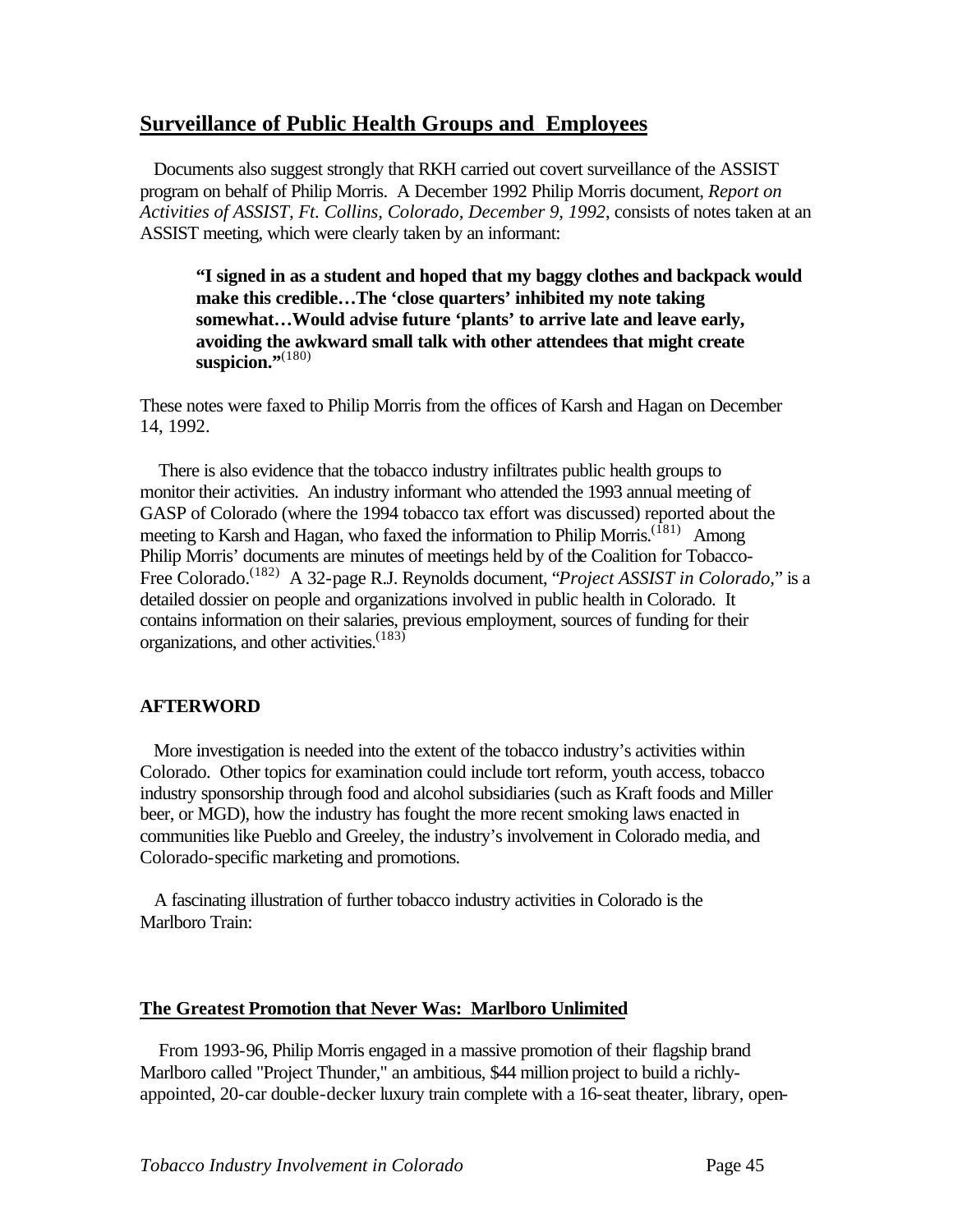air car, dining car featuring five-star cuisine, hot tubs, casinos, and massage rooms. Each stateroom on the train was to have its own private bathroom, shower, television and VCR. The rooms on the top half of the train were to have glass-domed roofs, so passengers could sleep under the stars. The train would feature a hot-tub car with five Jacuzzi tubs, two massage rooms and glass walls 12 feet high. The ceiling would have wraparound glass to provide starlight views.

Philip Morris contracted with Rader Railcar of Denver to manufacture the train.

 By December of 1995, Philip Morris was featuring the luxury train as the centerpiece of a national ad campaign. Ads in magazines and newspaper promoted the "Marlboro Unlimited" sweepstakes, which promised 2,000 smoker-winners the "ride of a lifetime" through "Marlboro Country."To win, entrants had to show birth certificates to prove that they were 21 or older, and sign affidavits swearing that they were smokers. Winners of the sweepstakes would get picked up from their homes by a limousine and receive \$1,000 in spending cash for the trip. The train trip would start in Denver, and was to proceed on a carefully selected route through Colorado, Wyoming, Idaho and Montana.<sup> $(184)$ </sup> The train would stop at various locations to allow passengers to take river raft trips, go horseback riding, attend concerts, and engage in other fun pastimes. The plan was for the train to run for a single season only—from May toSeptember of 1996.

 Philip Morris anticipated a variety of emergencies that could happen while the train was operating, particularly since the majority of passengers would be smokers. In case of train emergencies, an instruction list described what to do if passengers caused on-board fires by smoking in bed, and what to do if the engineer had a heart attack or stroke. The emergency plan anticipated vandalism to the train **"especially due to PM's controversial nature."** The train's windows were to be bullet proof in case **"overzealous protesters"** were encountered along the route. In the event a passenger died while on Marlboro's **"trip of a lifetime,"** the emergency plan stated, "**Train carries a body bag."**(185)

 Curiously, the train never materialized. Examination of documents about "Project Thunder" and "Marlboro Unlimited" reveal that construction of the rail cars ran late. One memo revealed a list of more than 70 problems encountered during construction: faulty locks, electrical problems, showers that wouldn't drain properly and inadequate battery chargers.<sup> $(186)$ </sup> A 1996 press release talks of train trips being rescheduled due to construction delays. A "train buff" newsletter, the Danville Flyer, revealed that delays were due in part to structural problems encountered in the cars that were to haul thousands of pounds of water for the hot tubs and spas, and reported that Philip Morris had to order a third locomotive to help power the train.<sup> $(187)$ </sup>

 Ultimately, Philip Morris canceled the promotion. A commentary in the Denver Post reported that Rader Railcar, Inc. laid off 249 manufacturing workers after Philip Morris canceled construction of the luxury train.<sup> $(188)$ </sup> A phone call to Rader Railcar (now called Colorado Rail Car Manufacturing) on April 27, 2004 revealed that the cigarette maker hired an outside firm destroy the train. According to an engineer at Colorado Rail Car, the train was cut up into scrap using a huge "jaws of life" type metal cutting device.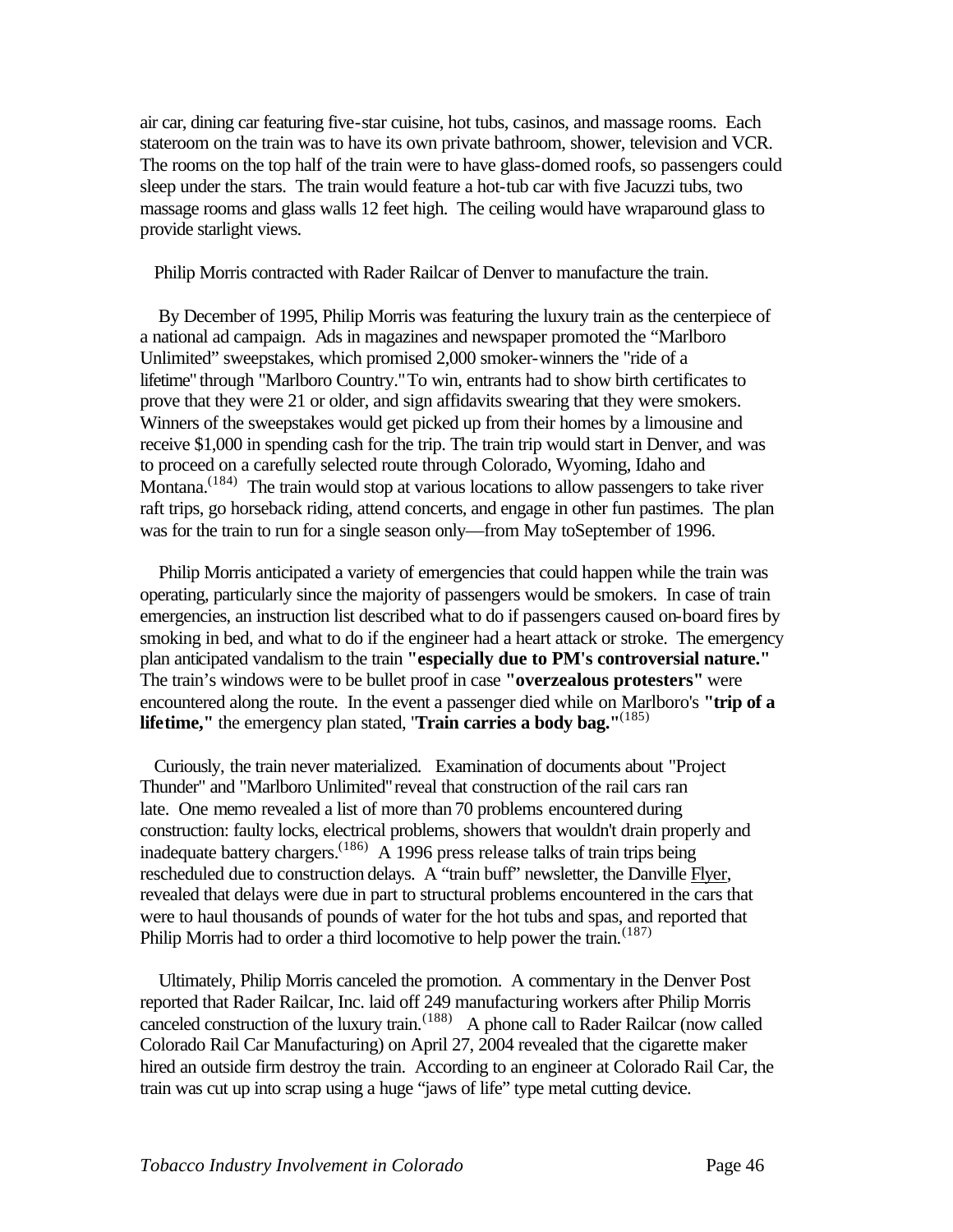Employees of Rader Railcar were compelled to sign documents saying they would not talk talk about the train or its demise.

#### **DISCUSSION**

 What emerges from this study is a picture of an industry that has carried out widespread, multi-faceted and highly organized interference within Colorado politics and culture. The cigarette companies' fundamental disdain for public health combined with access to tremendous resources have fueled the industry's efforts to thwart reduction of tobacco use within the state. These efforts have significantly compromised citizens' and public health organizations' attempts to influence the state's destiny with respect to tobacco.

 Low credibility requires tobacco companies to carry out their oppositional activities through allies and front groups. In turn, such allies have greatly aided the industry's battle against public health in Colorado. Businesses and individuals that benefit financially from sales or use of tobacco have served the industry by acting as crucial third-party conduits. Despite that Colorado is not a tobacco-growing state, the state legislature has supported tobacco industry interests over public health for decades. In addition, legislative support for the industry may have damaged the state in several other ways. For instance, to defeat tobacco taxes, the industry employs the strategy of fostering mistrust and anger towards state government, which breaks down citizens' confidence in the system. The industry's successful manipulation of legislative procedures leaves Coloradans jaded about the responsiveness of state government and leads citizens to abandon belief in the fundamental fairness and accessibility of these processes to average citizens. By failing for so long to increase the cigarette tax, the state has lost significant revenue that could have helped the state weather the current budget shortfalls. And by failing to step up efforts to reduce tobacco use, the state has increased its burden of the cost of medical care for those affected with smoking-induced diseases.

 Furthermore, research shows that the battle is not over when smoking restrictions or a tax measure are passed. The industry continues to create difficulties in communities that pass smoking restrictions, and works to divert tax funds away from tobacco prevention and education programs wherever possible. The industry is likely to continue this behavior if it can continue to find organizations and legislators who will be complicit.

#### **CONCLUSION**

 The release of the tobacco industry's documents is a momentous public health event. The documents have shown that the tobacco industry actually functions as two separate businesses in Colorado: a seller of tobacco products, and as a well-funded opponent to advances in public health. The information contained in the documents will advance human understanding of how this industry works to defeat societal progress against its damaging products. Specifically the documents have given us a window through which to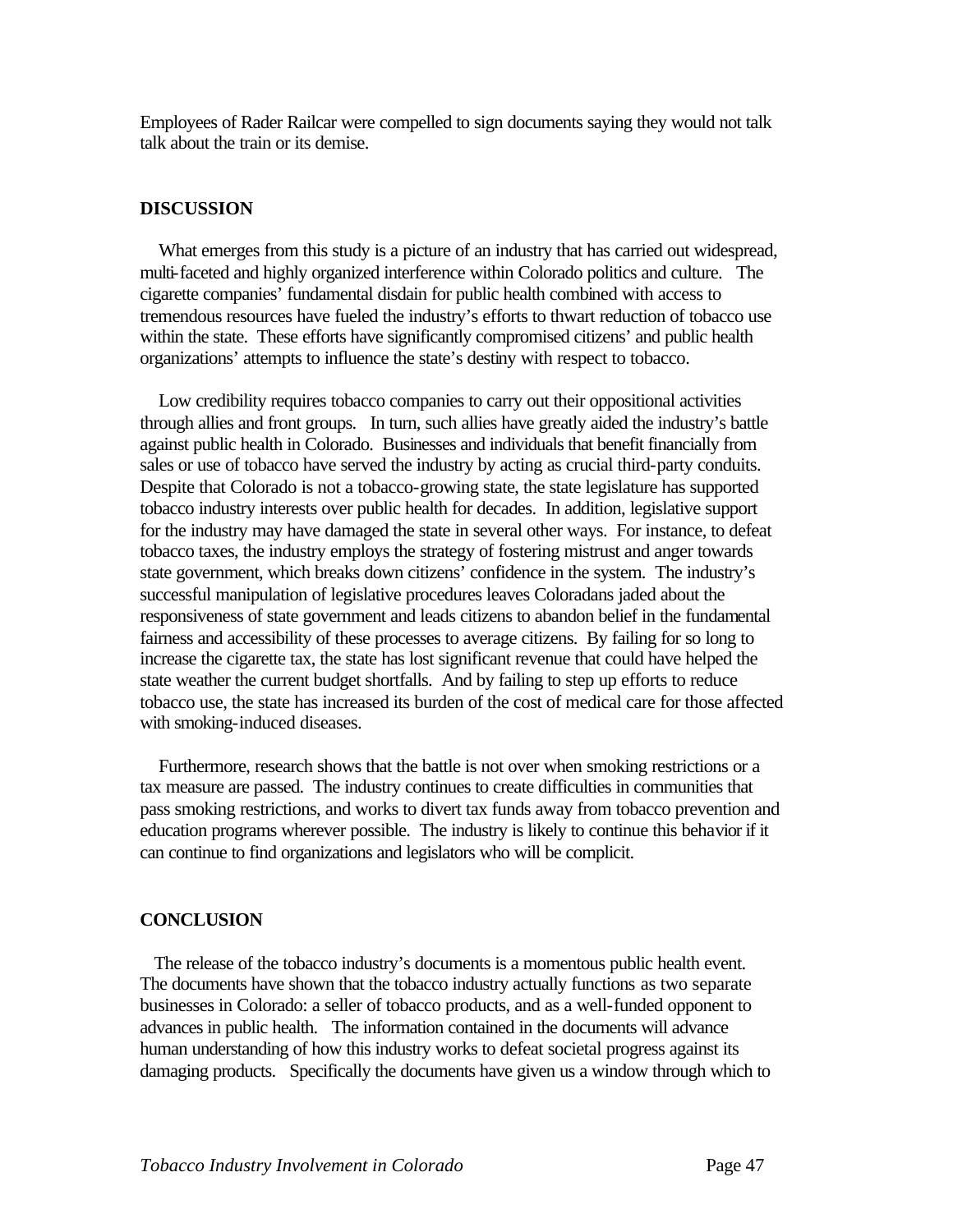view this industry's activities in Colorado, many of which were previously hidden from view.

 A researcher at the London School of Hygiene and Tropical Medicine once said, "If you are trying to control an epidemic, you have to understand the way it spreads. Just as the mosquito spreads malaria, the tobacco epidemic is spread by the industry. You have to understand how the industry *works*."

 The more Coloradans understand about how the tobacco industry works within our state, the more we can predict how it will act in the future. The more we know about its past activities, the sooner we will begin to recognize its current and future involvement in our state, and deal with it more knowledgeably and effectively. The more public health advocates, citizens and legislators understand about how the tobacco industry works, the sooner Colorado will be able to make real progress against the industry and advance the health of its citizens.

------------------------

#### *About the Authors*

**Anne Landman** is an independent tobacco document researcher and consultant in Glade Park, Colorado. She has been researching the industry's documents since they were placed on the Internet in 1998. She can be reached at P.O. Box 23099, Glade Park, Colorado (970) 263-9199, [anne@tobaccodocuments.org](mailto:anne@tobaccodocuments.org)

**Peter Bialick** is the founder and President of the Group to Alleviate Smoking Pollution (GASP) of Colorado. He has been observing and reporting on tobacco industry behavior in Colorado since 1977. Mr. Bialick can be reached at 2885 Aurora Ave. #37, Boulder, Colorado 80303 (303) 444-9799, [pete@gaspforair.org](mailto:pete@gaspforair.org)

This report is available in electronic form on the web site of the American Lung Association of Colorado, [www.alacolo.org.](www.alacolo.org) For reprints or more information contact The American Lung Association of Colorado, 1600 Race Street, Denver, CO 80206, (303) 388-4327 or (800) LUNG-USA.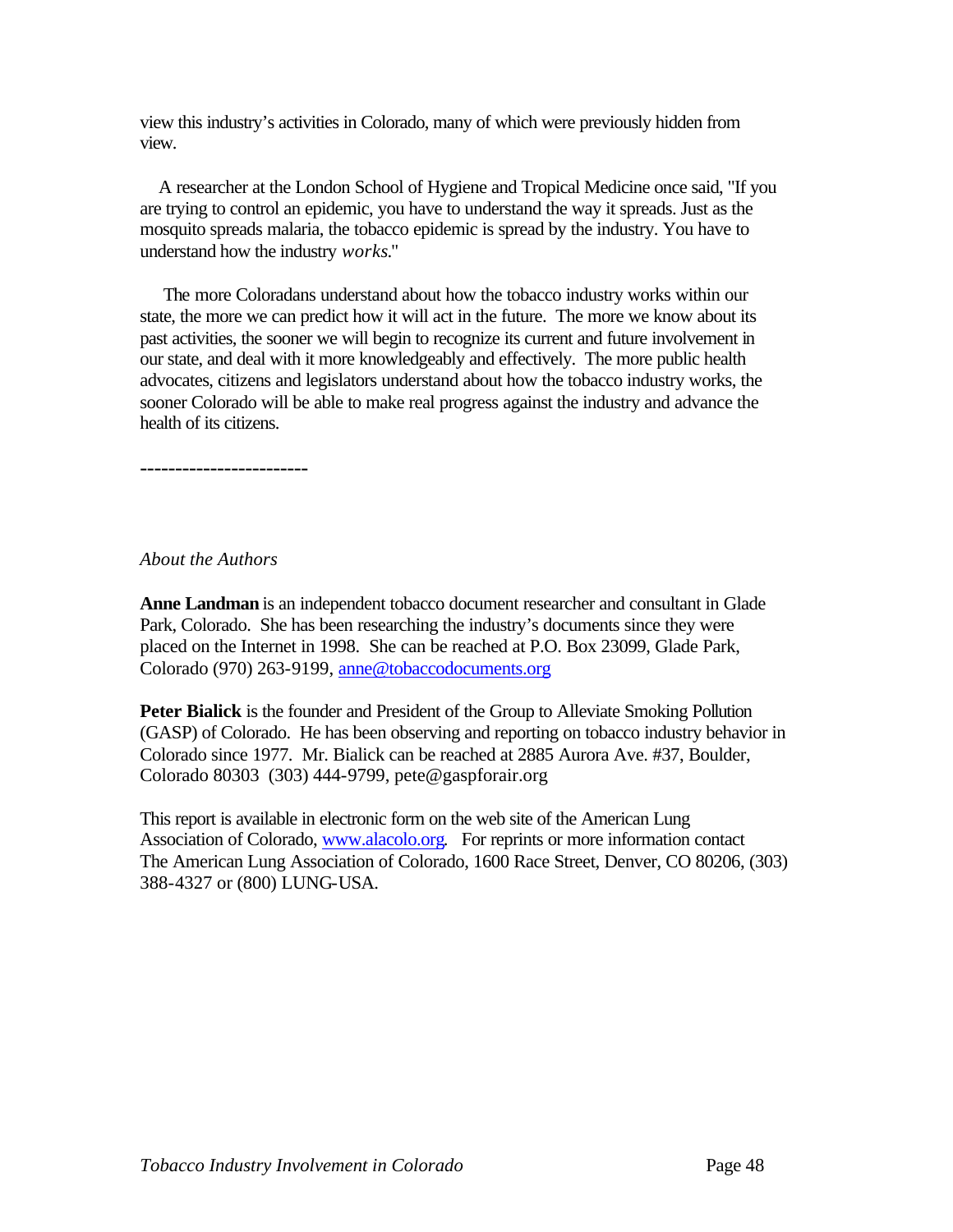# References

1. Tobacco Institute. Municipal and County Legislative Report M/Clr-78-45. 31 Dec 1978. Brown and Williamson. Bates No. 680546579/6599. <http://legacy.library.ucsf.edu/tid/bme91d00>(Accessed 05 May 2004)

2. Dollison J. 880100 Philip Morris Sales Conference 'Challenge of Change' 4.00 - 5.00 P.M. 880123. 23 Jan 1988 (est.). Philip Morris. Bates No. 2504202605/2619. <http://legacy.library.ucsf.edu/tid/rlj29e00>(Accessed 27 May 2004)

3. Tobacco Institute. Comments Susan M Stuntz Indoor Air Quality Programs June 16, 1988. 16 Jun 1988. Tobacco Institute. Bates No. TIDN0008912/8988. <http://legacy.library.ucsf.edu/tid/lvk91f00>(Accessed 27 May 2004)

4. Osmon H. RJ Reynolds. Anti-Smoking Zealots. 17 Jan 1991. RJ Reynolds. Bates No. 511384849/4877. <http://legacy.library.ucsf.edu/tid/vyy43d00>(Accessed 27 May 2004)

5. Philip Morris. A Smokers' Alliance. 9 Jul 1993. Philip Morris. Bates No. 2022839671/9727.<http://legacy.library.ucsf.edu/tid/fmo44e00>(Accessed 27 May 2004)

6. Johnston M. Philip Morris. Handling an Excise Tax Increase. 3 Sep 1987. Philip Morris. Bates No. 2022216179/6180.<http://legacy.library.ucsf.edu/tid/uvx71f00> (Accessed 08 Jun 2004)

7. Schwab C. Philip Morris. Cigarette Attributes and Quitting. 4 Mar 1993. Philip Morris. Bates No. 2045447810.<http://legacy.library.ucsf.edu/tid/vue06e00>(Accessed 08 Jun 2004)

8. Satcher D. MD, Phd, United States Surgeon General. Reducing Tobacco Use: A Report of the Surgeon General: U.S. Department of Health and Human Services; 2000.

9. Cherry JR. Lorillard. Colorado Excise Tax Initiative Campaign. 25 Sep 1989. Lorillard. Bates No. 91814086.<http://legacy.library.ucsf.edu/tid/zpl60e00>(Accessed 05 May 2004)

10. Talmey Research & Strategy. The Colorado Executive Committee Announces the Opening of Its Campaign Office as of April 5, 1990 (19900405) Location: 1370 Pennsylvania Street, Suite 130 Denver, Colorado 80203. Telephone 303-894-0511 Fax: 303-860-0175 V. Appendix. 5 Apr 1990. RJ Reynolds. Bates No. 507662097/2135. <http://legacy.library.ucsf.edu/tid/myb24d00>(Accessed 05 May 2004)

11. Colorado Executive Committee Statement. 7 Dec 1989. Lorillard. Bates No. 91814038. <http://legacy.library.ucsf.edu/tid/kok64c00>(Accessed 05 May 2004)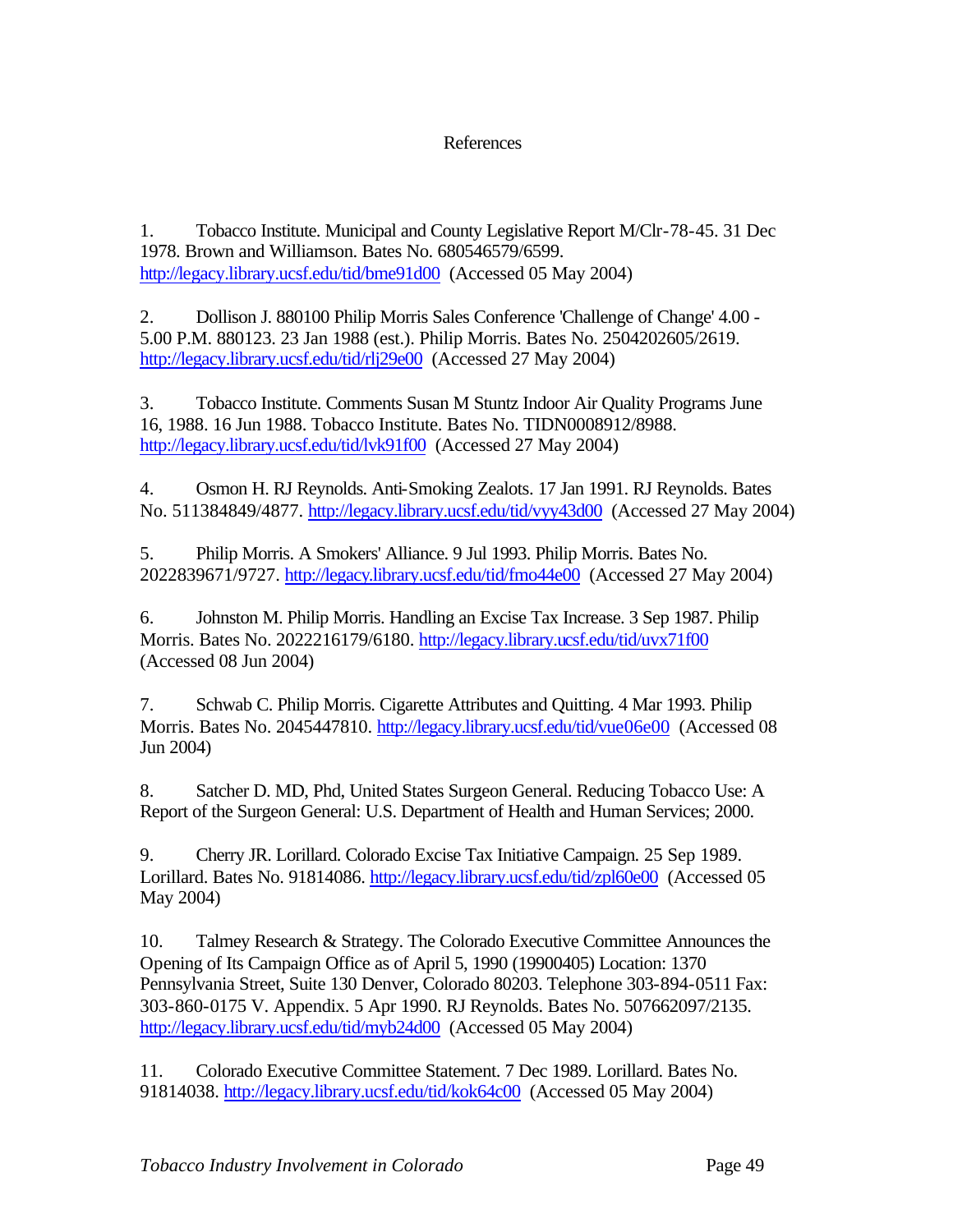12. Bender M. Wilson H. Colorado Tobacco Tax Initiative Initial Decision. 30 Apr 1990. Lorillard. Bates No. 91813967/3968.<http://legacy.library.ucsf.edu/tid/apl60e00> (Accessed 05 May 2004)

13. Pre-Cammpaign Plan. Colorado Tax Initiative. (Sic). Jun 1989 (est.). RJ Reynolds. Bates No. 507640897/0901.<http://legacy.library.ucsf.edu/tid/pyd24d00>(Accessed 05 May 2004)

14. Blake P. Rocky Mountain News. Sin Taxers out to Hit Smokers in Wallet. 5 Aug 1991 (est.). Lorillard. Bates No. 92758708.<http://legacy.library.ucsf.edu/tid/tlh70e00> (Accessed 05 May 2004)

15. Cherry JR. Lorillard. Colorado - Montana - Oregon. 12 Apr 1990. Lorillard. Bates No. 91815768/5769.<http://legacy.library.ucsf.edu/tid/col60e00> (Accessed 05 May 2004)

16. McAdam B. Tobacco Institute. Colorado Tax Initiative. 26 Nov 1991. Tobacco Institute. Bates No. TIMN0022780. <http://legacy.library.ucsf.edu/tid/djl03f00>(Accessed 05 May 2004)

17. Hays F III, Hays Hays. 1992 Tobacco Tax Initiative\Initiatives. 25 Nov 1991. American Tobacco. Bates No. 980166379/6381. http://legacy.library.ucsf.edu/tid/vcx84f00 (Accessed 05 May 2004)

18. The Tobacco Institute Colorado Excise Tax Initiative. 3 Mar 1992. Lorillard. Bates No. 91814566. <http://legacy.library.ucsf.edu/tid/oop60e00>(Accessed 18 May 2004)

19. McAdam RS. Tobacco Institute. Colorado Tax Initiative. 29 Jan 1992. Lorillard. Bates No. 91814568.<http://legacy.library.ucsf.edu/tid/pop60e00>(Accessed 18 May 2004)

20. McAdam RS. Tobacco Institute. Initiative and Referenda Cost 910000-920000. 19911004 1991. Bates No. 91814323. <http://legacy.library.ucsf.edu/cgi/getdoc?tid=arl60e00&fmt=pdf&ref=results>(Accessed May 18 2004)

21. Morris R. Proposed Colorado Election Reform Initiative. 22 Nov 1991. Lorillard. Bates No. 92758699/8700.<http://legacy.library.ucsf.edu/tid/olh70e00>(Accessed 05 May 2004)

22. McAdam R. Tobacco Institute. Initiative Update. 20 Jul 1992. American Tobacco. Bates No. 947142922/2927.<http://legacy.library.ucsf.edu/tid/dow51a00>(Accessed 07 Jun 2004)

23. Marshall MH. Colorado Tobacco Taxes. 5 May 1986. Lorillard. Bates No. 93802354/2355.<http://legacy.library.ucsf.edu/tid/tod60e00>(Accessed 05 May 2004)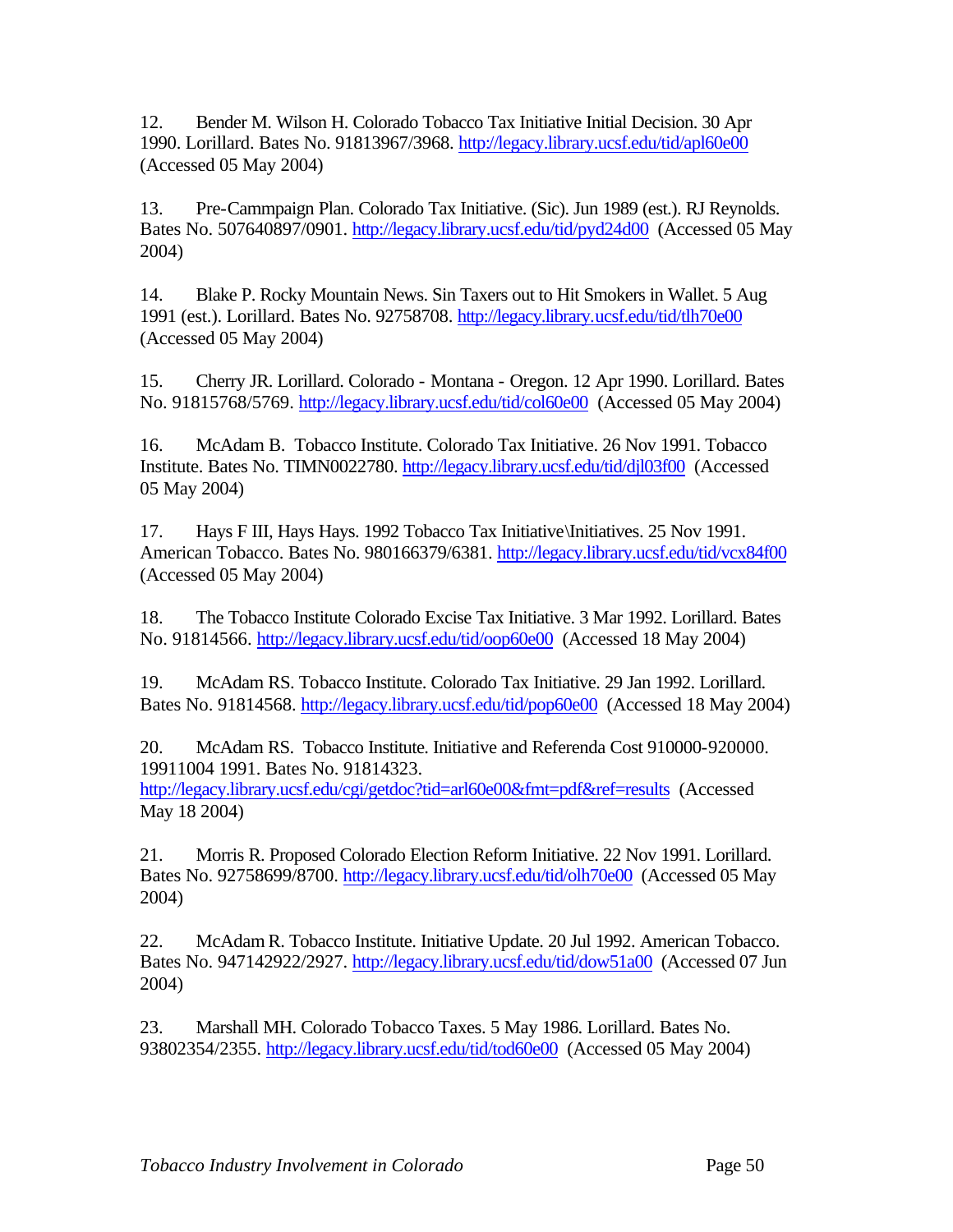24. 1991 (910000) Plan for the Smokers' Rights Movement in Colorado. Field Coordinator: William Fox. 1991 (est.). RJ Reynolds. Bates No. 507688907/8917. <http://legacy.library.ucsf.edu/tid/ory61d00>(Accessed 05 May 2004)

25. Tobacco Institute. Pro-Active Proposal Smoking Restriction Preemption Colorado. 24 Sep 1990. Bates No. TIOR0019495/9496. Oregon AG. <http://legacy.library.ucsf.edu/tid/rik42f00>(Accessed 18 May 2004)

26. Taylor P. Smoke Ring: The Politics of Tobacco: Bodley Head; 1984.

27. Hanauer P. Proposition P: Anatomy of a Nonsmokers' Rights Ordinance. NY State J Med 1985:369-74.

28. Weis M, Miller B. The Smoke-Free Workplace: Prometheus Books; 1985.

29. Boman S. Colorado Springs Ballot Issues. 11 Jul 1985. RJ Reynolds. Bates No. 505096825/6827.<http://legacy.library.ucsf.edu/tid/zib35d00>(Accessed 05 May 2004)

30. Colorado Initiative Strategic Plan. 15 Jul 1994. Lorillard. Bates No. 91814614/4623.<http://legacy.library.ucsf.edu/tid/muk64c00>(Accessed 05 May 2004)

31. Cherry JR. Lorillard. Colorado Ballot Measure. 6 May 1994. Lorillard. Bates No. 91814449/4451. <http://legacy.library.ucsf.edu/tid/dsl60e00>(Accessed 05 May 2004)

32. Walls T. Grasstops Government Relations. 30 Mar 1993. Philip Morris. Bates No. 2024023252/3265. <http://legacy.library.ucsf.edu/tid/wxy25e00>(Accessed 05 May 2004)

33. Colorado Strategic Plan. 27 Jul 1994. Lorillard. Bates No. 91814592/4593. <http://legacy.library.ucsf.edu/tid/ytk64c00>(Accessed 05 May 2004)

34. Briant TA. Assn. MWM. Urgent Memorandum. 20 Feb 1996. Philip Morris. Bates No. 2062980705. <http://legacy.library.ucsf.edu/tid/xpt28d00>(Accessed 19 May 2004)

 35. Shroff T. National Cancer Institute. Federal Acquisition Streamlining Act of 1994 Cost Principles. 30 Jan 1996. Tobacco Institute. Bates No. TI17030300. DOJ CIVIL. <http://legacy.library.ucsf.edu/tid/vpz40c00>(Accessed 19 May 2004)

36. Lohulzen JV. Voter Consumer Research Colorado Report. 21 Apr 1994. Philip Morris. Bates No. 2044436208/6209.<http://legacy.library.ucsf.edu/tid/ezc87e00>(Accessed 05 May 2004)

37. Colorado Strategic Plan. 29 Jul 1994. Philip Morris. Bates No. 2044436133/6156. <http://legacy.library.ucsf.edu/tid/bzc87e00>(Accessed 19 May 2004)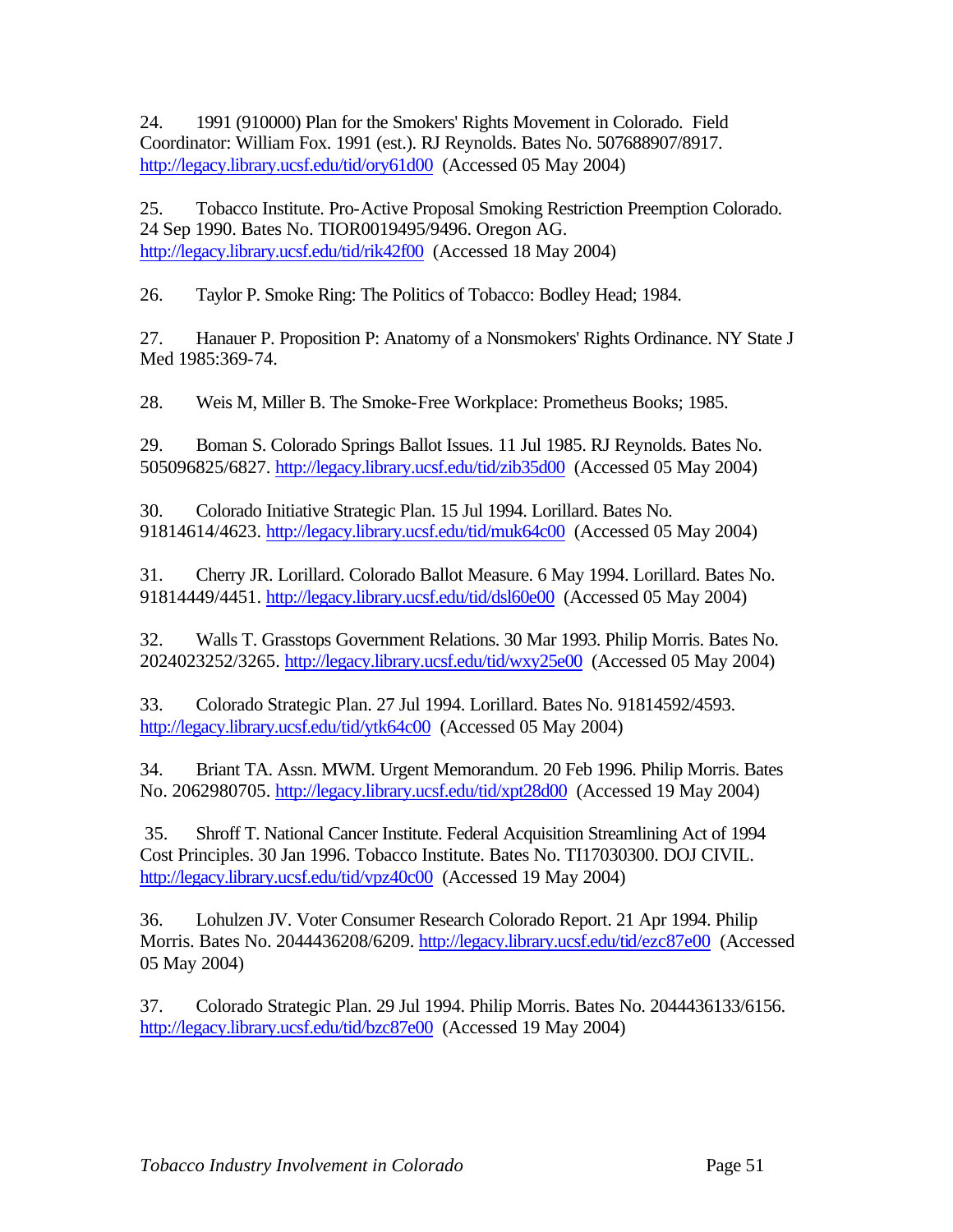38. Adams WA. Tobacco Institute. Minutes of the Management Committee. 8 Mar 1995. Lorillard. Bates No. 92609994/9995. <http://legacy.library.ucsf.edu/tid/wtz58c00> (Accessed 12 May 2004)

39. Mother Jones. Mother Jones Publishes Broad Expose of Tobacco Politics Special Issue Reveals Industry's "Stealth" Tactics & Deep Ties to Republican Party. 17 Apr 1996 (est.). Philip Morris. Bates No. 2073706729/6732. <http://legacy.library.ucsf.edu/tid/cmf67c00>(Accessed 05 May 2004)

40. Knight A. Commentary. Denver Post 1994 Sept. 11.

41. Scanlon B. Voters Snuff 50 Cent a Pack Tobacco Tax Increase. Rocky Mountain News 1994 Nov. 19.

42. Dickinson Dr. Shoi Balaban. An Exploratory Study--an Overview of the True Brand. May 1987. Lorillard. Bates No. 82843079/3156. <http://legacy.library.ucsf.edu/cgi/getdoc?tid=fhm60e00&fmt=pdf&ref=results>(Accessed May 25, 2004)

43. Admar Research. Pilot Study: The Brand Switching Process. July 1982. Brown & Williamson. Bates No. 542004460/4488

<http://legacy.library.ucsf.edu/cgi/getdoc?tid=ilh10f00&fmt=pdf&ref=results.>(Accessed May 25, 2004)

44. Etzel EC. Marketing Research Report Concerned Segment Situation Analysis. 3 May 1983. RJ Reynolds. Bates No. 503488627/8647. <http://legacy.library.ucsf.edu/tid/kae95d00>(Accessed 19 May 2004)

45. IECE. Concerned Segment Situation Analysis. 26 Apr 1982. RJ Reynolds. Bates No. 503618272/8286.<http://legacy.library.ucsf.edu/tid/zet85d00>(Accessed 19 May 2004)

46. Cherry J. Lorillard. Colorado \$.50 Initiative 940600 Poll. 30 Jun 1994. Lorillard. Bates No. 91814368/4369.<http://legacy.library.ucsf.edu/tid/trl60e00>(Accessed 05 May 2004)

47. Talmey Research & Strategy. Colorado Tax Survey. Jul 1990 (est.). Lorillard. Bates No. 91813912/3928.<http://legacy.library.ucsf.edu/tid/fok64c00>(Accessed 05 May 2004)

48. Colorado Smoking Number 2 Questionnaire Draft Number 2. Jun 1994 (est.). Lorillard. Bates No. 91814412/4430.<http://legacy.library.ucsf.edu/tid/csl60e00>(Accessed 05 May 2004)

49. For Members Use: National Coalition against Crime and Tobacco Contraband. Questions and Answers. 1994 (est.). RJ Reynolds. Bates No. 512544485/4494. <http://legacy.library.ucsf.edu/tid/jll33d00>(Accessed 05 May 2004)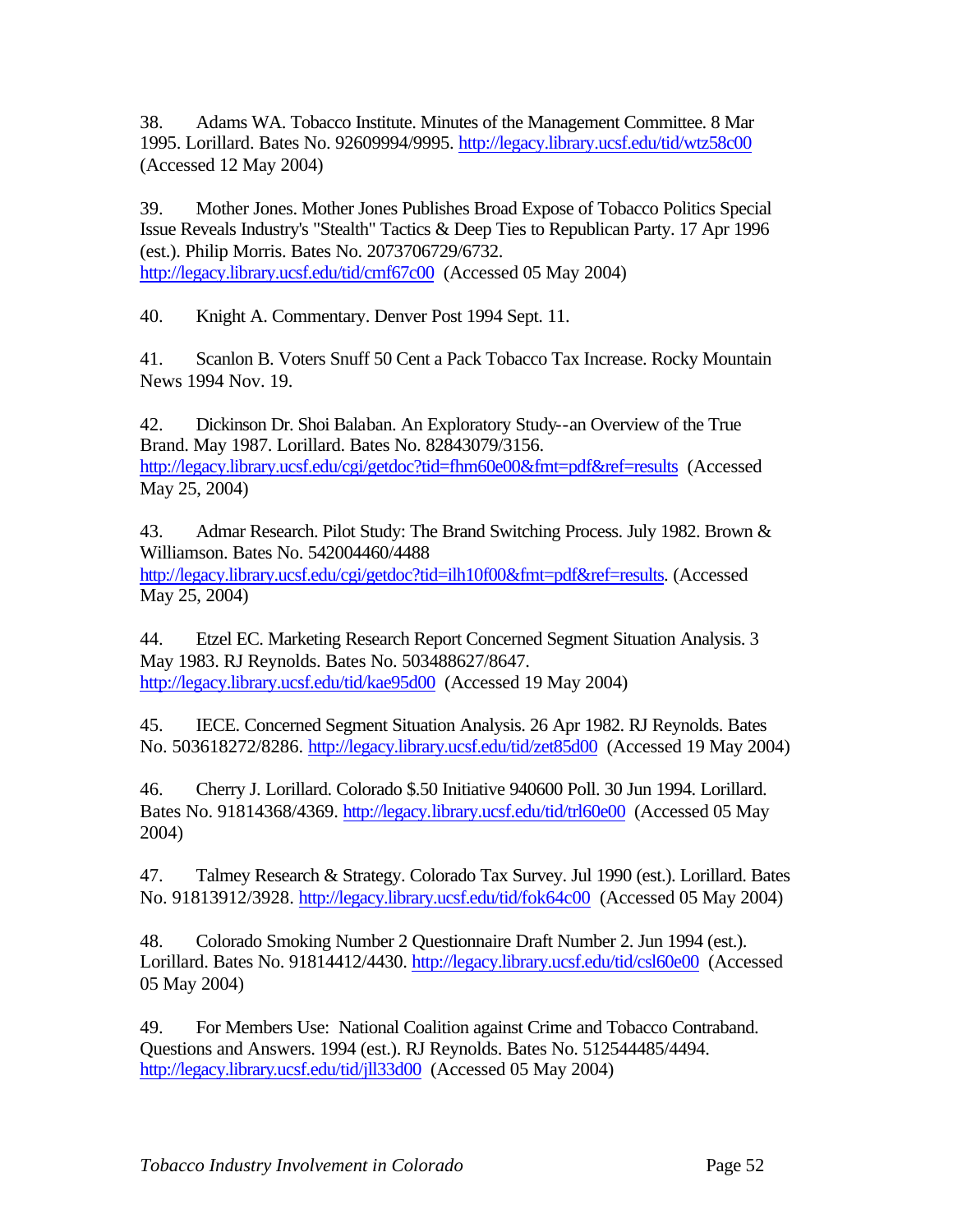50. NCATC. National Coalition against Crime and Tobacco Contraband. 1999 (19990000) Estimated Budget. 4 Mar 1999. RJ Reynolds. Bates No. 522917843/7847. <http://legacy.library.ucsf.edu/tid/veu60d00>(Accessed 05 May 2004)

51. Tobacco Institute. Colorado Initiative Campaign. 4 Aug 1994. Lorillard. Bates No. 91814358.<http://legacy.library.ucsf.edu/tid/nrl60e00>(Accessed 05 May 2004)

52. Martinez JC. "Cigarette Maker to Fight Taxes: Philip Morris to Target Any Colorado Initiative,". Denver Post 2002 July 18.

53. Lowe P. Coalition Pushes Boost in Tobacco Taxes. Rocky Mountain News 2004 May 18.

54. Neuborne B. Freedom to Advertise Coalition NYU. Testimony on S. 1883 of Burt Neuborne Professor of Law, New York University on Behalf of the Freedom to Advertise Coalition. 3 Apr 1990. Philip Morris. Bates No. 2026174810/4827. <http://legacy.library.ucsf.edu/tid/tnu85e00>(Accessed 08 Jun 2004)

55. Boman S. Proactive Legislation. 27 Jun 1988. Tobacco Institute. Bates No. TIOK0019819/9822. Oklahoma AG. <http://legacy.library.ucsf.edu/tid/cmx91f00> (Accessed 05 May 2004)

56. Boman S. Tobacco Institute. Untitled [Enactment of Smokers Rights Legislation]. 13 Dec 1990 1990. www.tobaccodocuments.org. Bates No. TIOK003054/30547. OKAG. <http://tobaccodocuments.org/ti/TIOK0030546-0547.html>(Accessed May 17, 2004)

57. Pro-Active Proposal Minors Rhode Island. 27 Sep 1990. Tobacco Institute. Bates No. TIOR0019747/9748. Oregon AG.<http://legacy.library.ucsf.edu/tid/dbk42f00> (Accessed 05 May 2004)

58. Government Affairs Objectives. Apr 1996 (est.). Philip Morris. Bates No. 2047724405/4489.<http://legacy.library.ucsf.edu/tid/elf75e00>(Accessed 05 May 2004)

59. Mozingo R. Executive Cmte Meeting. 7 Apr 1988. Tobacco Institute. Bates No. TIOK0019080/9094. Oklahoma AG. <http://legacy.library.ucsf.edu/tid/vpx91f00>(Accessed 25 May 2004)

60. Pro-Active Legislative Targets - 900000. 2 Oct 1989 (est.). Philip Morris. Bates No. 2025848520/8639. <http://legacy.library.ucsf.edu/tid/tcb46e00>(Accessed 05 May 2004)

61. Malmgren K. 900000 Proactive Legislative Plans. 2 Oct 1989. Philip Morris. Bates No. 2025848517/8518.<http://legacy.library.ucsf.edu/tid/cra46e00>(Accessed 05 May 2004)

62. Woodson W. Lobbyist Support and Comprehensive Public Smoking Plan. 1988. Tobacco Institute. Bates No. TIMS0016672/6675.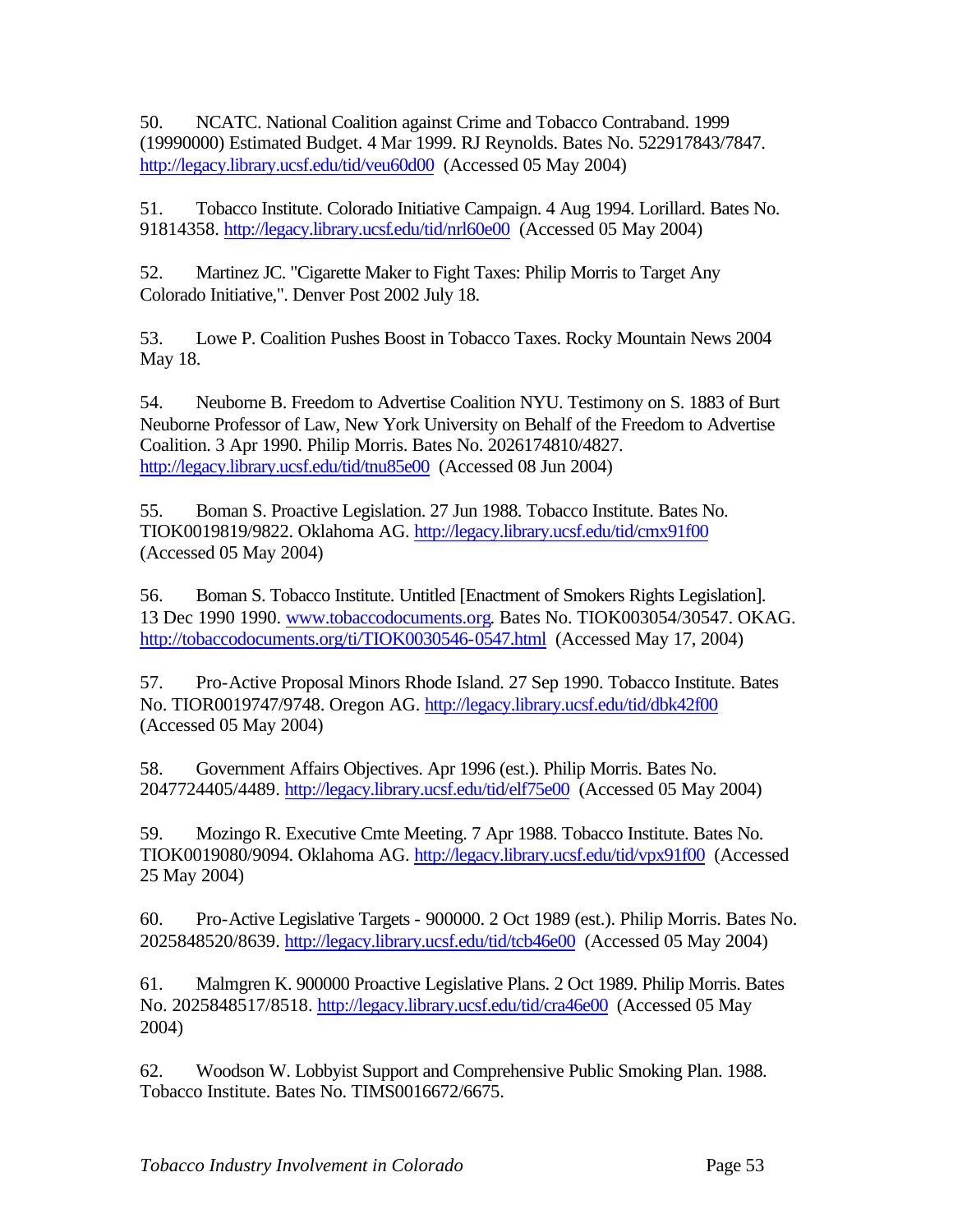<http://legacy.library.ucsf.edu/cgi/getdoc?tid=mkd32f00&fmt=pdf&ref=results>(Accessed May 25, 2004)

63. Pro-Smoker Provisions Prohibit Employment Discrimination Based on Smoking. 12 Apr 1990. Lorillard. Bates No. 91813978. http://legacy.library.ucsf.edu/tid/fpl60e00 (Accessed 25 May 2004)

64. Philip Morris. Colorado. November 1998. Bates No. 2074874389/4395. <http://legacy.library.ucsf.edu/cgi/getdoc?tid=ves19c00&fmt=pdf&ref=results>(Accessed May 25, 2004)

65. Industry Summary. 1992 (est.). Philip Morris. Bates No. 2051363425/3618. <http://legacy.library.ucsf.edu/tid/fzr52e00>(Accessed 05 May 2004)

66. Walls T. CAC Presentation Number 4 Tina Walls -- Introduction. 8 Jul 1994. Philip Morris. Bates No. 2041183751/3790.<http://legacy.library.ucsf.edu/tid/vnf77e00>(Accessed 05 May 2004)

67. Philip Morris. 4 Feb 1992. Bates No. 2024705949/5981. <http://legacy.library.ucsf.edu/tid/aak98e00>(Accessed 11 May 2004)

68. Voter Consumer Research. Support for Cigarette Excise Tax Initiatives: A Survey of Colorado Voters. Apr 1994 (est.). Philip Morris. Bates No. 2044436210/6232. <http://legacy.library.ucsf.edu/tid/yrn03e00>(Accessed 05 May 2004)

69. Sanko J. Puffing up Smoking Tax. Rocky Mountain News 2004 February 10.

70. 16 Dec 1993 (est.). Philip Morris. Bates No. 2044333554/3581. <http://legacy.library.ucsf.edu/tid/opf77e00>(Accessed 25 May 2004)

71. Merlo E. Philip Morris. California Initiative. 12 Jan 1994. Philip Morris. Bates No. 2022839335.<http://legacy.library.ucsf.edu/tid/qlo44e00>(Accessed 07 Jun 2004)

72. Head J, Zimmerman L. Russell Karsh. Request - CO Market. 8 Apr 1998. Philip Morris. Bates No. 2072055663/5664 [http://legacy.library.ucsf.edu/tid/mlf08d00.](http://legacy.library.ucsf.edu/tid/mlf08d00) (Accessed 05 May 2004)

73. Tobacco Institute. T-A-X-E-S. (No Date.) Bates No. TIOK0027659/7733. <http://legacy.library.ucsf.edu/tid/fav91f00>(Accessed 11 May 2004)

74. Intermountain RKH. Intermountain/RKH Media Action Network Plan for the Second Half of 990000. 1999 (est.). Philip Morris. Bates No. 2078302053/2055. <http://legacy.library.ucsf.edu/tid/yjp75c00>(Accessed 05 May 2004)

75. Philip Morris. Options 20000000 State Plan. 2000 (est.). Bates No. 2083917978/7991.<http://legacy.library.ucsf.edu/tid/gjo35c00>(Accessed 11 May 2004)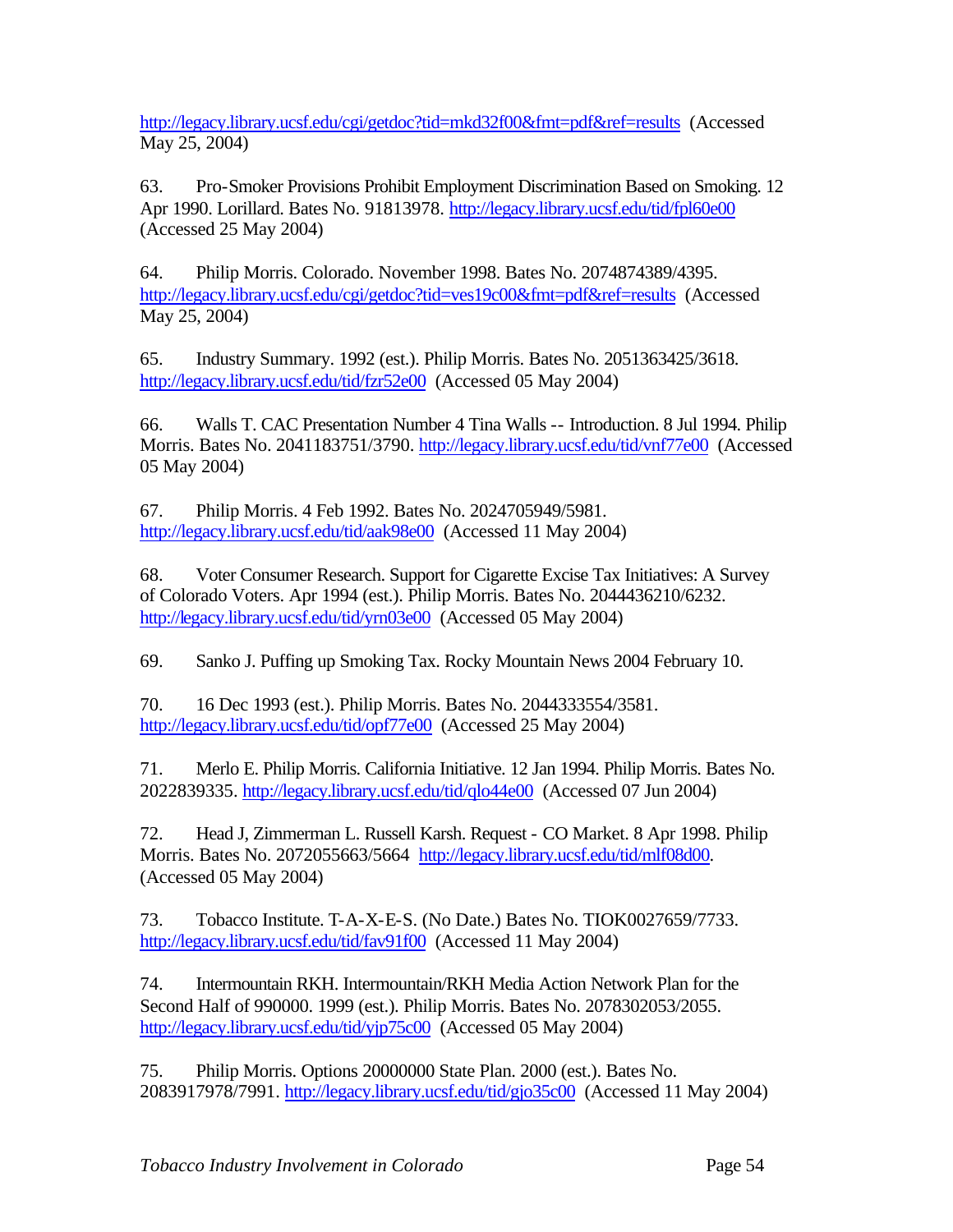76. Tobacco Institute. 870000 State of the States. 1987 (est.). Lorillard. Bates No. 80420206/0485.<http://legacy.library.ucsf.edu/tid/edv41e00>(Accessed 05 May 2004)

77. Colorado State Bowling Proprietors Association Annual Convention. Jul 2000 (est.). Philip Morris. Bates No. 2082709171/9172. <http://legacy.library.ucsf.edu/tid/kzk92c00>(Accessed 05 May 2004)

78. Berta D. Clearing the Air May Keep Customers from Clearing the Restaurant. Nation's Restaurant News 2001 June 18:66.

79. Intermountain RKH. N870. Apr 1999 (est.). Philip Morris. Bates No. 2072694378/4381. <http://legacy.library.ucsf.edu/tid/cxr27d00>(Accessed 05 May 2004)

80. Public Policy Recommendations for 970000 with Paid Status. Feb 25 1998. Philip Morris. Bates No. 2063351196/1220.

<http://legacy.library.ucsf.edu/cgi/getdoc?tid=fah53a00&fmt=pdf&ref=results>(Accessed May 25, 2004)

81. Philip Morris. Public Policy Process 980000. October 5 1998. Philip Morris. Bates No. 2072783059/3095.

<http://legacy.library.ucsf.edu/cgi/getdoc?tid=avj37c00&fmt=pdf&ref=results>(Accessed May 25, 2004)

82. Public Policy Grants 990000 Proposed Budget. 1999 (est.). Philip Morris. Bates No. 2065243957/3964.<http://legacy.library.ucsf.edu/tid/bxo83c00>(Accessed 05 May 2004)

83. Caldara J. Independence Institute. 25 Jan 1999. Philip Morris. Bates No. 2065243720.<http://legacy.library.ucsf.edu/tid/dxy77d00>(Accessed 25 May 2004)

84. Gorman L. Smokers' Lives under Government Control. Rocky Mountain News 1998 Nov 9; Sect. 37A.

85. Young R. Caldara Wants Cigarette, Alcohol Ads on Buses. Denver Post 1998 Dec 2.

86. Mozingo R. II. State Activities Efforts (Mozingo). 1900 (est.). Tobacco Institute. Bates No. TIMN0014566/4574. Minnesota AG. <http://legacy.library.ucsf.edu/tid/nqo03f00> (Accessed 26 May 2004)

87. Mozingo R. Tobacco Institute. Board of Directors Winter Meeting. 12 Feb 1987. Tobacco Institute. Bates No. TIDN0003987/3994. <http://legacy.library.ucsf.edu/tid/kzl91f00>(Accessed 11 May 2004)

88. Tobacco Institute. Account #7500 - Support to Allied and Other Organizations. Dec. 5 1994. Tobacco Institute. Bates No. [TI16551174.](http://legacy.library.ucsf.edu/cgi/getdoc?tid=euv76d00&fmt=pdf&ref=results)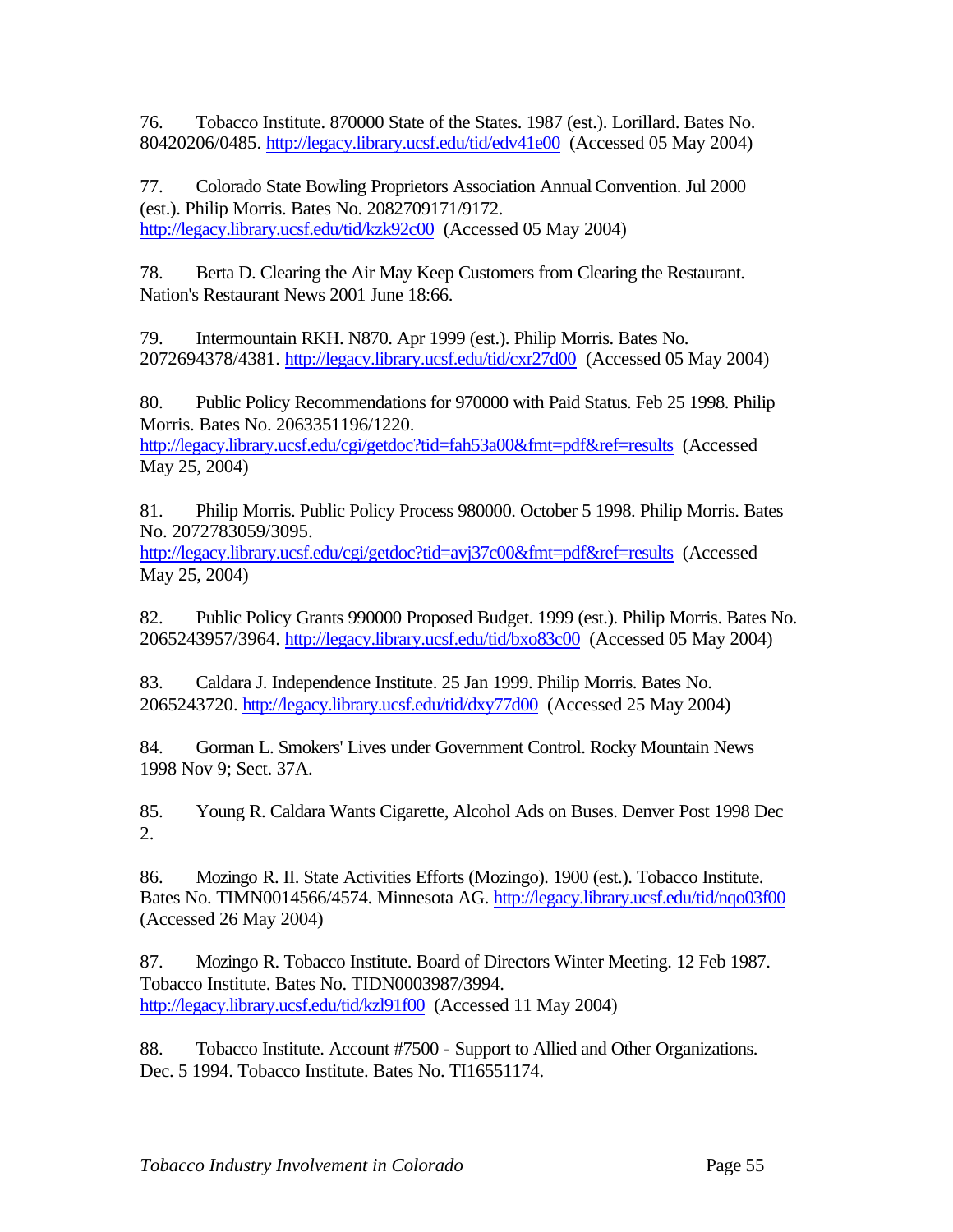<http://legacy.library.ucsf.edu/cgi/getdoc?tid=euv76d00&fmt=pdf&ref=results>(Accessed 11 May 2004)

89. Tobacco Institute. The Tobacco Institute 960000 Budget. 24 Oct 1995. Lorillard. Bates No. 91891283/1293.<http://legacy.library.ucsf.edu/tid/zpn00e00>(Accessed 11 May 2004)

90. Philip Morris. Philip Morris Magazine 890300 - 890400 the Best of America. 15 Mar 1989 (est.). Bates No. 2040236324A/6324AV. <http://legacy.library.ucsf.edu/tid/gku23e00>(Accessed 11 May 2004)

91. Dunham J, W, T, W T. Philip Morris Management Corp. NCSL Report on Earmarking State Taxes. 4 Mar 1996. Philip Morris. Bates No. 2073706571/6572. <http://legacy.library.ucsf.edu/tid/mnf67c00>(Accessed 11 May 2004)

92. Dunham J. Philip Morris. Re: Reaffirmation of Tax Issues. 21 Jan 2000. Bates No. 2078170594.<http://legacy.library.ucsf.edu/tid/aqf72c00>(Accessed 11 May 2004)

93. Campaign for Tobacco-Free Kids. Special Report: Higher Cigarette Taxes Reduce Smoking, Save Lives, Save Money. Report. Washington, D.C.; 2003 October 8. <http://tobaccofreekids.org/reports/prices/>

94. Tobacco Prices and Public Health. World Conference on Tobacco or Health Fact Sheet; 2000 August. <http://tobaccofreekids.org/campaign/global/docs/prices.pdf>

95. McKinley A, Dixon L. State Management and Allocation of Tobacco Settlement Revenue 2003. In: National Conference of State Legislators; 2003.

96. Emerging Issues Task Force Colorado Attendee List. 23 May 1995 (est.). Philip Morris. Bates No. 2062980726.<http://legacy.library.ucsf.edu/tid/bqt28d00>(Accessed 12 May 2004)

97. Tobacco Institute. 1994 Govt Relations Seminar Loews Enfant Plaza Hotel October 7 Thru 9, 1994 Rooming List. 9 Sep 1994. Bates No. TIMS0026423/6427. Mississippi AG. <http://legacy.library.ucsf.edu/tid/ojw22f00>(Accessed 12 May 2004)

98. The Pueblo Chieftan (via NewsEdge) 1999 August 9.

99. Merlo E. 24 Oct 1994 (est.). Philip Morris. Bates No. 2040236685/6706. <http://legacy.library.ucsf.edu/tid/bbg04e00>(Accessed 12 May 2004)

100. Balancing the Need for Breast and Cervical Cancer Treatment with Tobacco Prevention and Cessation Funding, Health District Board of Directors Meeting, Prepared by Polly Anderson, September 13, 2001. (Meeting report).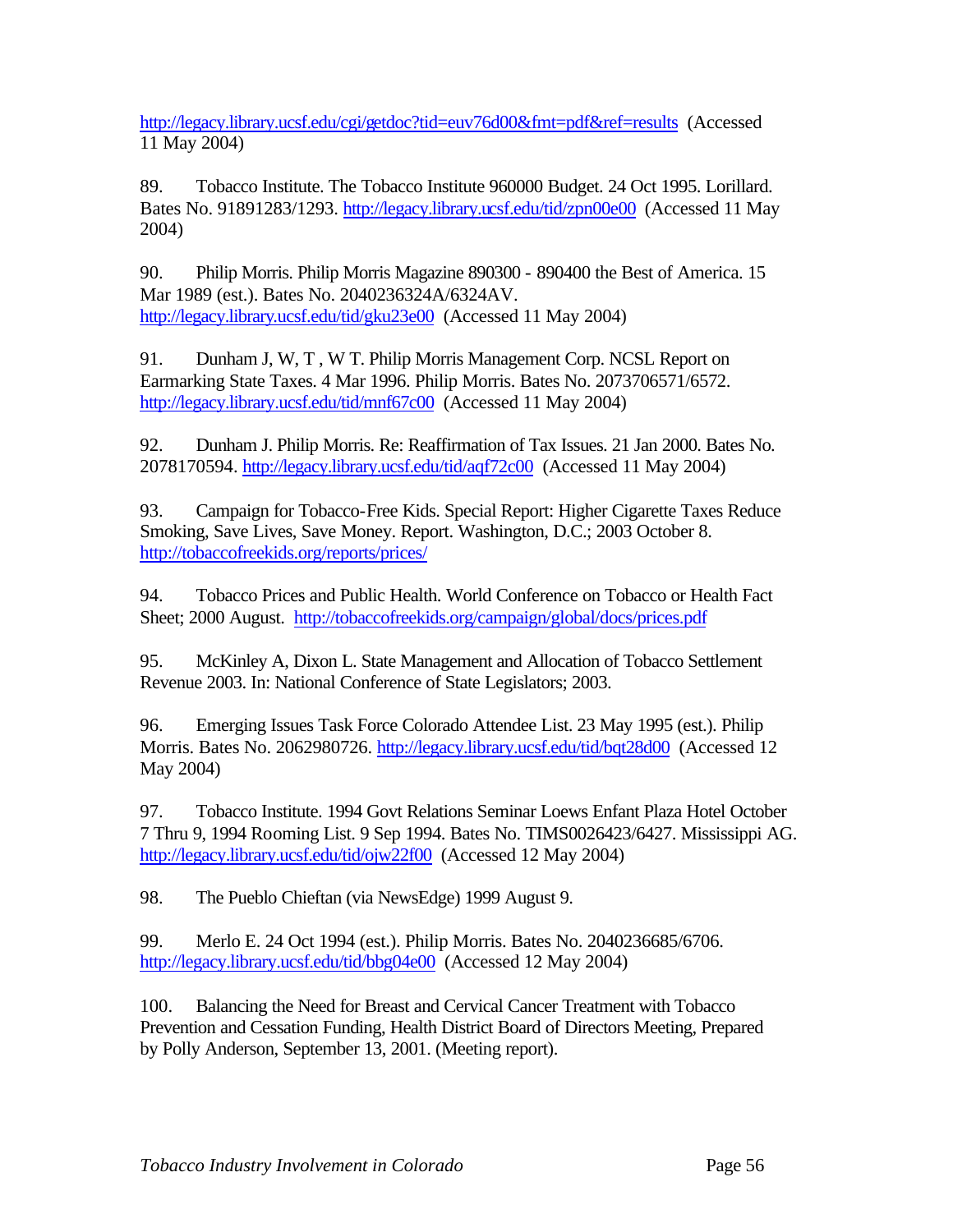101. Blake P. Big Tobacco Blows Some Norma's Way, and Says Its Legal. Rocky Mountain News 1997 Sept. 14.

102. Epicurean Catering. Billing Party No. 1999298.10. 31 Oct 1999 (est.). Philip Morris. Bates No. 2081563913.<http://legacy.library.ucsf.edu/tid/ogy82c00>(Accessed 12 May 2004)

103. Carney A, Liebengood H. Philip Morris Management Corp. Epicurean Catering. 8 Jan 1999. Philip Morris. Bates No. 2081563946.<http://legacy.library.ucsf.edu/tid/hgy82c00> (Accessed 26 May 2004)

104. Smoking Attitudes Study. 7 Jan 1983. RJ Reynolds. Bates No. 502771897/1974. <http://legacy.library.ucsf.edu/tid/uhh78d00>(Accessed 11 May 2004)

105. Project Down Under Conference Notes. 24 Jun 1987. Philip Morris. Bates No. 2021502102/2134.<http://legacy.library.ucsf.edu/tid/rdf12a00>(Accessed 11 May 2004)

106. Denver Region 1995 Camel Heavy-up Plan. 26 Sep 1994. RJ Reynolds. Bates No. 514760361/0365.<http://legacy.library.ucsf.edu/tid/ici51d00>(Accessed 11 May 2004)

107. Marc. The Partisan Project. 1984 (est.). RJ Reynolds. Bates No. 506650188/0221. <http://legacy.library.ucsf.edu/tid/cfv44d00>(Accessed 11 May 2004)

108. Building a "Public Constituency". 1987 (est.). RJ Reynolds. Bates No. 512683668/3704.<http://legacy.library.ucsf.edu/tid/xvg33d00>(Accessed 11 May 2004)

109. Partisan Project Expansion Plan May 13, 1987 (870513). 13 May 1987. RJ Reynolds. Bates No. 506643713/3732. <http://legacy.library.ucsf.edu/tid/hyv44d00> (Accessed 07 Jun 2004)

110. R.J. Reynolds. When Accepted by You, This Letter Will Constitute Our Agreement Pursuant to Which Stratton, Reiter, Dupree & Durante (Hereinafter "Srd&D") Will Act as A Consultant to R.J. Reynolds Tobacco USA (Hereinafter "Rjr"), A Division of R. J. Reynolds Tobacco Company, in the General Area of Smokers' Rights Activities. Jan. 5 1989. Bates No. 507696957/6961.

[http://legacy.library.ucsf.edu/cgi/getdoc?tid=czn87c00&fmt=pdf&ref=results C](http://legacy.library.ucsf.edu/cgi/getdoc?tid=czn87c00&fmt=pdf&ref=results)ontract. (Accessed May 3, 2004)

111. Democratic Senate Candidates Revamp Campaigns after Upset. USA Today 2004 May 24.

112. Philip Morris. 880000 - 920000 Five Year Plan Business Planning and Analysis 880300. Mar 1988 (est.). Bates No. 2043774321/4463. <http://legacy.library.ucsf.edu/tid/cgc12a00>Pp. 123. (Accessed 11 May 2004)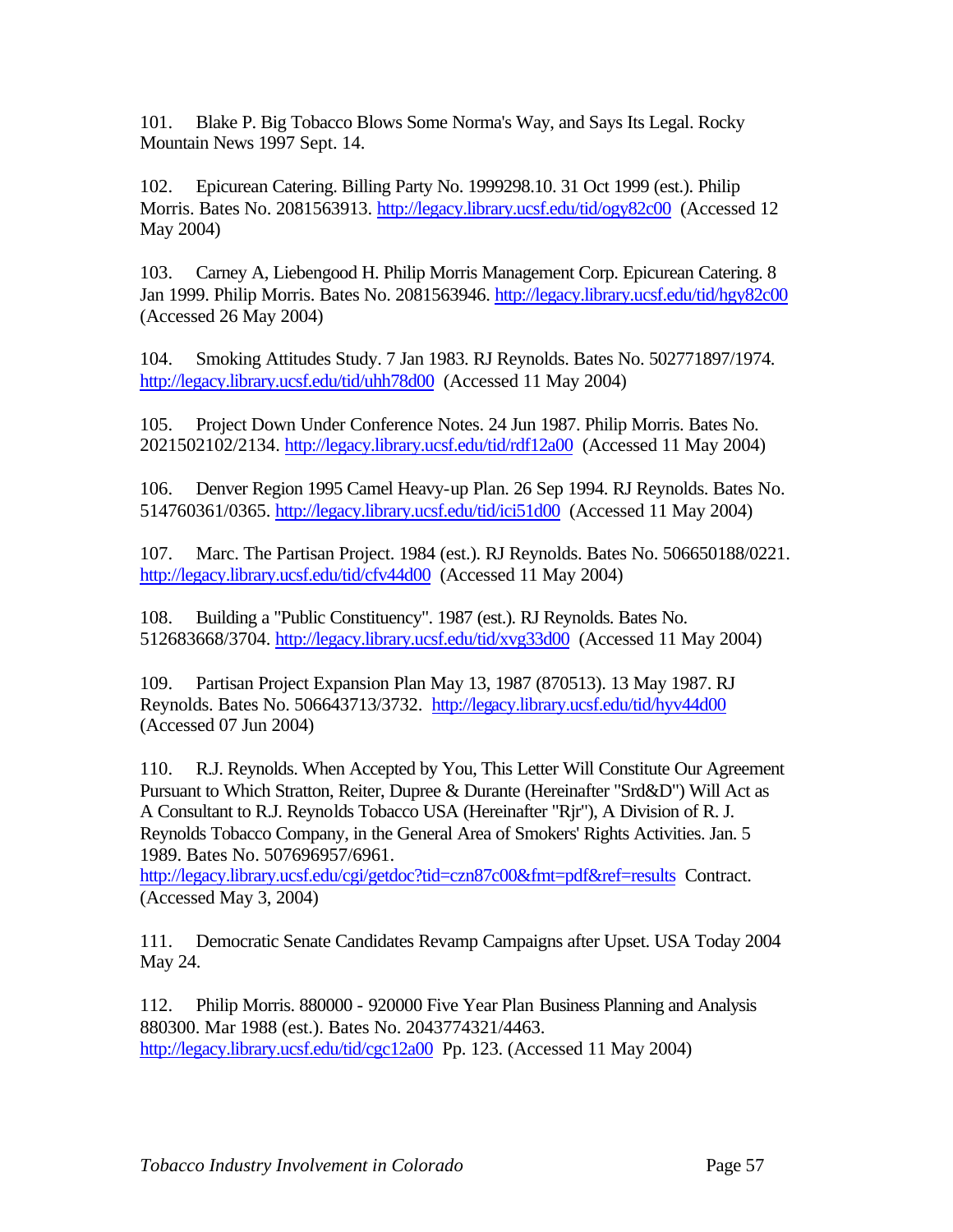113. Levin M. Smoker Group's Thick Wallet Raises Questions. Los Angeles Times 1998 March 30.

114. Morain D. Behind Fuming Bar Owners Is Savvy, Well-Heeled Group. Los Angeles Times 1998 Jan. 30.

115. American Nonsmokers Rights Foundation. The National Smokers Alliance: Exposed: A Report on the Activities of Philip Morris' #1 Front Group. Report; 1999 January.<http://www.no-smoke.org/nsa.html>

116. Cause Common. North Carolina Tobacco Report: Campaign Contributions and Lobbying Expenses of the Tobacco Industry and Its Allies; 2003 June 12.

117. Jilla JH. Philip Morris Asia Inc. Corporate Affairs Issues/D. Harris' Visit. 20 Apr 1990. Philip Morris. Bates No. 2504047694/7696. <http://legacy.library.ucsf.edu/tid/gav19e00>(Accessed 11 May 2004)

118. Some Reflections on Our Present Discontent - or Why Are We Losing the Public Affairs War on Tobacco? 1990 (est.). Philip Morris. Bates No. 2500057725/7729. [http://legacy.library.ucsf.edu/tid/qcf42e00 \(](http://legacy.library.ucsf.edu/tid/qcf42e00)Accessed 11 May 2004)

119. Philip Morris. 1991 (est.). Bates No. 2500120503/0537. <http://legacy.library.ucsf.edu/tid/vae42e00>(Accessed 11 May 2004)

120. Siegal M, MPH. Tobacco Industry Sponsorship in the United States 1995-1999: Boston University School of Public Health; 2000 September.

121. Colorado. 1992. Philip Morris collection (source). Bates No. 2026080252/0551. <http://legacy.library.ucsf.edu/cgi/getdoc?tid=dnr98e00&fmt=pdf&ref=results>(Accessed May 26, 2004)

122. Tobacco Institute. ...Daily Bulletin...Daily Bulletin...Daily Bulletin...Daily Bulletin...State Activities Division...The Tobacco Institute...Updated to Today's Stateline... 3 Jan 1991. RJ Reynolds. Bates No. 507593755/3755. <http://legacy.library.ucsf.edu/tid/eoj24d00>(Accessed 11 May 2004)

123. McBean W. Denver Post. Smoke-Free New Airport Opposed. 11 Dec 1990 (est.). Philip Morris. Bates No. 2045946872 [http://legacy.library.ucsf.edu/tid/yho65e00.](http://legacy.library.ucsf.edu/tid/yho65e00) (Accessed 11 May 2004)

124. Smokers Won't Pay. Rocky Mountain News 1991 Nov. 28.

125. Henriques PG. BENSON & HEDGES. PLF Smoking Lounges at DIA. 31 Mar 1994. Philip Morris. Bates No. 2041867426.<http://legacy.library.ucsf.edu/tid/unq66e00> (Accessed 25 May 2004)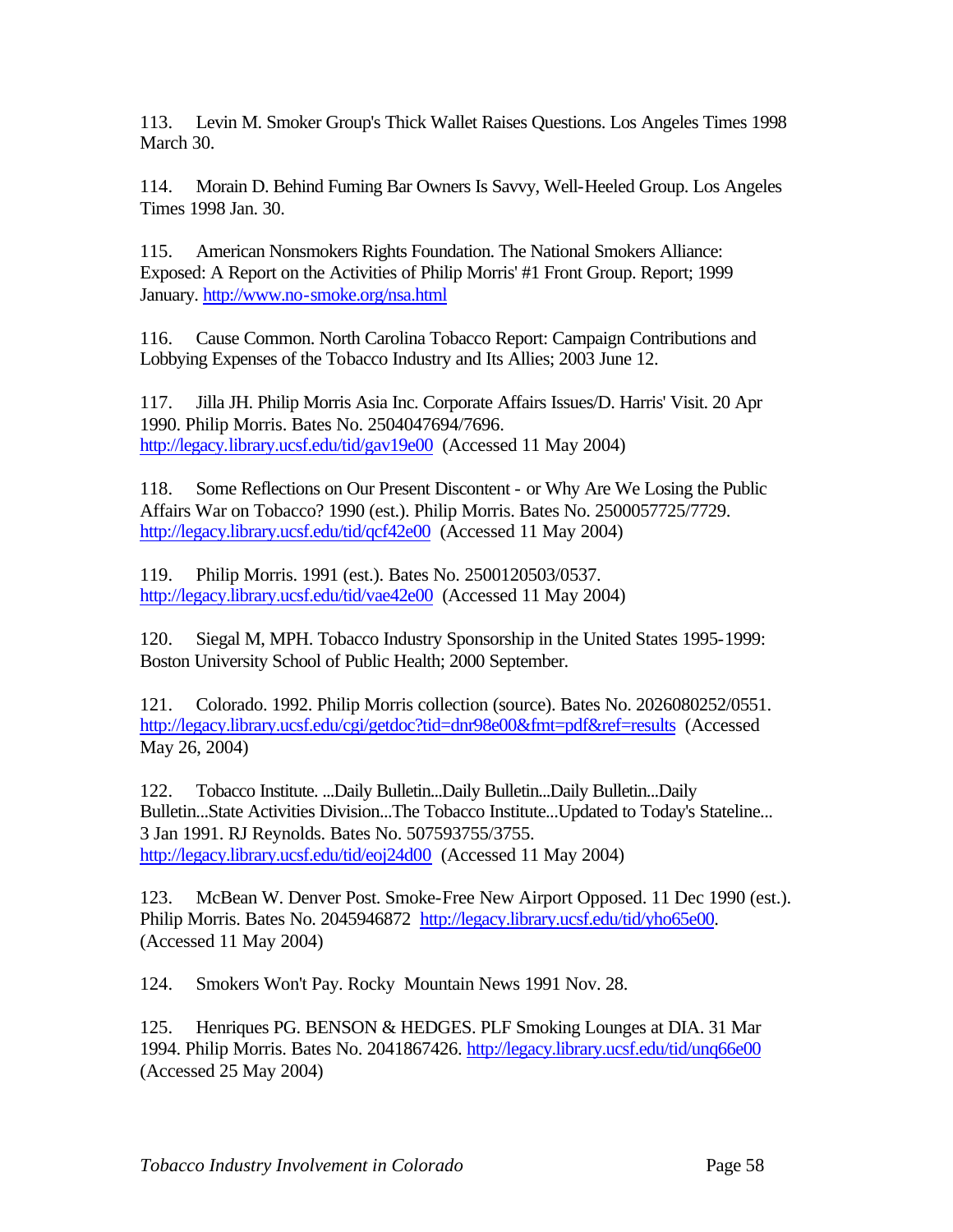126. Smith W. PM. Denver International Airport (DIA) - Smoking Lounge Opportunity. 22 Nov 1993. Philip Morris. Bates No. 2045651794/1795. <http://legacy.library.ucsf.edu/tid/deo36e00>(Accessed 26 May 2004)

127. Henriques P. Benson & Hedges. PLF Smoking Lounges DIA. 31 Mar 1994. Philip Morris. Bates No. 2041867426.<http://legacy.library.ucsf.edu/tid/unq66e00>(Accessed 11 May 2004)

128. Philip Morris. DIA Talking Points for PLF. 1993. Bates No. 2062341455. <http://legacy.library.ucsf.edu/cgi/getdoc?tid=fxm67d00&fmt=pdf&ref=results>(Accessed May 26, 2004)

129. Alverson C. Philip Morris. MAM Airport Lounge Question. 11 Feb 1994. Bates No. 2022812991.<http://legacy.library.ucsf.edu/tid/jai04e00>(Accessed 26 May 2004)

130. Burson-Marstellar. Benson & Hedges Ad Campaign Media Relations Plan. 25 Feb 1994. Philip Morris. Bates No. 2044428757/8770. <http://legacy.library.ucsf.edu/tid/imc16e00>(Accessed 11 May 2004)

131. Petitions on Smoking Hit Streets. Boulder Daily Camera 1995 August 10.

132. Karsh R.,Russell Karsh & Hagan. Media Affairs Consultant Activity Report. Jul 1995 (est.). Philip Morris. Bates No. 2047870025/0026. <http://legacy.library.ucsf.edu/tid/itp36e00>(Accessed 11 May 2004)

133. Petitions Snuff Smoking Ban. Boulder Daily Camera 1995 Sept. 1.

134. Smoke-Ban Foes' Reprieve. Colorado Daily 1995 Sept. 3.

135. Shayne. Krassa Kumili. Boulder Smoking Ordinance. 13 Sep 1995. Philip Morris. Bates No. 2046761321.<http://legacy.library.ucsf.edu/tid/qln18d00>(Accessed 11 May 2004)

136. Philip Morris. 827, Boulder, Colorado None C, V,&G Volunteers to Gather Petitions. 18 Aug 1995. Bates No. 2046761335/1336. <http://legacy.library.ucsf.edu/tid/cmn18d00>(Accessed 11 May 2004)

137. Russell Karsh. Media Affairs Consultants Activity Report. Sep 1995 (est.). Philip Morris. Bates No. 2044420888/0890. [http://legacy.library.ucsf.edu/tid/fiu72e00](http://legacy.library.ucsf.edu/tid/cmn18d00) (Accessed 11 May 2004)

138. Russell Karsh. Media Affairs Consultants Activity Report 951000. Oct 1995 (est.). Philip Morris. Bates No. 2044270540/0541.<http://legacy.library.ucsf.edu/tid/gdz06e00> (Accessed 11 May 2004)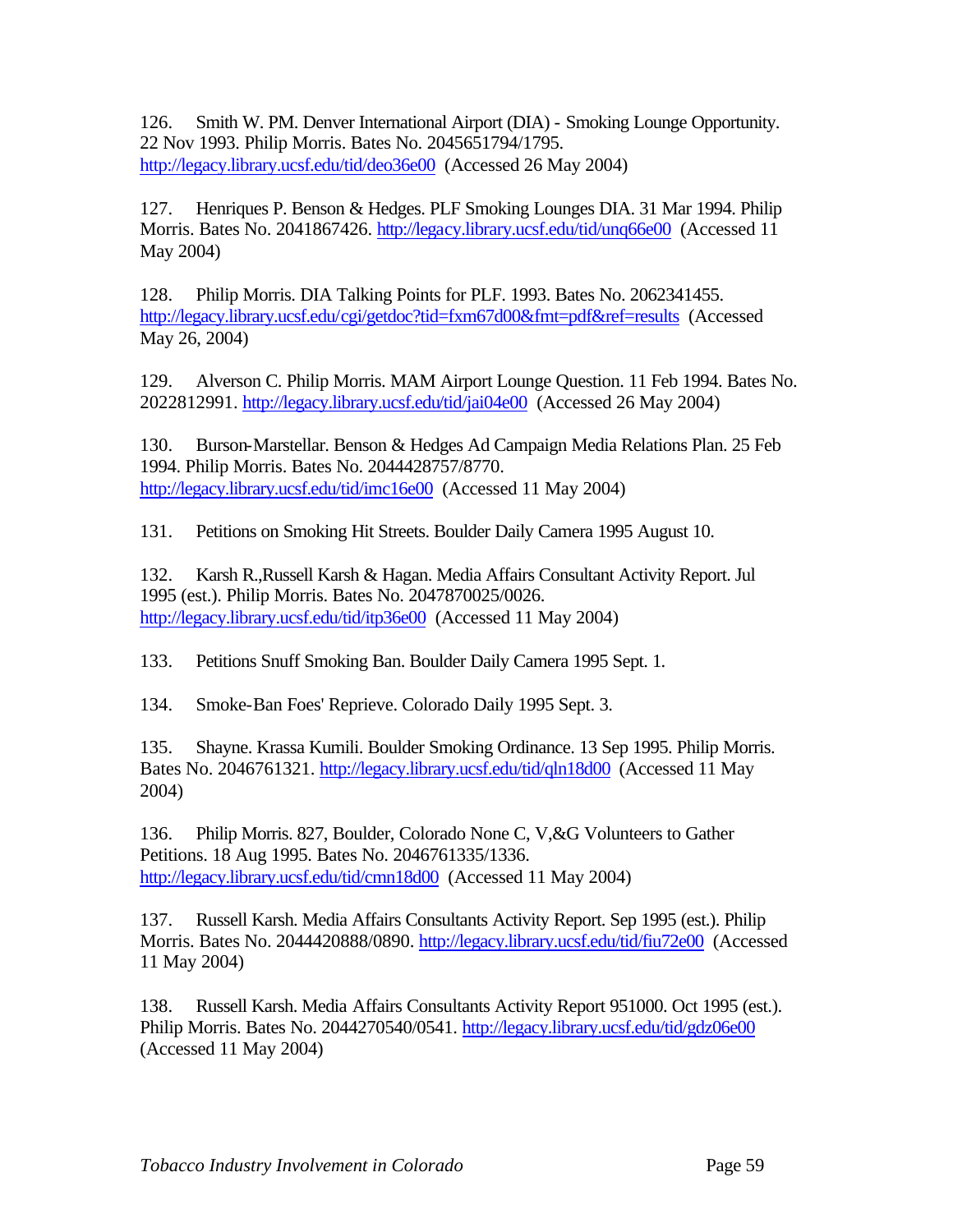139. 951000 / 951100 MAN Activity Report. Dec 1995 (est.). Philip Morris. Bates No. 2044270225/0227.<http://legacy.library.ucsf.edu/tid/cez06e00>(Accessed 11 May 2004)

140. Phone Conversation with Alisa Lewis, Boulder City Clerk's Office. In; March 29, 2004.

141. Leo Burnett. Project Brass: A Plan of Action for the ETS Issue. 23 Mar 1993. Philip Morris. Bates No. 2023329411/9457.<http://legacy.library.ucsf.edu/tid/gin58e00>(Accessed 11 May 2004)

142. Burson-Marstellar. An Accommodation Strategy in EEMA: A Strategic Brief. 7 May 1990. Philip Morris. Bates No. 2021181862/1887. <http://legacy.library.ucsf.edu/tid/ynk46e00>(Accessed 11 May 2004)

143. Philip Morris. Indoor Air Quality: Alternative Strategy. 1986 (est.). Bates No. 2025818970.<http://legacy.library.ucsf.edu/tid/syu23e00>(Accessed 11 May 2004)

144. Wigglesworth V. Durango Herald. N100. Jul 1994 (est.). Philip Morris. Bates No. 2070058924/8925. <http://legacy.library.ucsf.edu/tid/vwk47d00>(Accessed 11 May 2004)

145. Young S. Durango Herald. N100. Jul 1994 (est.). Philip Morris. Bates No. 2070058929/8930.<http://legacy.library.ucsf.edu/tid/ywk47d00>(Accessed 26 May 2004)

146. Tobacco Institute. Executive Summary from the Tobacco Institute. 16 Oct 1987. Lorillard. Bates No. 87574951/4952.<http://legacy.library.ucsf.edu/tid/ztm11e00>(Accessed 11 May 2004)

147. Tobacco Institute. Tobacco Institute Newsletter. 2 Feb 1988. Lorillard. Bates No. 94135251/5254.<http://legacy.library.ucsf.edu/tid/wtg60e00>(Accessed 11 May 2004)

148. Stateline. 25 Mar 1993. Philip Morris. Bates No. 2063047234A/7238. <http://legacy.library.ucsf.edu/tid/nvd42e00>(Accessed 11 May 2004)

149. Report Highlights Waste in Health Care Spending. Aug 1993 (est.). Philip Morris. Bates No. 2044179312/9319. [http://legacy.library.ucsf.edu/tid/huw03e00.](http://legacy.library.ucsf.edu/tid/huw03e00) (Accessed 11 May 2004)

150. Morris RC. Telluride, Colorado: Ballot Issue. 13 Oct 1993. Philip Morris. Bates No. 2065451404/1406.<http://legacy.library.ucsf.edu/tid/jxf73c00>(Accessed 11 May 2004)

151. Written correspondence to Anne Landman from MJ Schillaci, Telluride Town Clerk, December 8, 2003.

152. Tobacco Institute. The Daily Bulletin. 8 Feb 1988. RJ Reynolds. Bates No. 506625829/5830.<http://legacy.library.ucsf.edu/tid/tmx44d00>(Accessed 11 May 2004)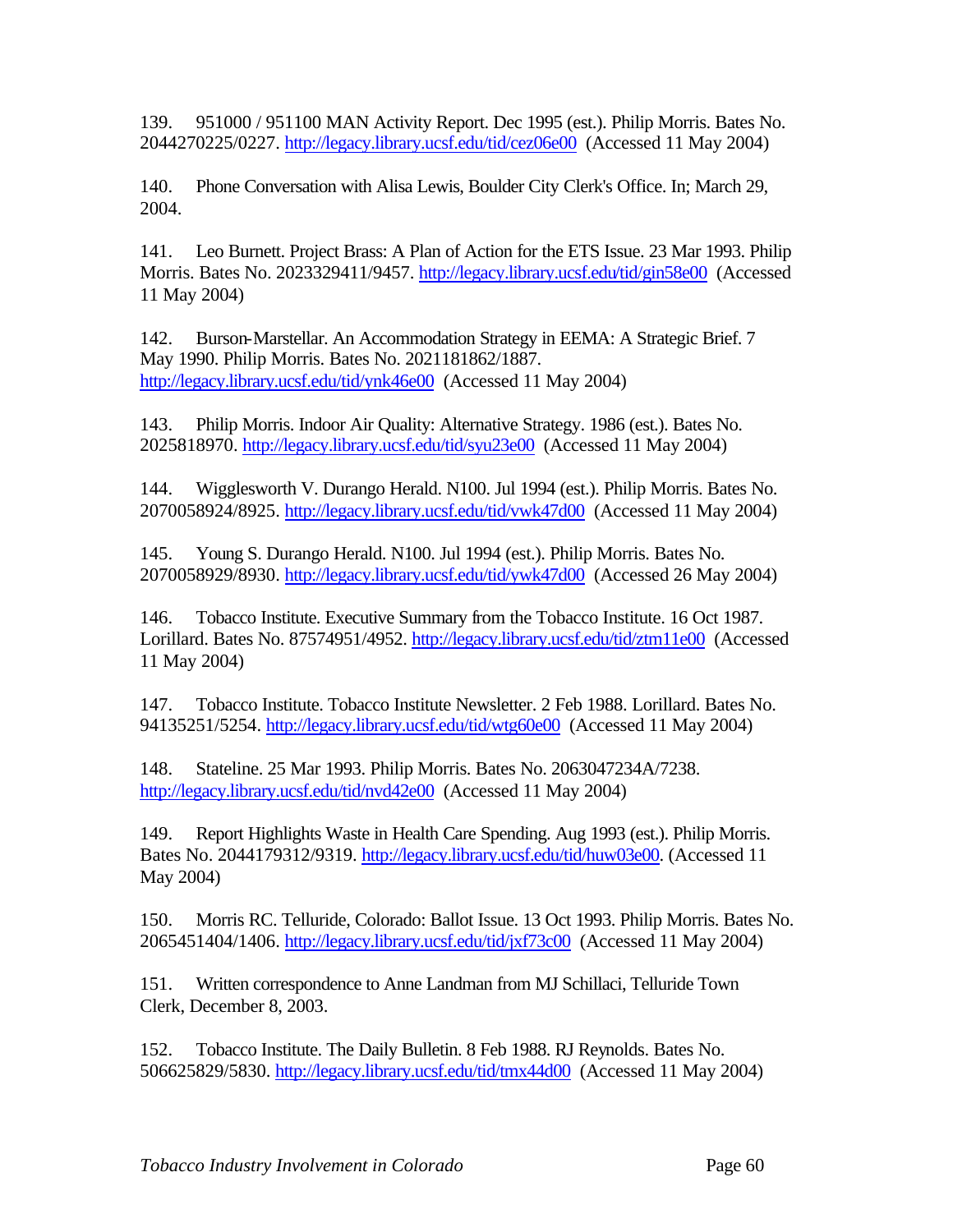153. Stateline. 17 Mar 1988. RJ Reynolds. Bates No. 506614183/4183. <http://legacy.library.ucsf.edu/tid/qfz44d00>(Accessed 11 May 2004)

154. Zebrowski J. Tobacco Alliance Aids Montrose's Pro-Smokers. Grand Junction Daily Sentinel, 1998 Feb. 11.

155. Related by Waitress Sheila Unrein Who Worked at Starvin' Arvin's in 1999. Verified Information again on February 18, 2004 via telephone.

156. Corwin G. Montrose CO Local Ordinance. Email. 6 Feb 1998. Philip Morris. Bates No. 2078317979.<http://legacy.library.ucsf.edu/tid/jhj36c00>(Accessed 11 May 2004)

157. Smyth Russell. Restaurant Owner Organizes Opposition to Smoking Ordinance. Montrose Daily Press 1998 Feb. 12.

158. Philip Morris. Philip Morris "Places" Spokesperson Inventory 980617. 17 Jun 1998. Bates No. 2072909447/9467.<http://legacy.library.ucsf.edu/tid/kvt27d00>(Accessed 11 May 2004)

159. Issues Update March 1998 (19980300). Miscellaneous. (Seth Moskowitz - 7698). Mar 1998 (est.). RJ Reynolds. Bates No. 518705036/5041. <http://legacy.library.ucsf.edu/tid/fqv92a00>(Accessed 11 May 2004)

160. Philip Morris Magazine. Philip Morris USA 900000 - 940000. 1990 (est.). Philip Morris. Bates No. 2047812305/2322.<http://legacy.library.ucsf.edu/tid/abu82e00> (Accessed 11 May 2004)

161. Mixner D. DBM Associates. Report. 9 Jun 1998. Tobacco Institute. Bates No. TCAL0404793/4801. Pechanga. <http://legacy.library.ucsf.edu/tid/ind96d00>(Accessed 11 May 2004)

162. Philip Morris. Worldwide Regulatory Affairs 950000 Original Budget. 26 Oct 1994. Bates No. 2065424232/4277.<http://legacy.library.ucsf.edu/tid/tep94c00>(Accessed 26 May 2004)

163. Sweda EL, Daynard, RA. Tobacco Industry Tactics. British Medical Bulletin 1996;51(1):183-192.

[http://www.ncbi.nlm.nih.gov/entrez/query.fcgi?cmd=Retrieve&db=PubMed&list\\_uids=87](http://www.ncbi.nlm.nih.gov/entrez/query.fcgi?cmd=Retrieve&db=PubMed&list_uids=87) 46306&dopt=Abstract

164. Geyelin M. Evidence Found in Florida Tobacco Case. Wall Street Journal 1997 August 6;Sect. B9.

165. Vellinga ML. Foes of Bar-Smoking Ban Ready New Tactic. Sacramento Bee 1997 August 28;Sect. A1.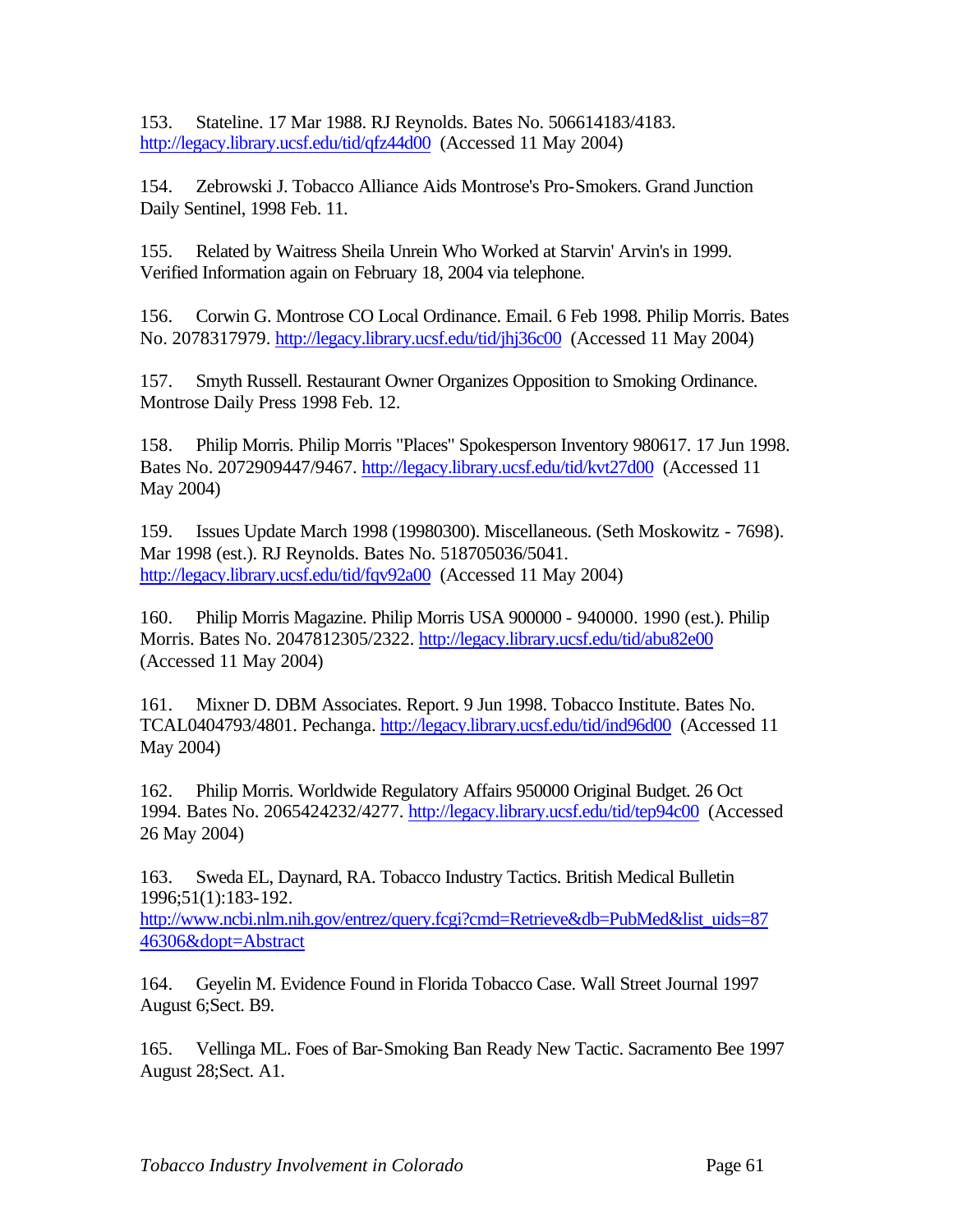166. Tobacco Institute. The Development of Tobacco Industry Strategy. Appendix A: Elements of Defensive Strategy. Appendix B: Elements of Positive Strategy. New Initiatives for Industry Action. 23 Jun 1982. RJ Reynolds. Bates No. 503908100/8143. <http://legacy.library.ucsf.edu/tid/aus75d00>(Accessed 11 May 2004)

167. National Smokers Alliance. Montrose Resistance Trounces Smoking Ban. Resistance 1998 March:5.

168. Schwebke Scott. Voters to Decide on Smoking Ordinance. Montrose Daily Press 2001 Feb 2.

169. Mackenzie I. Defenders of Property Rights. 30 Aug 1995. Bates No. 2048253703/3705.<http://legacy.library.ucsf.edu/tid/uhs82e00>(Accessed 12 May 2004)

170. Johnson Greg. Libertarians Challenge Smoking Ordinance. Montrose Daily Press 2001 May 2.

171. Johnson Greg. Battle Plans Laid to Contest Ordinance. Montrose Daily Press 2001 June 25.

172. Johnson Greg. To Smoke or Not to Smoke: What Is the Question? Montrose Daily Press 2001 October 15.

173. 970000 Policy Payments for Slavitt. 1997 (est.). Philip Morris. Bates No. 2078848138/8147.<http://legacy.library.ucsf.edu/tid/qwi82c00>(Accessed 12 May 2004)

174. 980000 Public Policy Contributors. 17 Dec 1998. Philip Morris. Bates No. 2065243965/3979.<http://legacy.library.ucsf.edu/tid/fwo83c00>(Accessed 12 May 2004)

175. Inmann P. Colo SB 69 Takings. 16 Jan 1996. Philip Morris. Bates No. 2065519121. <http://legacy.library.ucsf.edu/tid/wge73c00>(Accessed 12 May 2004)

176. Tobacco Institute. Public Issues Grassroots Support. 22 Jun 1995 (est.). Philip Morris. Bates No. 2046825016/5019. http://legacy.library.ucsf.edu/tid/lwq65e00 (Accessed 12 May 2004)

177. Media Affairs 960000 Plan and Budget. 1996 (est.). Philip Morris. Bates No. 2048226946/6948. <http://legacy.library.ucsf.edu/tid/xqp92e00>(Accessed 12 May 2004)

178. Russell Karsh. Jun 1998 (est.). Philip Morris. Bates No. 2072055661/5662. <http://legacy.library.ucsf.edu/tid/llf08d00>(Accessed 27 May 2004)

179. Russell Karsh & Hagan. Colorado Media Survey / Assessment: Smoking Issues Overview. May 1995 (est.). Philip Morris. Bates No. 2044420910/0916. <http://legacy.library.ucsf.edu/tid/oiu72e00>(Accessed 26 May 2004)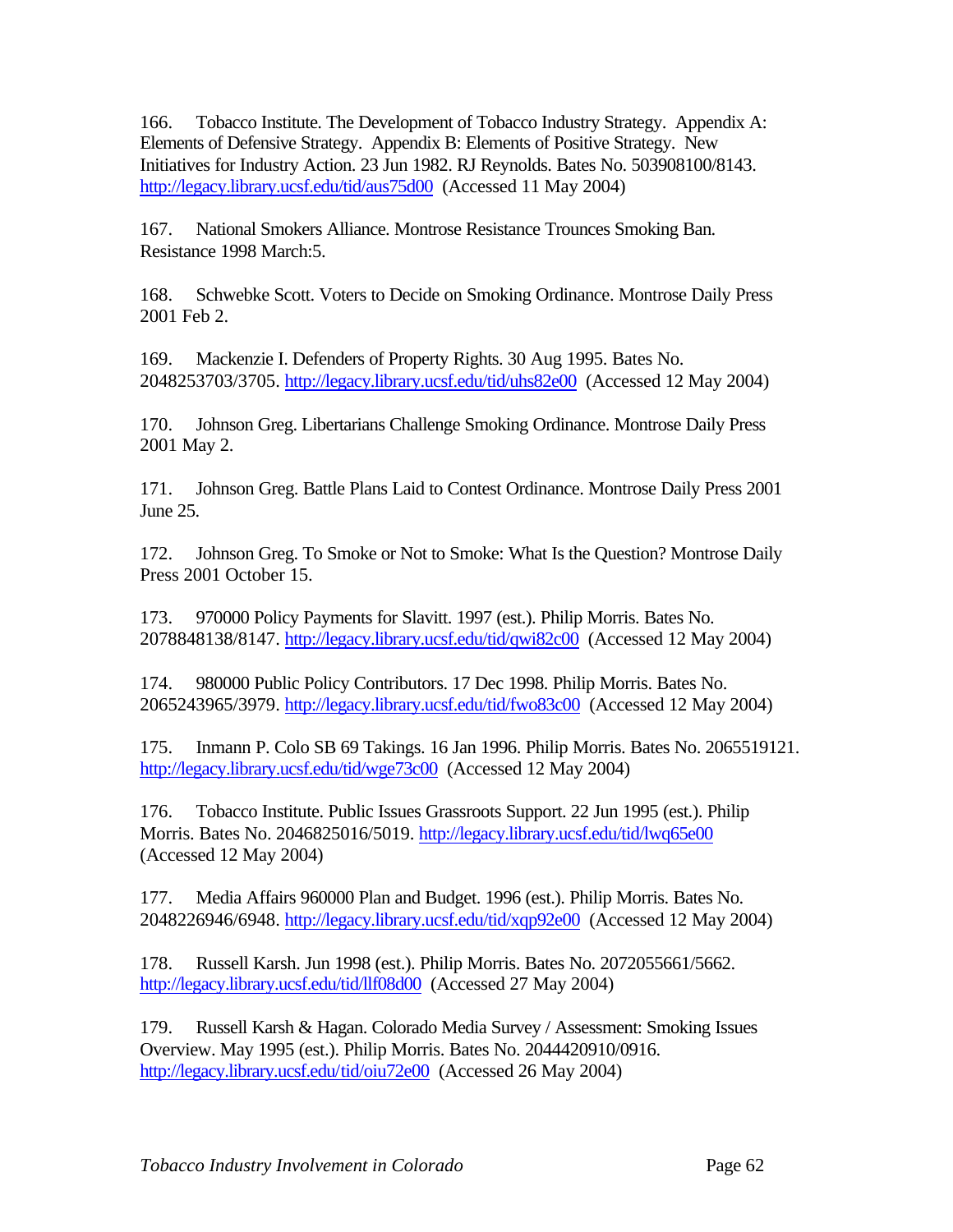180. Karsh Hagan. Report on Activities of ASSIST Ft. Collins, Colorado. 9 Dec 1992. Philip Morris. Bates No. 2023668879/8881. <http://legacy.library.ucsf.edu/tid/zyr88e00> (Accessed 12 May 2004)

181. Karsh Hagan. Report on 931014 Gasp Annual Meeting. 15 Oct 1993. Philip Morris. Bates No. 2023667414/7415.<http://legacy.library.ucsf.edu/tid/qtr88e00>(Accessed 12 May 2004)

182. Coalition for Tobacco Free Colorado Minutes 921020. 20 Oct 1992. Philip Morris. Bates No. 2023667470/7473.<http://legacy.library.ucsf.edu/tid/lgh34e00>(Accessed 12 May 2004)

183. Project ASSIST in Colorado. 1995 (est.). RJ Reynolds. Bates No. 517118302/8333. <http://legacy.library.ucsf.edu/tid/gsq61d00>(Accessed 12 May 2004)

184. Bowers Karen. One Last Gasp for Marlboro Country. Westword 1995 Dec. 13-19.

185. Train Emergencies. Aug 1994 (est.). Philip Morris. Bates No. 2044416555/6561. <http://legacy.library.ucsf.edu/tid/meg36e00>(Accessed 12 May 2004)

186. Bravo C. Raul Bravo & Associates. N407. 23 May 1996. Philip Morris. Bates No. 2060411977/1988.<http://legacy.library.ucsf.edu/tid/xpx47d00>(Accessed 12 May 2004)

187. Danville Flyer (Monthly Newsletter for Members of the Danville Chapter of the National Railway Historical Society), Wheel Report, May 1997, Page 5, Vol 29, No. 5, May, 1997. <http://page.dnv.cooketech.net/flyer/fymay97.pdf>

188. Tobacco Train, Commentary, Denver Post, December 1996.